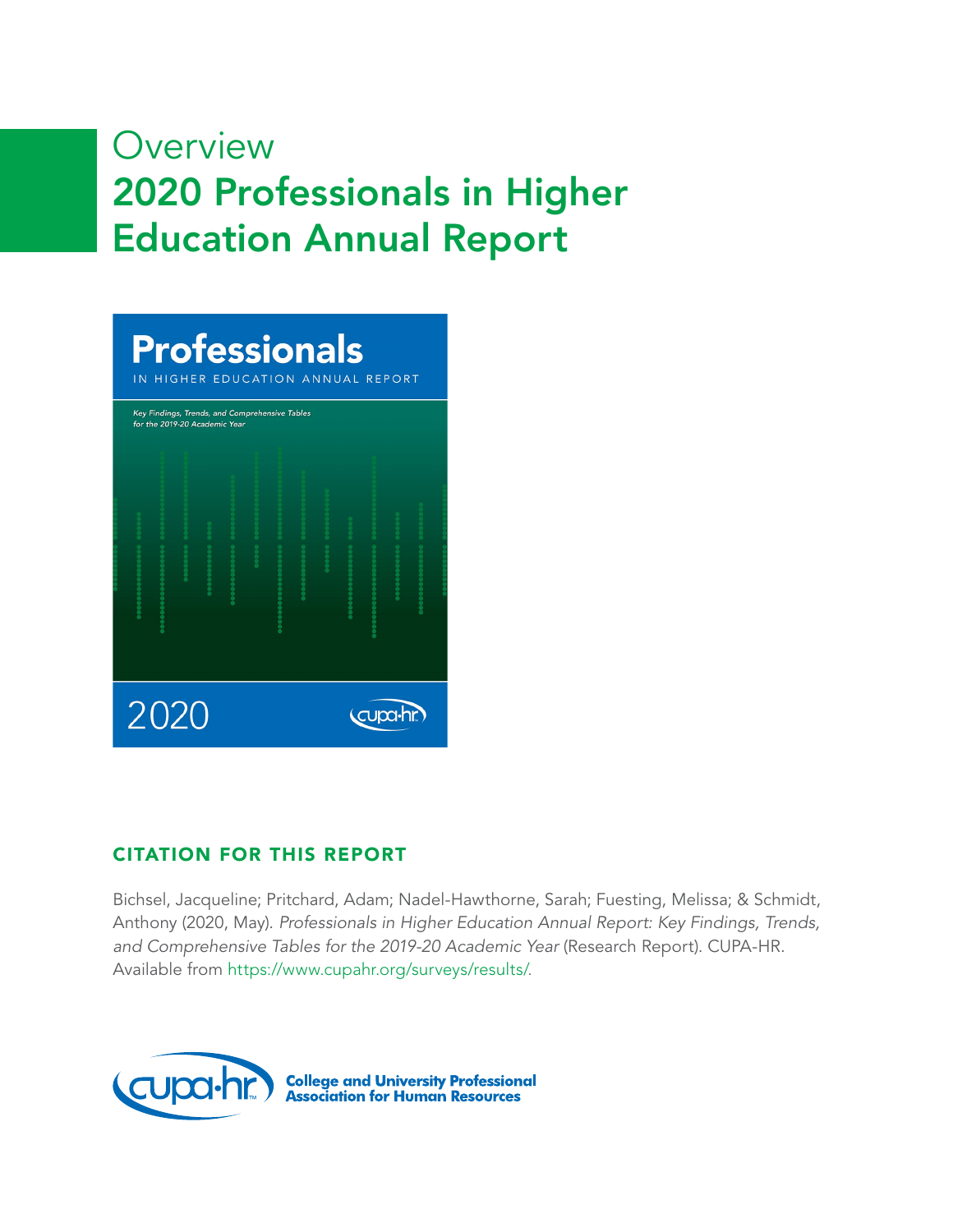



**College and University Professional Association for Human Resources** 

# <span id="page-1-0"></span>About CUPA-HR

[CUPA-HR](https://www.cupahr.org) is higher ed HR. We serve higher education by providing the knowledge, resources, advocacy and connections to achieve organizational and workforce excellence. Headquartered in Knoxville, Tennessee, and serving more than 30,000 HR professionals and other campus leaders at more than 2,000 institutions, the association offers learning and professional development programs, higher education workforce data, extensive online resources and just-in-time regulatory and legislative information.

# Authors

Jacqueline Bichsel, Ph.D., Director of Research Adam Pritchard, Ph.D., Senior Survey Researcher Sarah Nadel-Hawthorne, Ph.D., Survey Researcher Melissa Fuesting, Ph.D., Survey Researcher Anthony Schmidt, M.S.Ed., Data Visualization Researcher

### CITATION FOR THIS REPORT

Bichsel, Jacqueline; Pritchard, Adam; Nadel-Hawthorne, Sarah; Fuesting, Melissa; & Schmidt, Anthony (2020, May). *Professionals in Higher Education Annual Report: Key Findings, Trends, and Comprehensive Tables for the 2019-20 Academic Year* (Research Report). CUPA-HR. Available from [https://www.cupahr.org/surveys/results/.](https://www.cupahr.org/surveys/results/)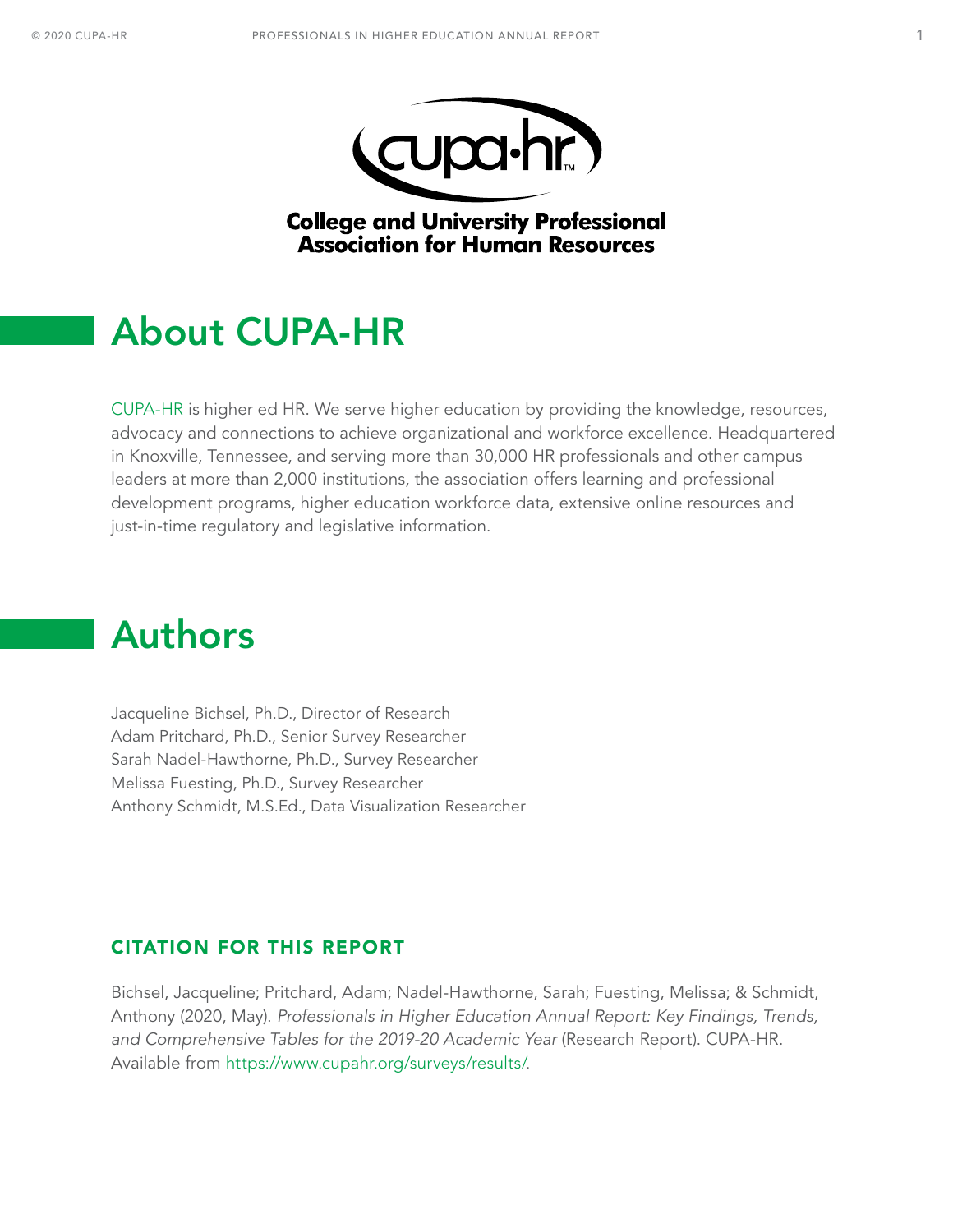# <span id="page-2-0"></span>CUPA-HR Data Use Agreement

- All survey results are copyrighted by the College and University Professional Association for Human Resources (CUPA-HR). No data contained in a survey report or obtained through DataOnDemand (DOD) may be reproduced in any form for any purpose without the written consent of CUPA-HR. Report findings and conclusions may be appropriately cited/referenced in other reporting if there is proper acknowledgment of the source and the referenced material does not involve reproduction of data tables or graphics.
- **DOD** can be purchased only by higher education institutions. Due to the sensitive and confidential nature of the data we collect, we reserve the right to confirm an individual's authorization to purchase DOD with his or her HR department, and to confirm with HR that each user listed on the order is authorized to view employee data. Individuals outside of the HR department seeking access will need written approval from the head of HR — these include faculty, unions, other administrators, etc. CUPA-HR accepts no responsibility for any employee who misrepresents his or her authorization.
- **Annual survey reports contain comprehensive tables of aggregated data and may be purchased by** anyone. However, all points of this agreement apply to the use of this tabular data.
- Survey results may not be changed or modified. Results may not be misrepresented as to their source or intent.
- Survey results may not be used to solicit or conduct business. The sole exception is the use of consultants who are currently engaged in a project with a higher ed institution that has granted access to that institution's purchase of DOD. Consultants may use the obtained data in their business dealings with the purchasing institution only. Consultants cannot order DOD directly. They should ask the appropriate representative of the institution for which they are working to contact us — via research@cupahr.org — to request consultant access to DOD. The institution representative should furnish: (a) the consultant's name, company, address, email, and phone number; (b) a statement that indicates the consultant has been hired to perform work requiring the use of CUPA-HR data; (c) authorization for the consultant to see the institution's data; and (d) the names of the surveys to which the consultant should be granted access.
- Survey results may not be uploaded to a separate system or placed on the web without the explicit permission of CUPA-HR.
- **Access to survey reports and DOD is limited to the users purchasing the report or subscription.** Sharing report information, log-in credentials, output from DOD analyses, or DOD access with other institutions or organizations will result in immediate cancellation of access and will preclude future access. The system tracks and monitors purchases, use, and users.
- An institution is defined as an entity which has as its sole purpose the provision of postsecondary education and reports to the Integrated Postsecondary Education Data System (IPEDS) hosted by the National Center for Education Statistics (NCES). Results must be purchased for each institution in which CUPA-HR data is used and may only be used for the institution for which the subscription was purchased. Results may not be shared with — or used for — institutions within a multi-institution system for which a DOD subscription or annual report has not been purchased. System offices, defined as any entity that oversees two or more institutions, may share or use data only with institutions in their system for which the data has been purchased.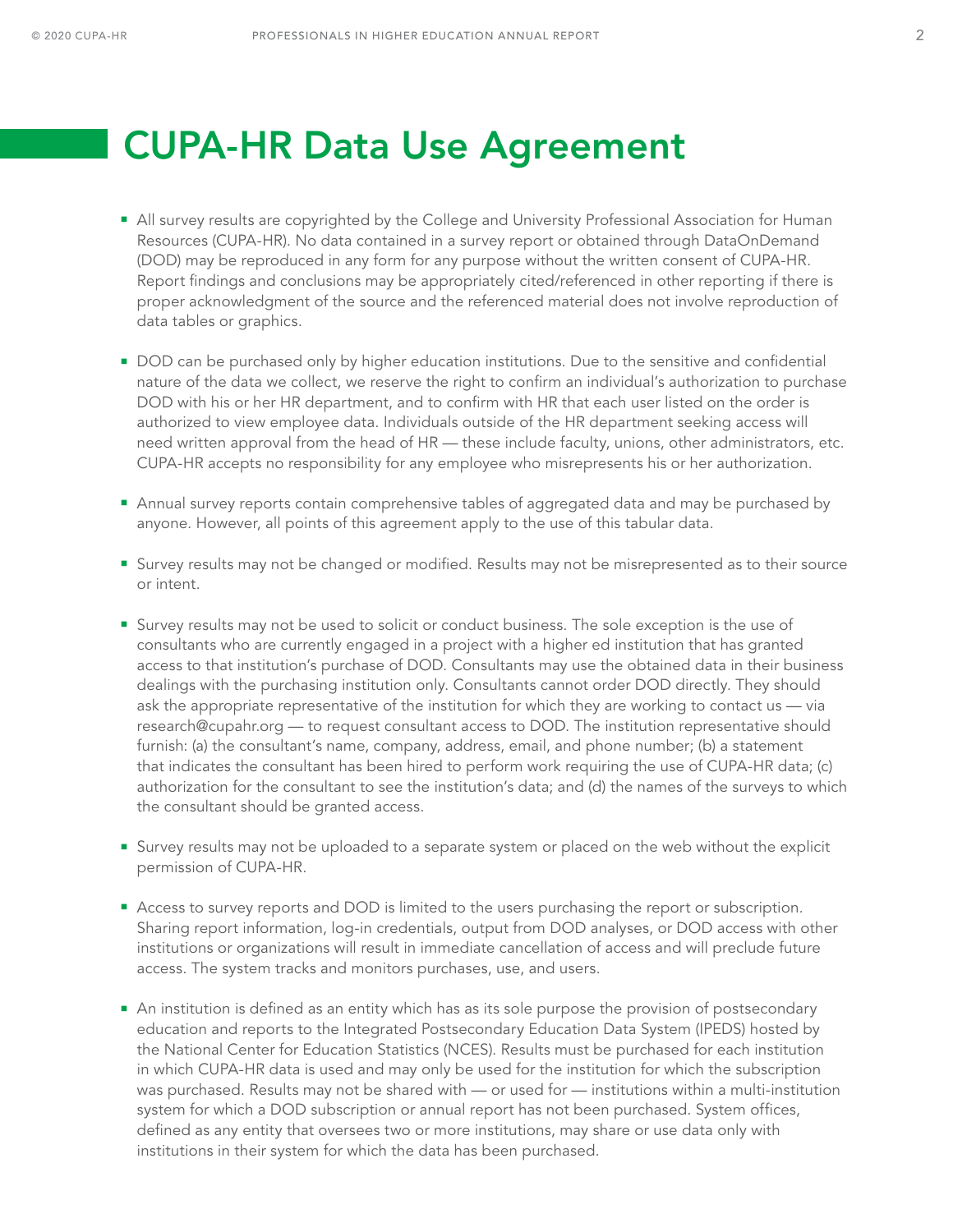# **Contents**

| <b>Higher Education Professional Salaries</b>                                |                                           |
|------------------------------------------------------------------------------|-------------------------------------------|
| Trends in Salary Increases                                                   | ALL SECTIONS                              |
| Professional Area Sizes and Salaries                                         | <b>AVAILABLE IN</b><br><b>FULL REPORT</b> |
| <b>Fastest-Growing Professional Position Groups</b>                          |                                           |
| <b>Regional Salary Comparisons</b>                                           |                                           |
| <b>Demographic Makeup of Higher Ed Professionals</b>                         |                                           |
| Representation and Pay of Women and Racial/Ethnic Minorities                 |                                           |
| Representation of Women and Racial/Ethnic Minorities in Leadership Positions |                                           |
| Pay of Women and Racial/Ethnic Minorities in Leadership Positions            |                                           |
| Age and Years in Position                                                    |                                           |
| <b>Exempt Status</b>                                                         |                                           |
| <b>Exemption Threshold</b>                                                   |                                           |
| Professional Positions and the Exemption Threshold                           |                                           |
| Spotlight on Student Residence Hall Managers                                 |                                           |
|                                                                              |                                           |
|                                                                              |                                           |
|                                                                              |                                           |
|                                                                              |                                           |
|                                                                              |                                           |
|                                                                              |                                           |
|                                                                              |                                           |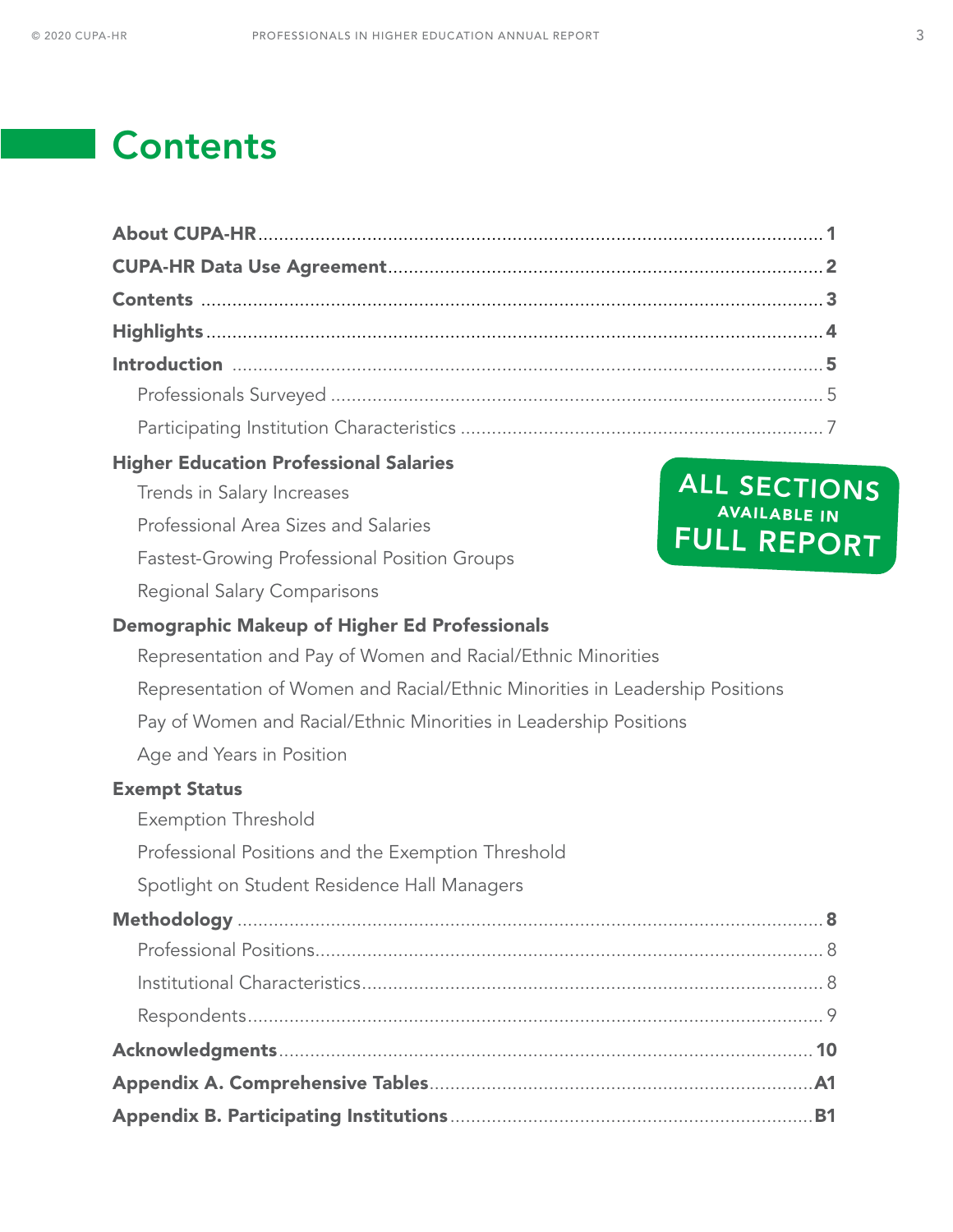# <span id="page-4-0"></span>**Highlights**

The following are highlighted results from the CUPA-HR *2020 Professionals in Higher Education Annual Report*:

- Higher education professionals overall received a median salary increase of 2.66% over the past year, which is the highest increase they have received since 2016-17. Associate's institutions provided the highest salary increases for professionals at 3.05%.
- The professional area that is largest in size is academic affairs, with a median of 30 academic affairs professionals per institution. The area with the highest salaries is facilities, where professionals are paid a median salary of \$77,000.
- The highest growth rate in the past year was experienced by health science and environmental sustainability professionals, a group that increased by nearly 32%. Most of this increase was due to the addition of 2,577 staff nurses at institutions nationwide, aligning with a projected Bureau of Labor Statistics growth in this position.
- Higher ed professionals make the highest salaries in West Coast states and in the Northeast. Oregon has the highest median salary for professionals at \$80,388.
- Women represent 60% of higher ed professionals, and racial/ethnic minorities make up 23%. This representation varies by professional area. Women are not well represented in the areas of facilities (21%), information technology (27%), or athletics (30%). Racial/ethnic minorities are not well represented in the areas of external affairs (5%), facilities (5%), or athletics (7%).
- The representation of women and racial/ethnic minorities in leadership positions varies by professional area. The highest representation of women in leadership positions is in academic affairs (69%), and the lowest is in facilities (19%). Racial/ethnic minorities are best represented in leadership roles in fiscal affairs (28%) and least represented in athletics (11%) and research/health sciences professionals (11%).
- In professional leadership positions, women are generally paid less than their male counterparts. Black/Hispanic women have some of the lowest pay ratios in comparison to White men, particularly in leadership positions in information technology and athletics, where pay ratios are less than 90 cents on the dollar.
- The area of facilities has the highest median age (53 years) and time in position (six years) of any professional area.
- As of the latest effective date for reporting salaries on CUPA-HR surveys (November 1, 2019), only 2% of exempt employees fall below the new FLSA salary threshold of \$35,568, which went into effect on January 1, 2020.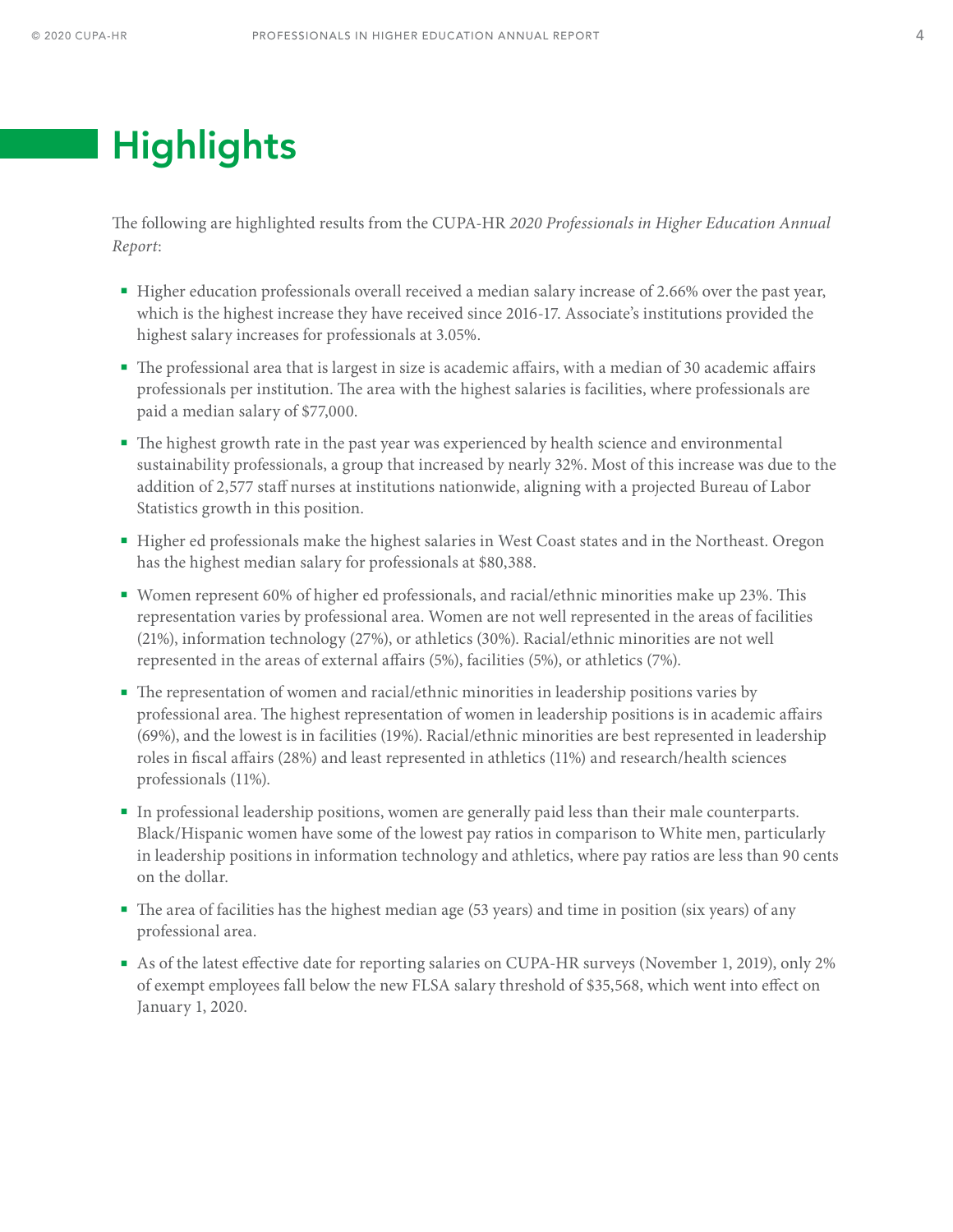# <span id="page-5-0"></span>Introduction

This marks the 23rd year of data collection on higher education professionals for CUPA-HR. This survey collects data at the incumbent (non-aggregate) level for all professionals reported, allowing for the collection of salary, sex, race/ethnicity, age, and years in position. In-depth analyses of this data are included in this report.

This is the fourth year the survey has collected exempt/non-exempt status for each professional incumbent, allowing institutions to benchmark exempt status prevalence and salaries for each professional position. This was implemented following the 2016 proposal by the Department of Labor (DOL) to increase the exempt salary threshold. After more than three years, the DOL issued a final rule on a new salary threshold in 2019 that took effect on January 1, 2020.<sup>1</sup> In this report, we show how institutions have changed either the exempt status or the salary of certain positions to adhere to the new rule.

### PROFESSIONALS SURVEYED

Data for a total of 254,160 professionals were reported for this year's survey.<sup>2</sup> The 396 positions surveyed are grouped into the following professional areas:<sup>3</sup>

- **Academic Affairs** 
	- Museum, Performing Arts, and Religious Professionals
	- Academic Coordinators, Accrediting/Credential Specialists, and Advisers
	- Admissions, Financial Aid, and Enrollment Management Professionals
	- Extension Programs
	- □ Librarians (with and without faculty status)
	- Instructional Design & Media, Training Delivery, and Faculty Development
- **Athletics** 
	- Athletics Professionals and Trainers
	- Head Coaches
	- Specialty and Assistant Coaches
- **External Affairs** 
	- Development and Fundraising Professionals
	- Alumni and Community Relations, Public Policy Professionals
	- Communications and Marketing Professionals
	- Event Professionals
	- Media Heads and Managers

3 These areas and position groups have been revised for 2019-20. See the *[Professionals Survey Participation and Information](https://www.cupahr.org/surveys/results/)  [Template](https://www.cupahr.org/surveys/results/)* (SPIT) for descriptions of all positions surveyed.

<sup>1</sup> For details on the history of the DOL's FLSA rulings, see: Nadel, S., Pritchard, A., & Schmidt, A. (2019). *[The Impact of the](https://www.cupahr.org/wp-content/uploads/CUPA-HR-Brief-OT-Rule-Change_Exempt.pdf)  [FLSA Overtime Rule on Higher Education](https://www.cupahr.org/wp-content/uploads/CUPA-HR-Brief-OT-Rule-Change_Exempt.pdf)* (Research Report). CUPA-HR.

<sup>2</sup> See the Methodology section of this report for more specific information on the sample and the data collected.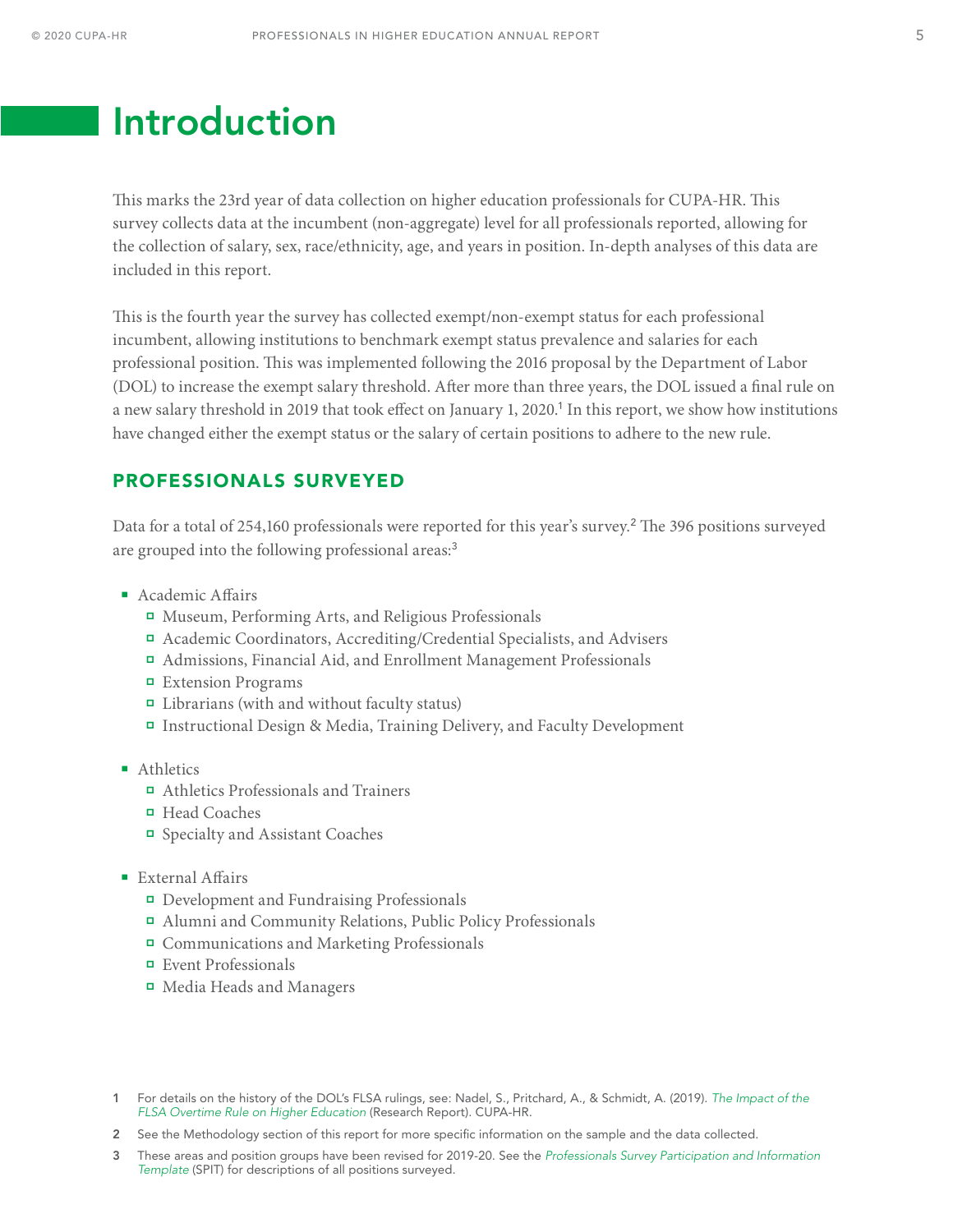- **Facilities** 
	- Heads of Printing and Mailing Services, Maintenance, and Construction
	- Facilities Planners, Architects, and Engineers
	- Environmental Safety and Risk Management, Facility Operation, and Retail Operation Professionals
- Fiscal Affairs
	- Accounting Professionals
	- Audit and Finance/Budgeting Professionals
- **Information Technology (IT)** 
	- IT Heads
	- IT Analysts, Web Professionals, and Other End User Specialists
	- IT Database, Client Support, and Network Support Professionals
	- IT Systems Support, Security, and Telecommunications Specialists
- **Institutional Affairs** 
	- Legal and Human Resources Professionals
	- Cultural, Diversity, and Equal Opportunity Professionals
	- Organizational Development and Planning Professionals
	- Institutional Research and Assessment Professionals
	- Supervisors of Office/Clerical, Skilled Craft, and Service/Maintenance Staff
	- Materials Management and Business Operations Professionals
	- Administrative Professional Associates
- Research, Statisticians and Data Scientists, and Health Sciences
	- Research Professionals in Physical/Social Sciences and Medical/Life Sciences
	- Laboratory Coordinators and Research Support Professionals
	- Statisticians and Data Scientists
	- Health Science and Environmental Sustainability Professionals
- Student Affairs
	- Student Success and Housing Professionals
	- Housing Professionals
	- Student Activities, Wellness, and Counseling Professionals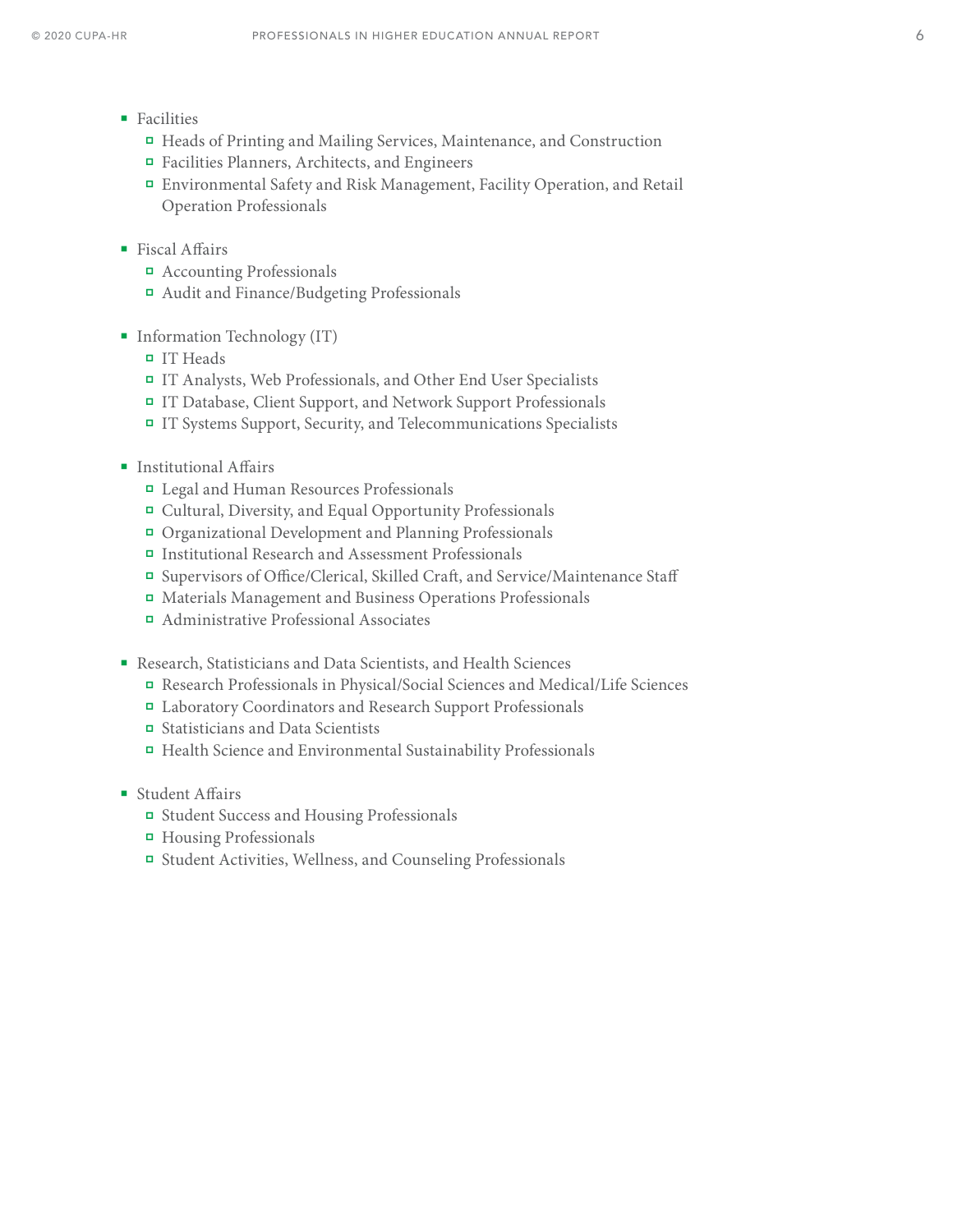### <span id="page-7-0"></span>PARTICIPATING INSTITUTION CHARACTERISTICS

The information in Figure 1 summarizes the institutional characteristics of respondents to this year's *Professionals in Higher Education Survey*. A total of 1,114 institutions provided incumbent-level data for 254,160 professionals.<sup>4</sup> Institutions are well represented in this year's data by classification, affiliation, and region.



#### 2020 PROFESSIONALS IN HIGHER EDUCATION Professionals Survey Participants



4 See Appendix B for a list of all participating institutions. System offices provided data for system-level positions and those positions with system-level responsibilities, which are excluded from the analysis for this report to avoid duplication. Forprofit institutions and higher ed affiliates were excluded from the analysis. See the Methodology section for more detail on these exclusions.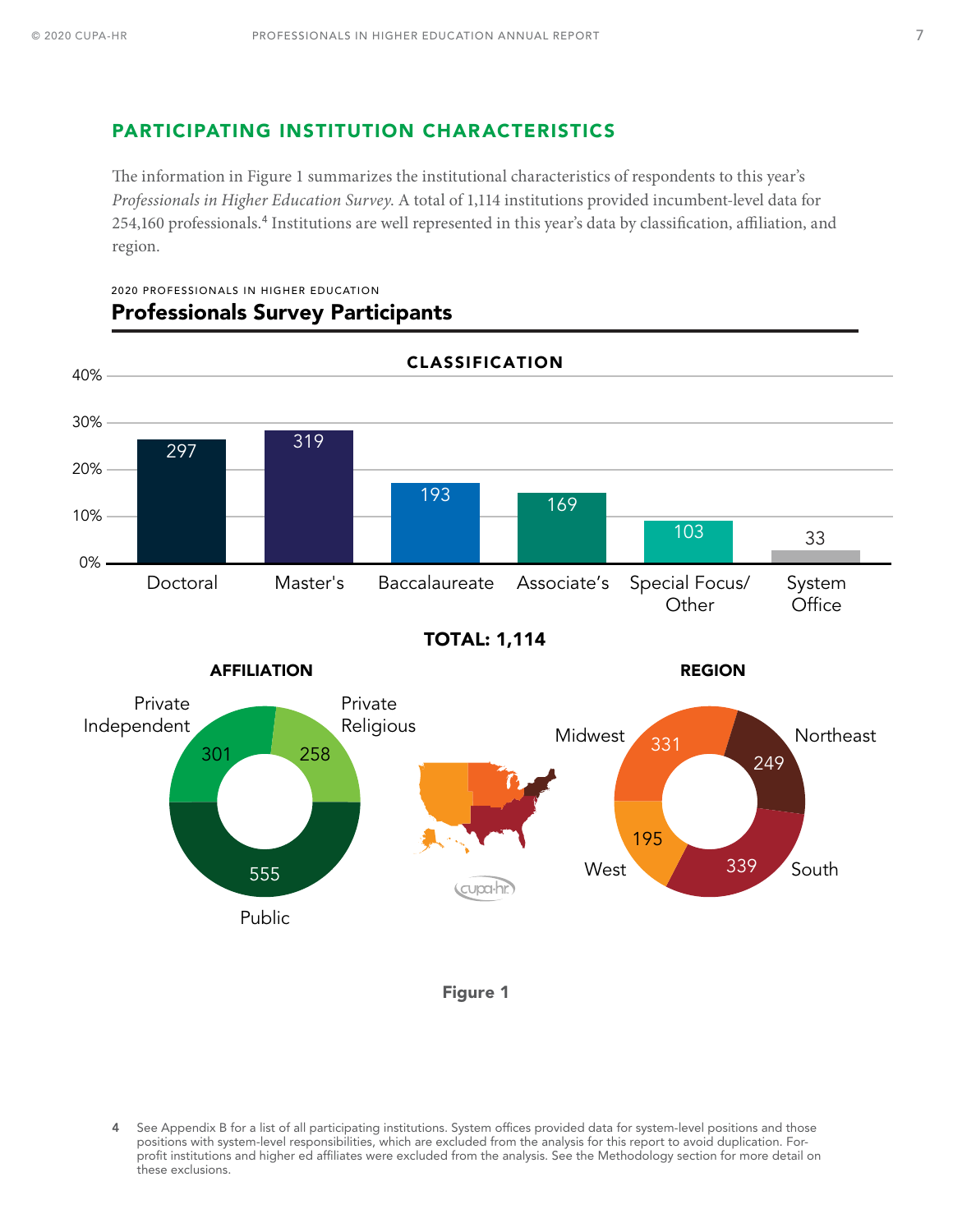# <span id="page-8-0"></span>Methodology

The data collection period for CUPA-HR's *Professionals in Higher Education Survey* ran from November 1, 2019, through January 17, 2020. The survey was conducted through Surveys Online.<sup>5</sup>

#### Professional Positions

This year's survey includes data for 254,160 professionals.<sup>6</sup> For each professional incumbent, the following data were collected:

- Annualized base salary (effective date November 1, 2019)
- Sex (optional)
- Race/ethnicity (optional)
- Year entered current position (optional)
- Birth year (optional)
- Exempt status (exempt or non-exempt)
- Bonus eligibility (yes or no; for coaches only)

Participants could either enter this data manually online for each incumbent or upload a file containing this data.

#### Institutional Characteristics

In addition, data on institutional characteristics were collected from all participants:<sup>7</sup>

- Total expenses reported to IPEDS in 2018-19
- Student enrollment (effective date approximately October 15, 2019)
- Faculty size (effective date November 1, 2019) and number of separations in the past year
- Staff size (effective date November 1, 2019) and number of separations in the past year
- Human resources staff size and number of separations in the past year
- CHRO reporting relationship
- Whether collective bargaining exists for the following groups:
	- Full-time faculty
	- Part-time or adjunct faculty
	- $\Box$  Full-time staff
	- Graduate students

Basic information on total expenses as well as student, faculty, and staff size were required questions. All other questions were optional.

- 5 Surveys Online is a product of [Peerfocus](http://www.peerfocus.com/).
- 6 This report analyzes data from 248,865 professionals, as data from for-profit institutions, system offices, and higher ed affiliates were excluded.
- 7 See the *[Professionals Survey Participation and Information Template](https://www.cupahr.org/surveys/results/) (SPIT)* for more specific information about the data collected on this year's survey, as well as the instructions provided to participants.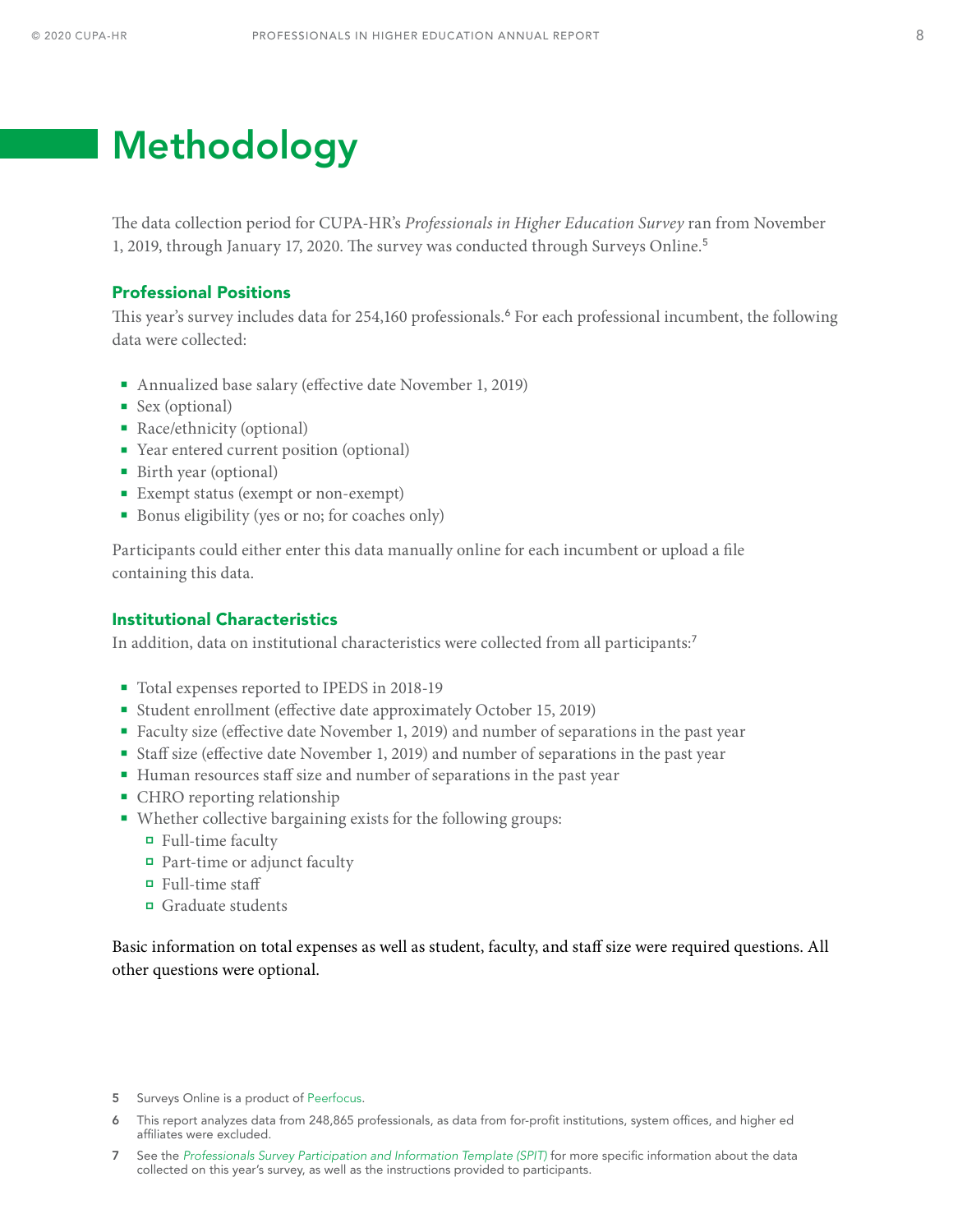#### <span id="page-9-0"></span>RESPONDENTS

Respondents were largely human resources professionals and institutional research professionals from higher education institutions in the U.S.<sup>8</sup> There were 1,114 institutions that completed the survey (Table 1). All participating institutions are listed in Appendix B.

|                |                                | Affiliation            |                      |        | <b>Total</b> |
|----------------|--------------------------------|------------------------|----------------------|--------|--------------|
|                |                                | Private<br>Independent | Private<br>Religious | Public |              |
| Classification | Doctoral                       | 66                     | 56                   | 175    | 297          |
|                | Master's                       | 77                     | 111                  | 131    | 319          |
|                | Baccalaureate                  | 82                     | 78                   | 33     | 193          |
|                | Associate's                    | 2                      |                      | 166    | 169          |
|                | Special Focus/Other            | 71                     | 12                   | 20     | 103          |
|                | System Office                  | 3                      | 0                    | 30     | 33           |
|                | <b>Total Participants</b>      | 301                    | 258                  | 555    | 1114         |
|                | <b>Total N for This Report</b> | 287                    | 258                  | 525    | 1070         |

|  |  | Table 1. Number of Responding Institutions by Classification and Affiliation |  |  |  |
|--|--|------------------------------------------------------------------------------|--|--|--|
|--|--|------------------------------------------------------------------------------|--|--|--|

<sup>8</sup> For-profit institutions (*n* = 8), system offices (*n* = 33), and higher ed affiliates (*n* = 3) were excluded from the analysis in this report. Although their data were not analyzed for this report, their data are available for benchmarking in DataOnDemand, and their names appear in the participant list in Appendix B.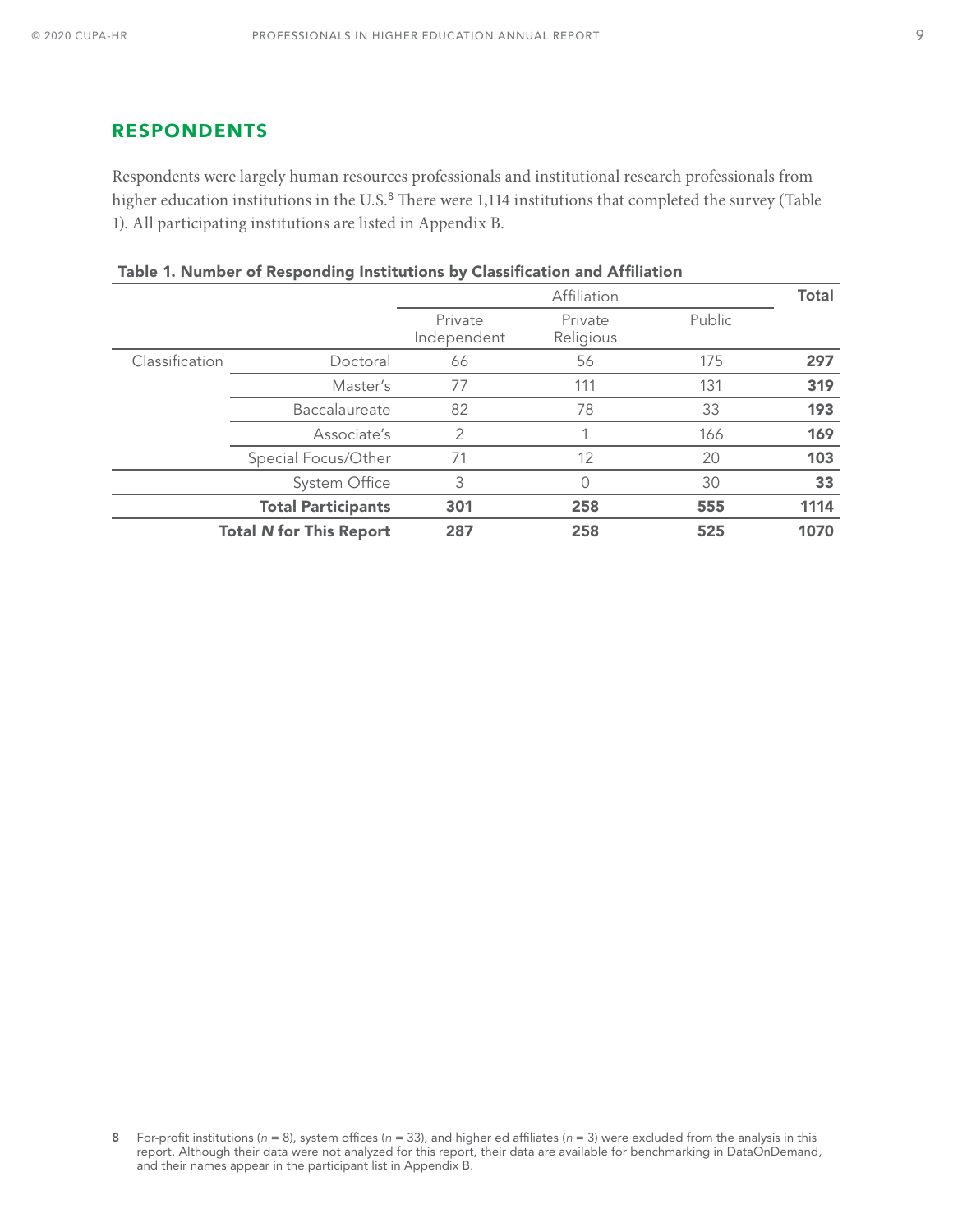# <span id="page-10-0"></span>Acknowledgments

CUPA-HR's *Professionals in Higher Education Annual Report* provides data on salaries and demographic information for professionals employed in a cross-section of the nation's colleges and universities. We are indebted to the human resources professionals and institutional research professionals of the colleges and universities who completed the survey.

In the CUPA-HR national office, our research department staff coordinated and reviewed all aspects of survey analysis and report production. To ensure the accuracy of data, the research staff conducted numerous outlier and validation checks with those responsible for completing the survey. Peerfocus, Inc., our partner and collaborator in Surveys Online, provided web-based data collection, automated validation checks, and table generation. This report was designed, reviewed, edited, and marketed by members of our research, communications and marketing, and executive teams, acknowledged below.

#### CUPA-HR RESEARCH STAFF

Jacqueline Bichsel, Ph.D. Director of Research Adam Pritchard, Ph.D. Senior Survey Researcher Sarah Nadel-Hawthorne, Ph.D. Survey Researcher Melissa Fuesting, Ph.D. Survey Researcher Anthony Schmidt, M.S.Ed. Data Visualization Researcher Suzi Bowen, M.A. Research Operations Manager

#### CUPA-HR COMMUNICATIONS AND MARKETING STAFF

Gayle Kiser Director of Communications and Marketing Missy Kline Project Manager **Erin Rosolina** Marketing Manager Jeremy Longmire Sr. Graphic Designer and Website Coordinator **Jill Thompson** Content Manager

#### CUPA-HR EXECUTIVE REVIEWERS

Andy Brantley President and Chief Executive Officer Rob Shomaker Vice President and Chief Operating Officer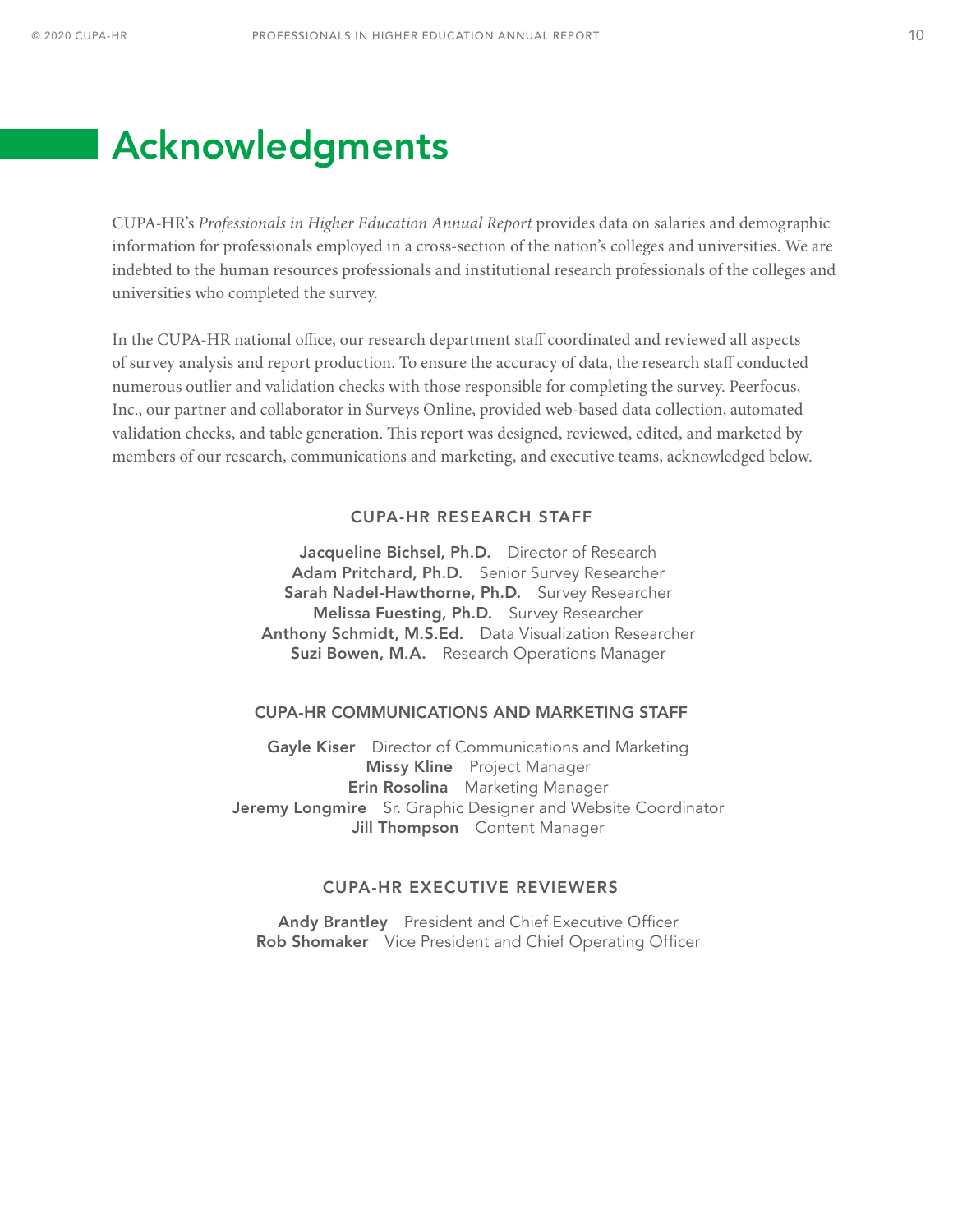# <span id="page-11-0"></span>Appendix A. Comprehensive Tables

The salaries provided in these tables are annualized base salaries. The tables in this appendix report unweighted median salaries.<sup>9</sup> The median divides salaries in half: 50% of all reported salaries fall above or below this salary. The median is a more reliable measure than the mean (average) in distributions that are skewed (containing a few extremely low or  $-$  in the case of most salary data  $-$  high numbers).

Data are reported only for positions having at least five responding institutions.<sup>10</sup>

To compute the quartiles, the total expense/enrollment numbers reported by each institution were ranked from low to high, and one quarter of the institutions were assigned to each quartile. Quartile ranges are listed in the column headings of each applicable table.

<sup>9</sup> The tables in Appendix A provide a large-scope picture of professional salaries. To benchmark salaries using custom comparison groups, or to view salaries by sex, race/ethnicity, age, or years in position, higher ed institutions should subscribe to [DataOnDemand](https://www.cupahr.org/surveys/dataondemand/).

<sup>10</sup> Both annual reports and DataOnDemand follow Department of Justice safe harbor guidelines for antitrust regulations. An explanation of these guidelines can be found here: [http://compforce.typepad.com/compensation\\_force/2007/02/antitrust\\_](http://compforce.typepad.com/compensation_force/2007/02/antitrust_regul.html) [regul.html](http://compforce.typepad.com/compensation_force/2007/02/antitrust_regul.html).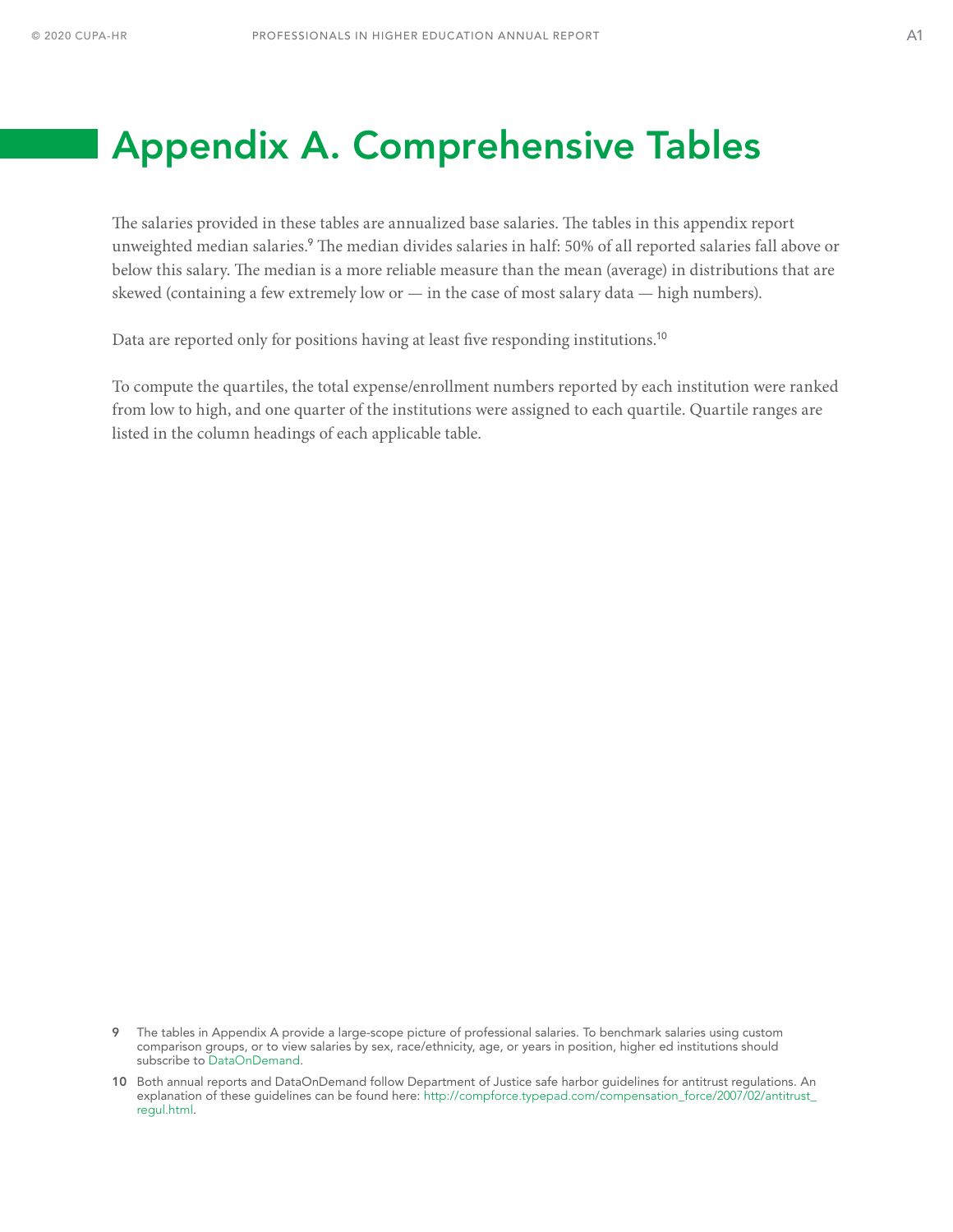# **Comprehensive Tables**

## **GENERAL**

### **Institutional Variables**

| <b>TABLES</b>       |  |
|---------------------|--|
| <b>AVAILABLE IN</b> |  |
|                     |  |

### **Demographic Variables**

### BY EXPENSE QUARTILE

### **Overall**

|--|--|

### **Affiliation**

### **Classification**

### BY ENROLLMENT QUARTILE

### **Overall**

## **Affiliation**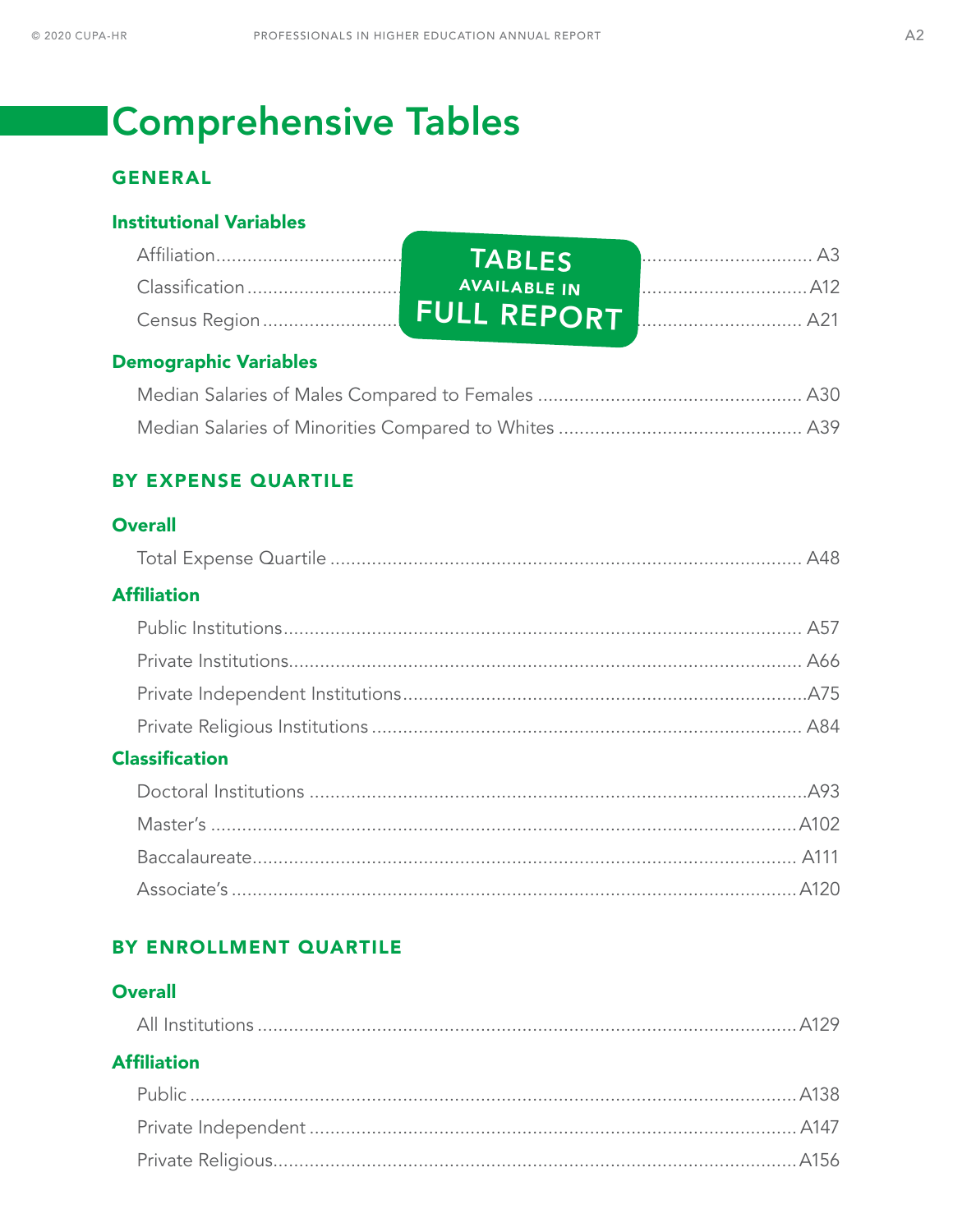# <span id="page-13-0"></span>Appendix B. Participating Institutions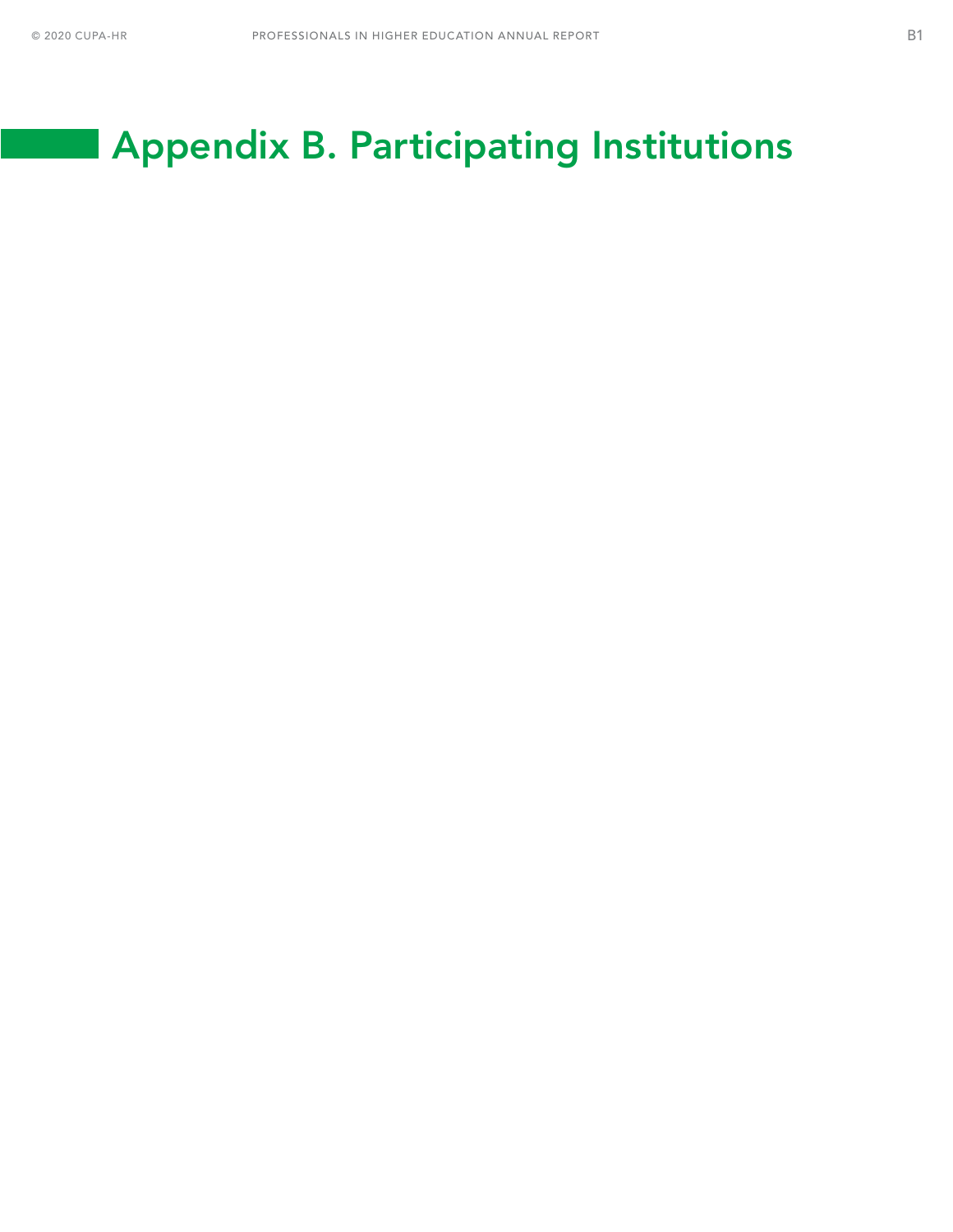| Institution                                  | Classification       | Affiliation         | <b>Entity Type</b>          | <b>Census Region</b> |
|----------------------------------------------|----------------------|---------------------|-----------------------------|----------------------|
| A. T. Still University of Health Sciences    | Special              | Private Independent | Single Unit Institution     | Midwest              |
|                                              |                      | Private Religious   |                             | South                |
| Abilene Christian University                 | Master's             |                     | Single Unit Institution     |                      |
| <b>Adams State University</b>                | Master's             | Public              | Single Unit Institution     | West                 |
| Adelphi University                           | Doctoral             | Private Independent | Single Unit Institution     | Northeast            |
| Aims Community College                       | Associate's          | Public              | Single Unit Institution     | West                 |
| Albany Law School                            | Special              | Private Independent | Single Unit Institution     | Northeast            |
|                                              |                      |                     |                             |                      |
| Albert Einstein College of Medicine          | Not classified       | Private Independent | Single Unit Institution     | Northeast            |
| Albertus Magnus College                      | Master's             | Private Independent | Single Unit Institution     | Northeast            |
| Albion College                               | Baccalaureate        | Private Religious   | Single Unit Institution     | Midwest              |
| Albright College                             | Baccalaureate        | Private Religious   | Single Unit Institution     | Northeast            |
|                                              | Associate's          | Public              | Institution Within a System | Midwest              |
| Alexandria Technical & Community             |                      |                     |                             |                      |
| College                                      |                      |                     |                             |                      |
| Alfred State College                         | Baccalaureate        | Public              | Institution Within a System | Northeast            |
| Alfred University                            | Master's             | Private Independent | Single Unit Institution     | Northeast            |
| Alice Lloyd College                          | Baccalaureate        | Private Independent | Single Unit Institution     | South                |
| Allegheny College                            | Baccalaureate        | Private Religious   | Single Unit Institution     | Northeast            |
|                                              |                      |                     |                             |                      |
| Allen College                                | Special              | Private Independent | Single Unit Institution     | Midwest              |
| Alliant International University President's | Doctoral             | Private Independent | Single Unit Institution     | West                 |
| Office                                       |                      |                     |                             |                      |
| Alma College                                 | Baccalaureate        | Private Independent | Single Unit Institution     | Midwest              |
| Alvernia University                          | Master's             | Private Religious   | Single Unit Institution     | Northeast            |
|                                              |                      |                     |                             | Midwest              |
| Alverno College                              | Master's             | Private Independent | Single Unit Institution     |                      |
| Amarillo College                             | Associate's          | Public              | Single Unit Institution     | South                |
| American Public University System (APUS)     | Master's             | Private for-Profit  | Single Unit Institution     | South                |
| American University                          | Doctoral             | Private Religious   | Single Unit Institution     | South                |
| Amherst College                              | Baccalaureate        | Private Independent | Single Unit Institution     | Northeast            |
|                                              |                      |                     |                             |                      |
| <b>Anderson University</b>                   | Master's             | Private Independent | Single Unit Institution     | South                |
| <b>Andrews University</b>                    | Doctoral             | Private Religious   | Single Unit Institution     | Midwest              |
| Anne Arundel Community College               | Associate's          | Public              | Single Unit Institution     | South                |
| Anoka Technical College                      | Associate's          | Public              | Institution Within a System | Midwest              |
| Anoka-Ramsey Community College               | Associate's          | Public              | Institution Within a System | Midwest              |
|                                              | <b>System Office</b> | Private Independent | System Office               | Midwest              |
| Antioch University Central Administration    |                      |                     |                             |                      |
| Appalachian State University                 | Master's             | Public              | Institution Within a System | South                |
| Aquinas College                              | Baccalaureate        | Private Religious   | Single Unit Institution     | Midwest              |
| Arapahoe Community College                   | Associate's          | Public              | Institution Within a System | West                 |
| Arkansas Tech University                     | Master's             | Public              | Institution Within a System | South                |
| Arkansas Tech University Ozark Campus        | Associate's          | Public              | Institution Within a System | South                |
|                                              |                      |                     |                             |                      |
| Art Academy of Cincinnati                    | Special              | Private Independent | Single Unit Institution     | Midwest              |
| Asbury University                            | Master's             | Private Independent | Single Unit Institution     | South                |
| Ashland University                           | Master's             | Private Religious   | Single Unit Institution     | Midwest              |
| <b>Assumption College</b>                    | Master's             | Private Religious   | Single Unit Institution     | Northeast            |
| Athens State University                      | Baccalaureate        | Public              | Single Unit Institution     | South                |
|                                              |                      | Public              |                             |                      |
| Auburn University                            | Doctoral             |                     | Institution Within a System | South                |
| Auburn University at Montgomery              | Master's             | Public              | Institution Within a System | South                |
| Augsburg University                          | Master's             | Private Religious   | Single Unit Institution     | Midwest              |
| Augusta University                           | Doctoral             | Public              | Institution Within a System | South                |
| Augustana College                            | Baccalaureate        | Private Religious   | Single Unit Institution     | Midwest              |
| Augustana University                         | Master's             | Private Religious   | Single Unit Institution     | Midwest              |
|                                              |                      |                     |                             |                      |
| Aultman College of Nursing and Health        | Special              | Private Independent | Single Unit Institution     | Midwest              |
| Sciences                                     |                      |                     |                             |                      |
| Aurora University                            | Doctoral             | Private Independent | Single Unit Institution     | Midwest              |
| Austin College                               | Baccalaureate        | Private Religious   | Single Unit Institution     | South                |
| Austin Community College District            | Associate's          | Public              | Single Unit Institution     | South                |
|                                              | Master's             | Public              |                             | South                |
| Austin Peay State University                 |                      |                     | Institution Within a System |                      |
| <b>Averett University</b>                    | Baccalaureate        | Private Independent | Single Unit Institution     | South                |
| Avila University                             | Master's             | Private Religious   | Single Unit Institution     | Midwest              |
| Azusa Pacific University                     | Doctoral             | Private Independent | Single Unit Institution     | West                 |
| <b>Babson College</b>                        | Special              | Private Independent | Single Unit Institution     | Northeast            |
| <b>Baker College</b>                         | Master's             | Private Independent | Institution Within a System | Midwest              |
|                                              |                      |                     |                             |                      |
| Baker College System Office                  | System Office        | Private Independent | System Office               | Midwest              |
| <b>Baker University</b>                      | Doctoral             | Private Religious   | Single Unit Institution     | Midwest              |
| <b>Ball State University</b>                 | Doctoral             | Public              | Single Unit Institution     | Midwest              |
| Baptist College of Health Sciences           | Special              | Private Independent | Single Unit Institution     | South                |
| <b>Barnard College</b>                       | Baccalaureate        | Private Independent | Institution Within a System | Northeast            |
|                                              |                      |                     |                             |                      |
| <b>Barry University</b>                      | Doctoral             | Private Religious   | Single Unit Institution     | South                |
| <b>Barton College</b>                        | Baccalaureate        | Private Religious   | Single Unit Institution     | South                |
| <b>Bastyr University</b>                     | Special              | Private Independent | Single Unit Institution     | West                 |
| <b>Bates College</b>                         | Baccalaureate        | Private Independent | Single Unit Institution     | Northeast            |
| Bay Path University                          | Master's             | Private Independent | Single Unit Institution     | Northeast            |
|                                              |                      |                     |                             |                      |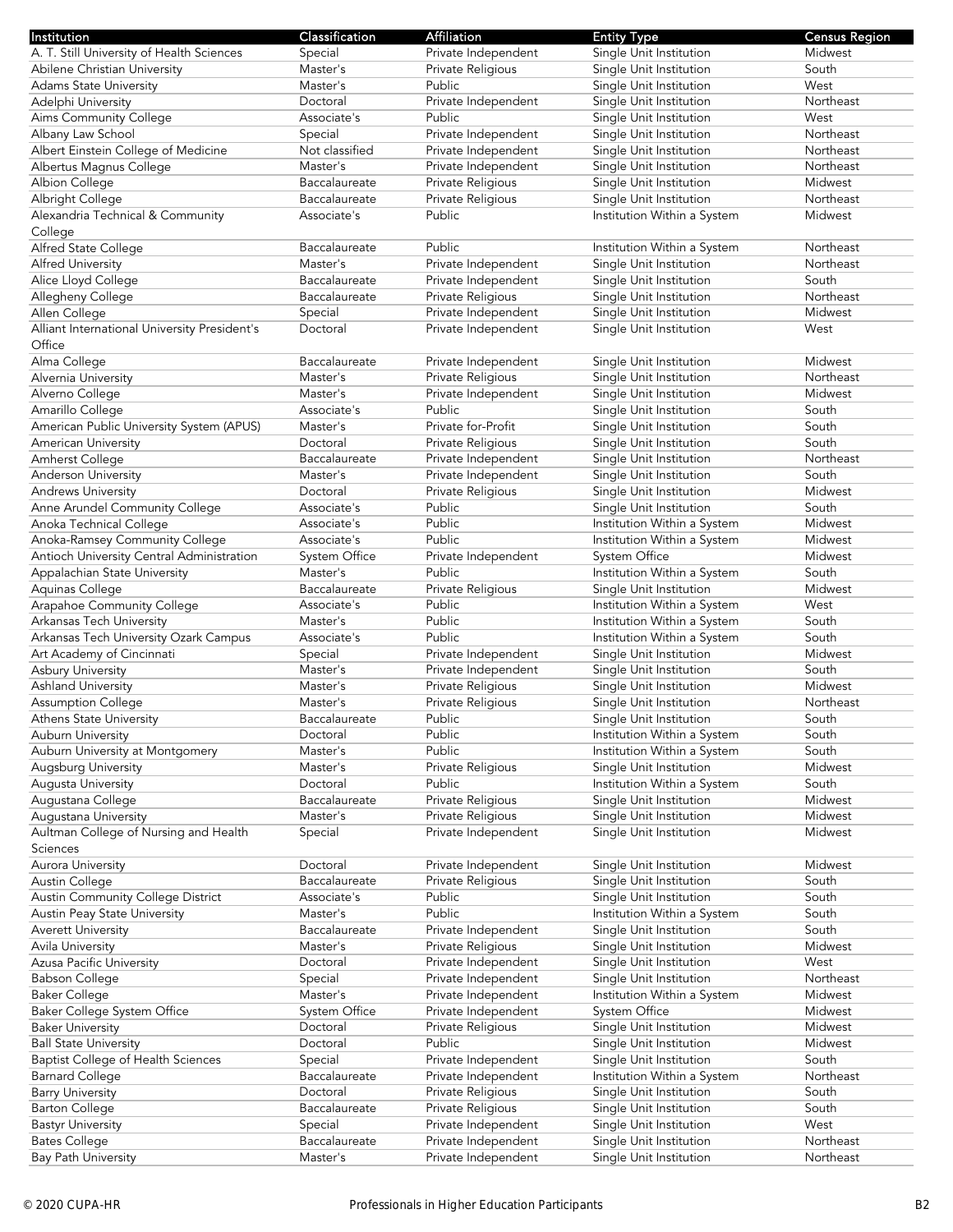| <b>Baylor College of Medicine</b>              | Special        | Private Independent | Single Unit Institution     | South     |
|------------------------------------------------|----------------|---------------------|-----------------------------|-----------|
| <b>Baylor University</b>                       | Doctoral       | Private Religious   | Single Unit Institution     | South     |
| <b>Bellarmine University</b>                   | Doctoral       | Private Independent | Single Unit Institution     | South     |
|                                                |                | Private Independent | Single Unit Institution     | Midwest   |
| <b>Bellin College</b>                          | Special        |                     |                             |           |
| <b>Belmont University</b>                      | Doctoral       | Private Religious   | Single Unit Institution     | South     |
| Bemidji State University                       | Master's       | Public              | Institution Within a System | Midwest   |
| <b>Benedictine University</b>                  | Doctoral       | Private Religious   | Single Unit Institution     | Midwest   |
|                                                | Baccalaureate  |                     |                             | Northeast |
| <b>Bennington College</b>                      |                | Private Independent | Single Unit Institution     |           |
| <b>Bentley University</b>                      | Master's       | Private Independent | Single Unit Institution     | Northeast |
| Berea College                                  | Baccalaureate  | Private Independent | Single Unit Institution     | South     |
| Berry College                                  | Master's       | Private Independent | Single Unit Institution     | South     |
|                                                |                |                     |                             |           |
| <b>Bethel University</b>                       | Doctoral       | Private Religious   | Single Unit Institution     | Midwest   |
| Bethlehem College & Seminary                   | Special        | Private Independent | Single Unit Institution     | Midwest   |
| <b>Biola University</b>                        | Doctoral       | Private Independent | Single Unit Institution     | West      |
| <b>Bismarck State College</b>                  | Associate's    | Public              | Institution Within a System | Midwest   |
|                                                |                |                     |                             |           |
| <b>Black Hills State University</b>            | Master's       | Public              | Institution Within a System | Midwest   |
| <b>Black River Technical College</b>           | Associate's    | Public              | Single Unit Institution     | South     |
| Blessing-Rieman College of Nursing & Health    | Special        | Private Independent | Single Unit Institution     | Midwest   |
| Sciences                                       |                |                     |                             |           |
|                                                |                |                     |                             |           |
| <b>Bloomfield College</b>                      | Baccalaureate  | Private Religious   | Single Unit Institution     | Northeast |
| Bloomsburg University of Pennsylvania          | Master's       | Public              | Institution Within a System | Northeast |
| <b>Bluefield State College</b>                 | Baccalaureate  | Public              | Institution Within a System | South     |
|                                                |                |                     |                             |           |
| <b>Bluffton University</b>                     | Baccalaureate  | Private Religious   | Single Unit Institution     | Midwest   |
| <b>Boise State University</b>                  | Doctoral       | Public              | Single Unit Institution     | West      |
| <b>Bossier Parish Community College</b>        | Associate's    | Public              | Institution Within a System | South     |
| <b>Boston College</b>                          | Doctoral       |                     |                             | Northeast |
|                                                |                | Private Religious   | Single Unit Institution     |           |
| <b>Bowdoin College</b>                         | Baccalaureate  | Private Independent | Single Unit Institution     | Northeast |
| <b>Bowie State University</b>                  | Master's       | Public              | Institution Within a System | South     |
| <b>Bowling Green State University</b>          | Doctoral       | Public              | Institution Within a System | Midwest   |
|                                                |                |                     |                             |           |
| <b>Brandeis University</b>                     | Doctoral       | Private Independent | Single Unit Institution     | Northeast |
| <b>Brandman University</b>                     | Doctoral       | Private Independent | Institution Within a System | West      |
| <b>Bridgewater College</b>                     | Baccalaureate  | Private Religious   | Single Unit Institution     | South     |
| <b>Bridgewater State University</b>            | Master's       | Public              | Institution Within a System | Northeast |
|                                                |                |                     |                             |           |
| <b>Brigham Young University</b>                | Doctoral       | Private Religious   | Single Unit Institution     | West      |
| Brigham Young University-Idaho                 | Baccalaureate  | Private Religious   | Single Unit Institution     | West      |
| <b>Brookdale Community College</b>             | Associate's    | Public              | Single Unit Institution     | Northeast |
|                                                |                |                     |                             |           |
|                                                |                |                     |                             |           |
| Brookhaven College                             | Associate's    | Public              | Institution Within a System | South     |
| <b>Broward College</b>                         | Associate's    | Public              | Single Unit Institution     | South     |
|                                                | Doctoral       |                     |                             | Northeast |
| <b>Brown University</b>                        |                | Private Independent | Single Unit Institution     |           |
| <b>Bryant University</b>                       | Master's       | Private Independent | Single Unit Institution     | Northeast |
| Bryn Mawr College                              | Baccalaureate  | Private Independent | Single Unit Institution     | Northeast |
| <b>Bucknell University</b>                     | Baccalaureate  | Private Independent | Single Unit Institution     | Northeast |
|                                                | Associate's    |                     |                             | Northeast |
| <b>Bucks County Community College</b>          |                | Public              | Single Unit Institution     |           |
| <b>Buena Vista University</b>                  | Master's       | Private Religious   | Single Unit Institution     | Midwest   |
| <b>Burrell College of Osteopathic Medicine</b> | Not classified | Private Independent | Single Unit Institution     | West      |
| <b>Butler County Community College</b>         | Associate's    | Public              | Single Unit Institution     | Northeast |
|                                                |                |                     |                             |           |
| <b>Butler University</b>                       | Master's       | Private Independent | Single Unit Institution     | Midwest   |
| Cabrini University                             | Master's       | Private Religious   | Single Unit Institution     | Northeast |
| Caldwell University                            | Master's       | Private Religious   | Single Unit Institution     | Northeast |
| California Baptist University                  | Master's       | Private Religious   | Single Unit Institution     | West      |
|                                                |                |                     |                             |           |
| California Institute of the Arts               | Special        | Private Independent | Single Unit Institution     | West      |
| California Lutheran University                 | Master's       | Private Religious   | Single Unit Institution     | West      |
| California State University-Fullerton          | Master's       | Public              | Institution Within a System | West      |
| California State University-Stanislaus         | Master's       | Public              | Institution Within a System | West      |
|                                                |                |                     |                             |           |
| California University of Pennsylvania          | Master's       | Public              | Institution Within a System | Northeast |
| California Western School of Law               | Special        | Private Independent | Single Unit Institution     | West      |
| Calvin College                                 | Master's       | Private Religious   | Single Unit Institution     | Midwest   |
| Camden County College                          | Associate's    | Public              | Single Unit Institution     | Northeast |
|                                                |                |                     |                             |           |
| Cameron University                             | Master's       | Public              | Single Unit Institution     | South     |
| Canisius College                               | Master's       | Private Religious   | Single Unit Institution     | Northeast |
| Capital University                             | Master's       | Private Religious   | Single Unit Institution     | Midwest   |
| Carleton College                               | Baccalaureate  | Private Independent | Single Unit Institution     | Midwest   |
|                                                |                |                     |                             |           |
| Carlow University                              | Master's       | Private Religious   | Single Unit Institution     | Northeast |
| Carnegie Mellon University                     | Doctoral       | Private Independent | Single Unit Institution     | Northeast |
| Carroll College                                | Baccalaureate  | Private Religious   | Single Unit Institution     | West      |
| Cascadia College                               | Associate's    | Public              |                             | West      |
|                                                |                |                     | Institution Within a System |           |
| Case Western Reserve University                | Doctoral       | Private Independent | Single Unit Institution     | Midwest   |
| Casper College                                 | Associate's    | Public              | Single Unit Institution     | West      |
| Catawba College<br>Cecil College               | Baccalaureate  | Private Religious   | Single Unit Institution     | South     |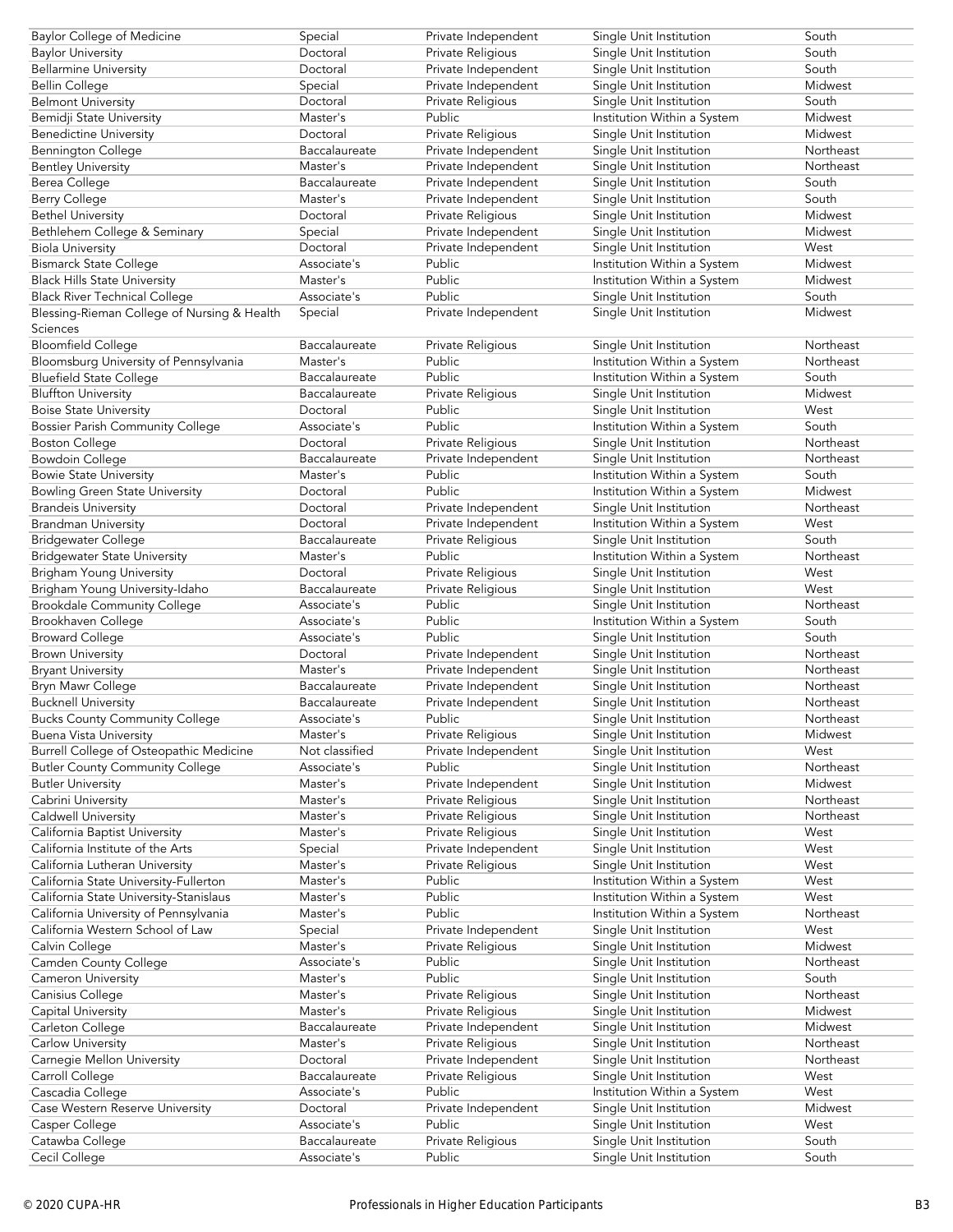| Cedar Crest College                      | Master's       | Private Religious   | Single Unit Institution     | Northeast |
|------------------------------------------|----------------|---------------------|-----------------------------|-----------|
| Cedar Valley College                     | Associate's    | Public              | Institution Within a System | South     |
|                                          | Baccalaureate  | Private Religious   |                             | South     |
| Centenary College of Louisiana           |                |                     | Single Unit Institution     |           |
| <b>Centenary University</b>              | Master's       | Private Independent | Single Unit Institution     | Northeast |
| Central Arizona College                  | Associate's    | Public              | Single Unit Institution     | West      |
| Central Baptist College                  | Baccalaureate  | Private Religious   | Single Unit Institution     | South     |
| Central College                          | Baccalaureate  | Private Religious   | Single Unit Institution     | Midwest   |
| Central Lakes College                    | Associate's    | Public              | Institution Within a System | Midwest   |
|                                          |                |                     |                             |           |
| Central Methodist University             | Baccalaureate  | Private Religious   | Single Unit Institution     | Midwest   |
| Central Michigan University              | Doctoral       | Public              | Single Unit Institution     | Midwest   |
| Central New Mexico Community College     | Associate's    | Public              | Single Unit Institution     | West      |
| Central Ohio Technical College           | Associate's    | Public              | Single Unit Institution     | Midwest   |
| Central Oregon Community College         | Associate's    | Public              | Single Unit Institution     | West      |
|                                          |                |                     |                             |           |
| Central Wyoming College                  | Associate's    | Public              | Single Unit Institution     | West      |
| Centre College                           | Baccalaureate  | Private Independent | Single Unit Institution     | South     |
| Century College                          | Associate's    | Public              | Institution Within a System | Midwest   |
| Chadron State College                    | Master's       | Public              | Institution Within a System | Midwest   |
| Chandler-Gilbert Community College       | Associate's    | Public              | Institution Within a System | West      |
|                                          |                |                     |                             |           |
| Chapman University                       | Doctoral       | Private Religious   | Institution Within a System | West      |
| Charleston Southern University           | Master's       | Private Religious   | Single Unit Institution     | South     |
| Chatham University                       | Doctoral       | Private Independent | Single Unit Institution     | Northeast |
| Chestnut Hill College                    | Master's       | Private Religious   | Single Unit Institution     | Northeast |
| Cheyney University of Pennsylvania       | Baccalaureate  | Public              | Institution Within a System | Northeast |
|                                          |                |                     |                             |           |
| Christian Brothers University            | Master's       | Private Religious   | Single Unit Institution     | South     |
| Christopher Newport University           | Master's       | Public              | Single Unit Institution     | South     |
| City Colleges of Chicago                 | Associate's    | Public              | Institution Within a System | Midwest   |
| City Colleges of Chicago-District Office | System Office  | Public              | System Office               | Midwest   |
| Claremont Graduate University            | Doctoral       | Private Independent | Institution Within a System | West      |
|                                          |                |                     |                             |           |
| Clarion University of Pennsylvania       | Master's       | Public              | Institution Within a System | Northeast |
| Clarkson University                      | Doctoral       | Private Independent | Single Unit Institution     | Northeast |
| <b>Clemson University</b>                | Doctoral       | Public              | Single Unit Institution     | South     |
| Cleveland Institute of Art               | Special        | Private Independent | Single Unit Institution     | Midwest   |
| Cleveland Institute of Music             | Special        | Private Independent | Single Unit Institution     | Midwest   |
|                                          |                |                     |                             |           |
| Cleveland University - Kansas City       | Special        | Private Independent | Single Unit Institution     | Midwest   |
| <b>Clovis Community College</b>          | Associate's    | Public              | Single Unit Institution     | West      |
| Coastal Carolina University              | Master's       | Public              | Single Unit Institution     | South     |
| Cochise College                          | Associate's    | Public              | Single Unit Institution     | West      |
| Coconino Community College               | Associate's    | Public              | Single Unit Institution     | West      |
|                                          | Baccalaureate  | Private Independent |                             | Northeast |
| Colby College                            |                |                     | Single Unit Institution     |           |
| Colby-Sawyer College                     | Baccalaureate  | Private Independent | Single Unit Institution     | Northeast |
| Cold Spring Harbor Laboratory            | Not classified | Private Independent | Single Unit Institution     | Northeast |
| Colgate University                       | Baccalaureate  | Private Independent | Single Unit Institution     | Northeast |
| College of DuPage                        | Associate's    | Public              | Single Unit Institution     | Midwest   |
|                                          | Associate's    | Public              |                             | Midwest   |
| College of Lake County                   |                |                     | Single Unit Institution     |           |
| College of Our Lady of the Elms          | Master's       | Private Religious   | Single Unit Institution     | Northeast |
| College of Saint Benedict                | Baccalaureate  | Private Religious   | Single Unit Institution     | Midwest   |
| College of Saint Elizabeth               | Master's       | Private Religious   | Single Unit Institution     | Northeast |
| College of Saint Mary                    | Master's       | Private Religious   | Single Unit Institution     | Midwest   |
| College of Southern Nevada               | Associate's    | Public              | Institution Within a System | West      |
|                                          |                |                     |                             |           |
| College of the Holy Cross                | Baccalaureate  | Private Religious   | Single Unit Institution     | Northeast |
| College of Western Idaho                 | Associate's    | Public              | Single Unit Institution     | West      |
| College of William & Mary                | Doctoral       | Public              | Single Unit Institution     | South     |
| Collin County Community College District | Associate's    | Public              | Single Unit Institution     | South     |
| Colorado Christian University            | Master's       | Private Independent | Single Unit Institution     | West      |
|                                          | Baccalaureate  | Private Independent |                             | West      |
| Colorado College                         |                |                     | Single Unit Institution     |           |
| Colorado Community College System        | System Office  | Public              | System Office               | West      |
| Colorado Mesa University                 | Master's       | Public              | Institution Within a System | West      |
| Colorado Mountain College                | Baccalaureate  | Public              | Single Unit Institution     | West      |
| Colorado School of Mines                 | Doctoral       | Public              | Single Unit Institution     | West      |
|                                          |                |                     |                             |           |
| Columbia International University        | Master's       | Private Independent | Single Unit Institution     | South     |
| Columbia Southern University             | Doctoral       | Private for-Profit  | Single Unit Institution     | South     |
| Community College of Allegheny County    | Associate's    | Public              | Single Unit Institution     | Northeast |
| Community College of Philadelphia        | Associate's    | Public              | Single Unit Institution     | Northeast |
| Community College of Rhode Island        | Associate's    | Public              | Single Unit Institution     | Northeast |
|                                          |                |                     |                             |           |
| Concordia College                        | Baccalaureate  | Private Religious   | Single Unit Institution     | Midwest   |
| Concordia Seminary                       | Special        | Private Religious   | Single Unit Institution     | Midwest   |
| Concordia University                     | Master's       | Private Religious   | Single Unit Institution     | Midwest   |
| Concordia University Chicago             | Master's       | Private Religious   | Single Unit Institution     | Midwest   |
| Concordia University Wisconsin           | Doctoral       | Private Religious   | Single Unit Institution     | Midwest   |
| Concordia University, St. Paul           | Master's       | Private Religious   | Single Unit Institution     | Midwest   |
|                                          |                |                     |                             |           |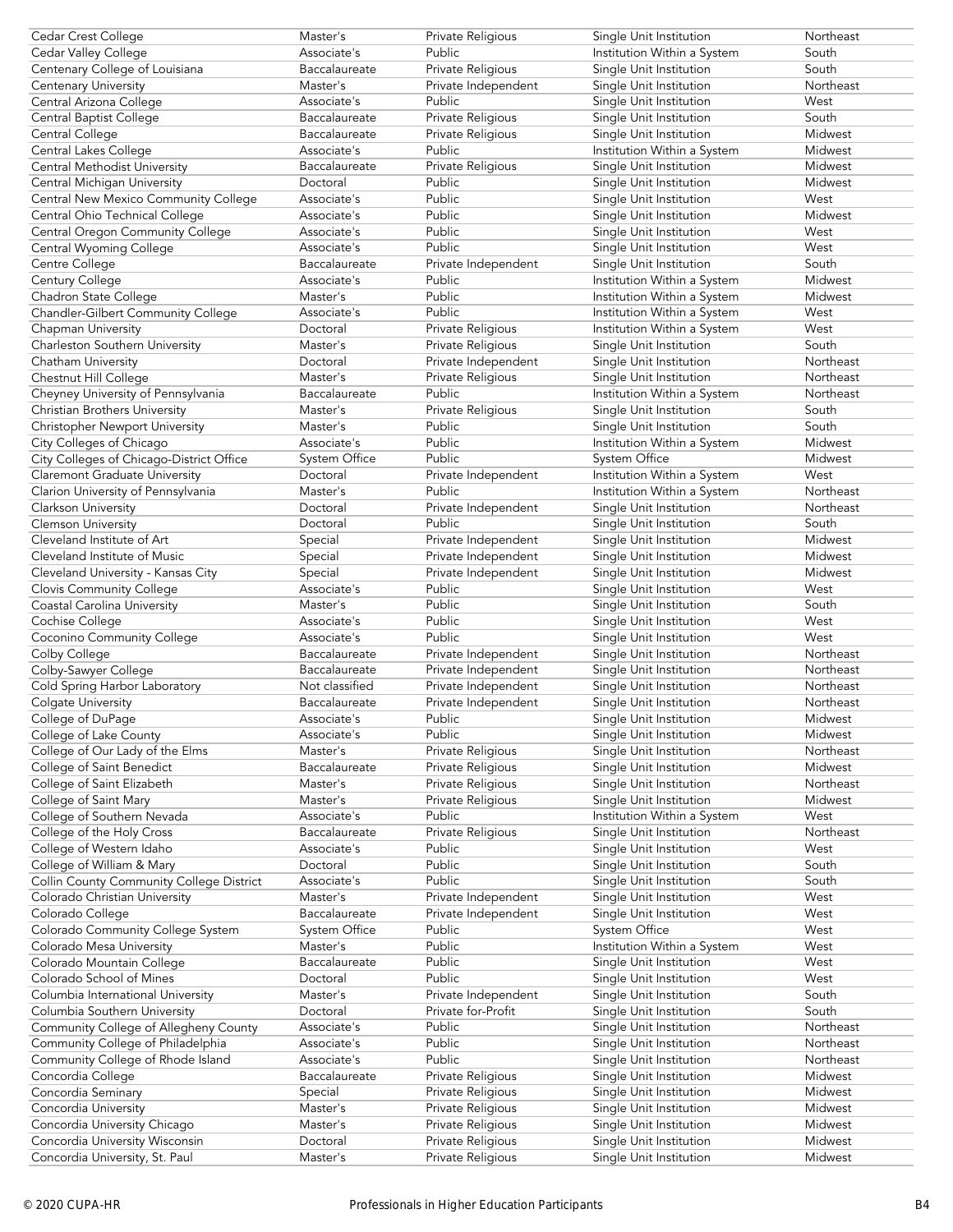|                                                                | Baccalaureate        | Private Independent                        | Single Unit Institution                                | Northeast      |
|----------------------------------------------------------------|----------------------|--------------------------------------------|--------------------------------------------------------|----------------|
| <b>Connecticut College</b>                                     |                      |                                            |                                                        |                |
| Converse College                                               | Master's             | Private Independent                        | Single Unit Institution                                | South          |
| Coppin State University                                        | Master's             | Public                                     | Institution Within a System                            | South          |
|                                                                |                      |                                            |                                                        |                |
| Corban University                                              | Baccalaureate        | Private Independent                        | Single Unit Institution                                | West           |
| Cornell College                                                | Baccalaureate        | Private Religious                          | Single Unit Institution                                | Midwest        |
|                                                                |                      | Private Independent                        |                                                        | Northeast      |
| <b>Cornell University</b>                                      | Doctoral             |                                            | Institution Within a System                            |                |
| Cornerstone University                                         | Master's             | Private Independent                        | Single Unit Institution                                | Midwest        |
| Cottey College                                                 | Baccalaureate        | Private Independent                        | Single Unit Institution                                | Midwest        |
|                                                                |                      |                                            |                                                        |                |
| Covenant College                                               | Baccalaureate        | Private Religious                          | Single Unit Institution                                | South          |
| Creighton University                                           | Doctoral             | Private Religious                          | Single Unit Institution                                | Midwest        |
|                                                                |                      |                                            |                                                        |                |
| Crown College                                                  | Master's             | Private Religious                          | Single Unit Institution                                | Midwest        |
| Culver-Stockton College                                        | Baccalaureate        | Private Religious                          | Single Unit Institution                                | Midwest        |
|                                                                |                      |                                            |                                                        |                |
| Curry College                                                  | Master's             | Private Independent                        | Single Unit Institution                                | Northeast      |
| Cuyahoga Community College                                     | Associate's          | Public                                     | Single Unit Institution                                | Midwest        |
|                                                                |                      |                                            |                                                        |                |
| Dakota County Technical College                                | Associate's          | Public                                     | Institution Within a System                            | Midwest        |
| Dakota State University                                        | Master's             | Public                                     | Institution Within a System                            | Midwest        |
|                                                                |                      |                                            |                                                        |                |
| Dallas County Community College District                       | System Office        | Public                                     | System Office                                          | South          |
|                                                                |                      |                                            |                                                        |                |
|                                                                |                      |                                            |                                                        |                |
| Dalton State College                                           | Baccalaureate        | Public                                     | Institution Within a System                            | South          |
| Dartmouth College                                              | Doctoral             | Private Independent                        | Single Unit Institution                                | Northeast      |
|                                                                |                      |                                            |                                                        |                |
| Davenport University                                           | Master's             | Private Independent                        | Single Unit Institution                                | Midwest        |
| Davidson College                                               | Baccalaureate        | Private Independent                        | Single Unit Institution                                | South          |
|                                                                |                      |                                            |                                                        |                |
| Davis Technical College                                        | Not classified       | Public                                     | Single Unit Institution                                | West           |
| Del Mar College                                                | Associate's          | Public                                     | Single Unit Institution                                | South          |
|                                                                |                      |                                            |                                                        |                |
| Delaware Technical and Community College                       | System Office        | Public                                     | System Office                                          | South          |
| Central Office                                                 |                      |                                            |                                                        |                |
|                                                                |                      |                                            |                                                        |                |
| Delaware Technical and Community College                       | Associate's          | Public                                     | Institution Within a System                            | South          |
| Charles L. Terry Campus                                        |                      |                                            |                                                        |                |
|                                                                |                      |                                            |                                                        |                |
| Delaware Technical and Community College                       | Associate's          | Public                                     | Institution Within a System                            | South          |
| Jack F. Owens Campus                                           |                      |                                            |                                                        |                |
|                                                                |                      |                                            |                                                        |                |
| Delaware Technical and Community College                       | Associate's          | Public                                     | Institution Within a System                            | South          |
| Stanton-Wilmington Campus                                      |                      |                                            |                                                        |                |
|                                                                |                      |                                            |                                                        |                |
| Delta College                                                  | Associate's          | Public                                     | Single Unit Institution                                | Midwest        |
| Delta State University                                         | Master's             | Public                                     | Institution Within a System                            | South          |
|                                                                |                      |                                            |                                                        |                |
| Denison University                                             | Baccalaureate        | Private Independent                        | Single Unit Institution                                | Midwest        |
| Denver Seminary                                                | Special              | Private Religious                          | Single Unit Institution                                | West           |
|                                                                |                      |                                            |                                                        |                |
| DePaul University                                              | Doctoral             | Private Religious                          | Single Unit Institution                                | Midwest        |
| Des Moines University                                          | Special              |                                            | Single Unit Institution                                | Midwest        |
|                                                                |                      |                                            |                                                        |                |
|                                                                |                      | Private Independent                        |                                                        |                |
| <b>DeSales University</b>                                      | Master's             | Private Religious                          | Single Unit Institution                                | Northeast      |
|                                                                |                      |                                            |                                                        |                |
| Desert Research Institute                                      | Special              | Public                                     | Higher Ed Affiliate                                    | West           |
| Dickinson College                                              | Baccalaureate        | Private Independent                        | Single Unit Institution                                | Northeast      |
|                                                                |                      |                                            |                                                        |                |
| Dixie State University                                         | Baccalaureate        | Public                                     | Institution Within a System                            | West           |
| Doane University                                               | Baccalaureate        | Private Religious                          | Single Unit Institution                                | Midwest        |
|                                                                |                      |                                            |                                                        |                |
| Dominican College of Blauvelt                                  | Master's             | Private Independent                        | Single Unit Institution                                | Northeast      |
| Dominican University                                           | Master's             | Private Religious                          | Single Unit Institution                                | Midwest        |
|                                                                |                      |                                            |                                                        |                |
| Dominican University of California                             | Master's             | Private Independent                        | Single Unit Institution                                | West           |
| Drake University                                               | Doctoral             | Private Independent                        | Single Unit Institution                                | Midwest        |
|                                                                |                      |                                            |                                                        | Northeast      |
| Drew University                                                | Baccalaureate        | Private Independent                        | Single Unit Institution                                |                |
| <b>Drexel University</b>                                       | Doctoral             | Private Independent                        | Single Unit Institution                                | Northeast      |
| Duke University                                                | Doctoral             | Private Independent                        | Single Unit Institution                                | South          |
|                                                                |                      |                                            |                                                        |                |
| Duquesne University                                            | Doctoral             | Private Religious                          | Single Unit Institution                                | Northeast      |
| East Carolina University                                       | Doctoral             | Public                                     | Institution Within a System                            | South          |
|                                                                |                      |                                            |                                                        |                |
| East Stroudsburg University of Pennsylvania                    | Master's             | Public                                     | Institution Within a System                            | Northeast      |
|                                                                |                      |                                            |                                                        |                |
|                                                                |                      |                                            |                                                        |                |
| East Tennessee State University                                | Doctoral             | Public                                     | Institution Within a System                            | South          |
| Eastern Kentucky University                                    | Master's             | Public                                     | Single Unit Institution                                | South          |
|                                                                |                      |                                            |                                                        |                |
| Eastern Mennonite University                                   | Master's             | Private Religious                          | Single Unit Institution                                | South          |
|                                                                | Master's             | Public                                     |                                                        | West           |
| Eastern Oregon University                                      |                      |                                            | Single Unit Institution                                |                |
| Eastern University                                             | Master's             | Private Religious                          | Single Unit Institution                                | Northeast      |
| Eastern Virginia Medical School                                | Special              | Private Independent                        | Single Unit Institution                                | South          |
|                                                                |                      |                                            |                                                        |                |
| Eastern Washington University                                  | Master's             | Public                                     | Single Unit Institution                                | West           |
| Eastfield College                                              | Associate's          | Public                                     | Institution Within a System                            | South          |
|                                                                |                      |                                            |                                                        |                |
| Edgewood College                                               | Doctoral             | Private Religious                          | Single Unit Institution                                | Midwest        |
| <b>Edinboro University</b>                                     | Master's             | Public                                     | Institution Within a System                            | Northeast      |
|                                                                |                      |                                            |                                                        |                |
| Edison State Community College                                 | Associate's          | Public                                     | Single Unit Institution                                | Midwest        |
| El Centro College                                              | Associate's          | Public                                     | Institution Within a System                            | South          |
|                                                                |                      |                                            |                                                        |                |
| El Paso Community College                                      | Associate's          | Public                                     | Single Unit Institution                                | South          |
| Elizabethtown College                                          | Baccalaureate        | Private Religious                          | Single Unit Institution                                | Northeast      |
|                                                                |                      |                                            |                                                        |                |
| <b>Elon University</b><br>Embry-Riddle Aeronautical University | Doctoral<br>Master's | Private Independent<br>Private Independent | Single Unit Institution<br>Institution Within a System | South<br>South |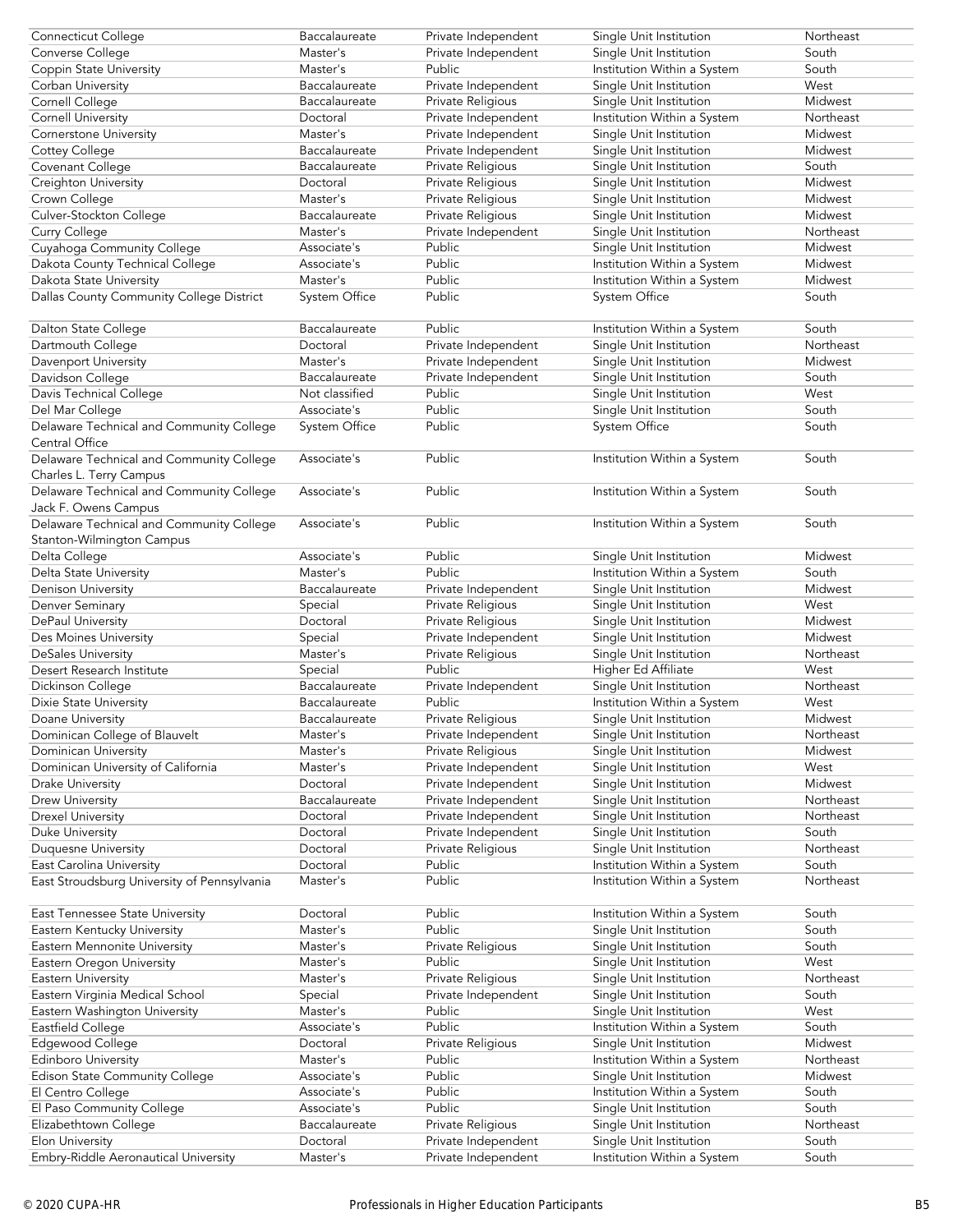| Emmanuel College                               | Baccalaureate | Private Religious   | Single Unit Institution     | Northeast |
|------------------------------------------------|---------------|---------------------|-----------------------------|-----------|
| Emory & Henry College                          | Baccalaureate | Private Religious   | Single Unit Institution     | South     |
| <b>Emory University</b>                        | Doctoral      | Private Religious   | Single Unit Institution     | South     |
| Emporia State University                       | Master's      | Public              | Single Unit Institution     | Midwest   |
|                                                | Associate's   | Public              |                             | West      |
| Estrella Mountain Community College            |               |                     | Institution Within a System |           |
| Fairleigh Dickinson University                 | Master's      | Private Independent | Single Unit Institution     | Northeast |
| <b>Fairmont State University</b>               | Master's      | Public              | Institution Within a System | South     |
| Faulkner University                            | Master's      | Private Religious   | Single Unit Institution     | South     |
| Ferris State University                        | Doctoral      | Public              | Single Unit Institution     | Midwest   |
|                                                |               |                     |                             |           |
| Ferrum College                                 | Baccalaureate | Private Religious   | Single Unit Institution     | South     |
| <b>Fielding Graduate University</b>            | Doctoral      | Private Independent | Single Unit Institution     | West      |
| Fitchburg State University                     | Master's      | Public              | Institution Within a System | Northeast |
| Flagler College                                | Baccalaureate | Private Independent | Single Unit Institution     | South     |
| Flathead Valley Community College              | Associate's   | Public              | Institution Within a System | West      |
|                                                |               |                     |                             |           |
| Florida Agricultural and Mechanical University | Doctoral      | Public              | Institution Within a System | South     |
|                                                |               |                     |                             |           |
| Florida Gulf Coast University                  | Master's      | Public              | Institution Within a System | South     |
| Florida Institute of Technology                | Doctoral      | Private Independent | Single Unit Institution     | South     |
|                                                |               |                     |                             |           |
| Florida International University               | Doctoral      | Public              | Institution Within a System | South     |
| Florida Polytechnic University                 | Baccalaureate | Public              | Single Unit Institution     | South     |
| Florida Southern College                       | Master's      | Private Religious   | Single Unit Institution     | South     |
| Florida SouthWestern State College             | Baccalaureate | Public              | Single Unit Institution     | South     |
| Florida State College At Jacksonville          | Baccalaureate | Public              | Single Unit Institution     | South     |
|                                                |               |                     |                             |           |
| Florida State University                       | Doctoral      | Public              | Institution Within a System | South     |
| Fond du Lac Tribal and Community College       | Special       | Public              | Institution Within a System | Midwest   |
|                                                |               |                     |                             |           |
| Fort Hays State University                     | Master's      | Public              | Single Unit Institution     | Midwest   |
|                                                | Baccalaureate | Public              | Single Unit Institution     | West      |
| Fort Lewis College                             |               |                     |                             |           |
| Framingham State University                    | Master's      | Public              | Institution Within a System | Northeast |
| Franciscan University of Steubenville          | Master's      | Private Religious   | Single Unit Institution     | Midwest   |
| Franklin & Marshall College                    | Baccalaureate | Private Independent | Single Unit Institution     | Northeast |
| Franklin Pierce University                     | Master's      | Private Independent | Single Unit Institution     | Northeast |
| Franklin University                            |               | Private Independent | Institution Within a System | Midwest   |
|                                                | Special       |                     |                             |           |
| Franklin W. Olin College of Engineering        | Special       | Private Independent | Single Unit Institution     | Northeast |
| Frederick Community College                    | Associate's   | Public              | Single Unit Institution     | South     |
| <b>Friends University</b>                      | Master's      | Private Independent | Single Unit Institution     | Midwest   |
| Front Range Community College                  | Associate's   | Public              | Institution Within a System | West      |
| Frostburg State University                     | Master's      | Public              | Institution Within a System | South     |
|                                                |               |                     |                             |           |
| Furman University                              | Baccalaureate | Private Independent | Single Unit Institution     | South     |
| Galen College of Nursing                       | Special       | Private for-Profit  | Single Unit Institution     | South     |
| Gallaudet University                           | Doctoral      | Private Independent | Single Unit Institution     | South     |
| Gannon University                              | Doctoral      | Private Religious   | Single Unit Institution     | Northeast |
| <b>Gateway Community College</b>               | Associate's   | Public              | Institution Within a System | West      |
|                                                |               |                     |                             |           |
| Geisinger Commonwealth School of Medicine      | Special       | Private Independent | Single Unit Institution     | Northeast |
|                                                |               |                     |                             |           |
| Geneva College                                 | Master's      | Private Religious   | Single Unit Institution     | Northeast |
| George Fox University                          | Doctoral      | Private Religious   | Single Unit Institution     | West      |
| George Mason University                        | Doctoral      | Public              | Single Unit Institution     | South     |
|                                                |               |                     |                             | South     |
| Georgetown University                          | Doctoral      | Private Religious   | Single Unit Institution     |           |
| Georgia Gwinnett College                       | Baccalaureate | Public              | Institution Within a System | South     |
| Georgia Institute of Technology                | Doctoral      | Public              | Institution Within a System | South     |
| Georgia Southern University                    | Doctoral      | Public              | Institution Within a System | South     |
| Georgia State University                       | Doctoral      | Public              | Institution Within a System | South     |
|                                                |               |                     |                             | Northeast |
| Georgian Court University                      | Master's      | Private Religious   | Single Unit Institution     |           |
| Gettysburg College                             | Baccalaureate | Private Religious   | Single Unit Institution     | Northeast |
| Glendale Community College                     | Associate's   | Public              | Institution Within a System | West      |
| Goldey-Beacom College                          | Special       | Private Independent | Single Unit Institution     | South     |
| Gonzaga University                             | Doctoral      | Private Religious   | Single Unit Institution     | West      |
|                                                |               |                     |                             | South     |
| Gordon State College                           | Baccalaureate | Public              | Institution Within a System |           |
| Goshen College                                 | Baccalaureate | Private Religious   | Single Unit Institution     | Midwest   |
| Goucher College                                | Baccalaureate | Private Independent | Single Unit Institution     | South     |
| Grace College and Seminary                     | Master's      | Private Religious   | Single Unit Institution     | Midwest   |
| <b>Grand Canyon University</b>                 | Doctoral      | Private for-Profit  | Single Unit Institution     | West      |
| <b>Grand Valley State University</b>           | Doctoral      | Public              | Single Unit Institution     | Midwest   |
|                                                |               |                     |                             |           |
| <b>Grand View University</b>                   | Baccalaureate | Private Religious   | Single Unit Institution     | Midwest   |
| Granite State College                          | Master's      | Public              | Institution Within a System | Northeast |
| Great Falls College Montana State University   | Associate's   | Public              | Institution Within a System | West      |
|                                                |               |                     |                             |           |
| <b>Greenfield Community College</b>            | Associate's   | Public              | Institution Within a System | Northeast |
|                                                |               |                     |                             |           |
| Greenville University                          | Master's      | Private Religious   | Single Unit Institution     | Midwest   |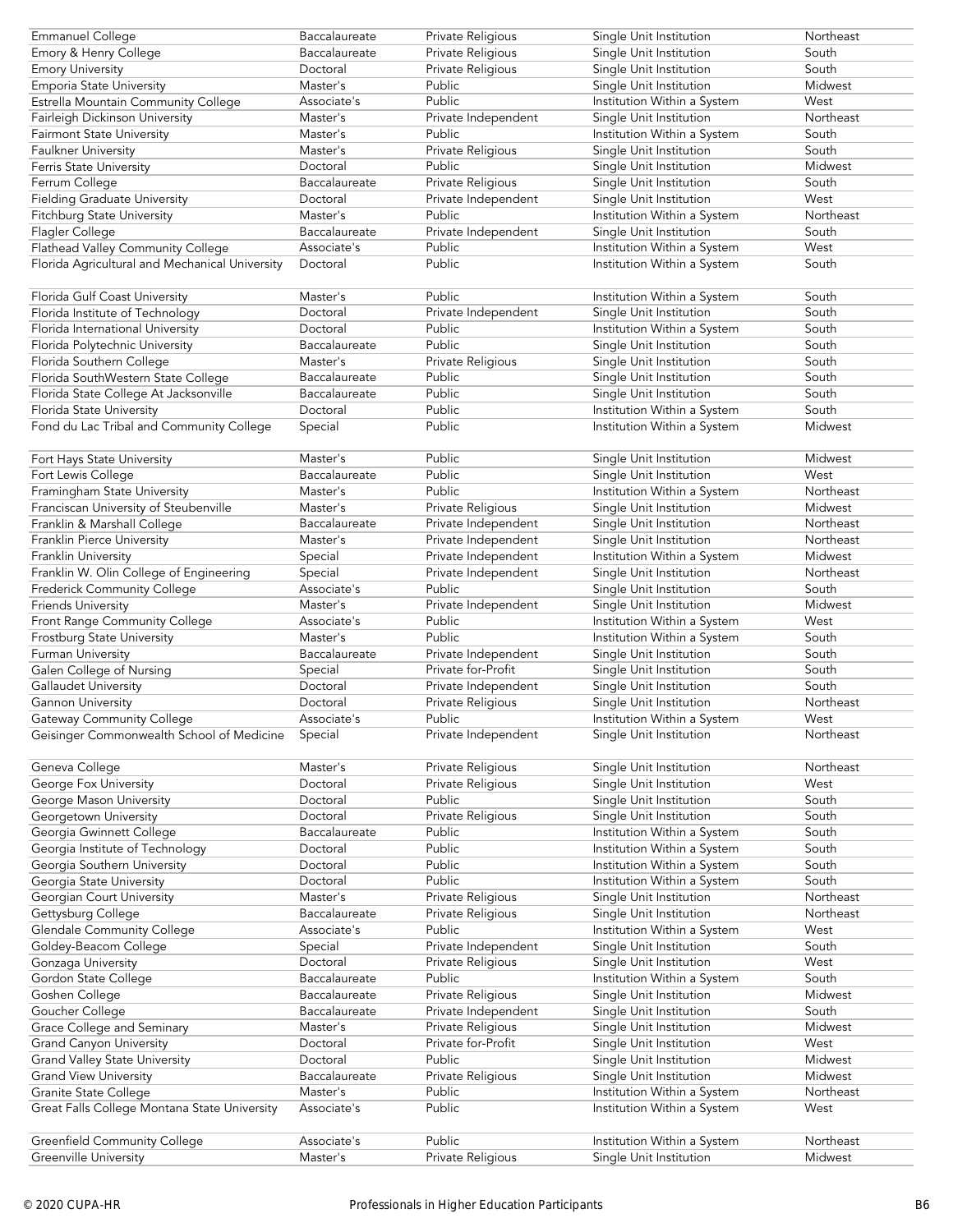| Grinnell College                              | Baccalaureate  | Private Independent | Single Unit Institution     | Midwest   |
|-----------------------------------------------|----------------|---------------------|-----------------------------|-----------|
| <b>Guilford College</b>                       | Baccalaureate  | Private Religious   | Single Unit Institution     | South     |
| Gustavus Adolphus College                     | Baccalaureate  | Private Religious   | Single Unit Institution     | Midwest   |
| <b>Gwynedd Mercy University</b>               | Master's       | Private Religious   | Single Unit Institution     | Northeast |
| Hallmark University                           | Baccalaureate  | Private Independent | Single Unit Institution     | South     |
| Hamilton College                              | Baccalaureate  | Private Independent | Single Unit Institution     | Northeast |
| Hanover College                               | Baccalaureate  | Private Religious   | Single Unit Institution     | Midwest   |
| Harding University Main Campus                | Doctoral       | Private Religious   | Single Unit Institution     | South     |
|                                               |                |                     |                             | South     |
| Hardin-Simmons University                     | Master's       | Private Religious   | Single Unit Institution     |           |
| Harford Community College                     | Associate's    | Public              | Single Unit Institution     | South     |
| Harrisburg Area Community College             | Associate's    | Public              | Single Unit Institution     | Northeast |
| Hartwick College                              | Baccalaureate  | Private Independent | Single Unit Institution     | Northeast |
| Harvey Mudd College                           | Baccalaureate  | Private Independent | Institution Within a System | West      |
| Hastings College                              | Baccalaureate  | Private Religious   | Single Unit Institution     | Midwest   |
| Haverford College                             | Baccalaureate  | Private Independent | Single Unit Institution     | Northeast |
| Hawaii Pacific University                     | Master's       | Private Independent | Single Unit Institution     | West      |
| Hazard Community and Technical College        | Associate's    | Public              | Institution Within a System | South     |
| <b>Heartland Community College</b>            | Associate's    | Public              | Single Unit Institution     | Midwest   |
| Henderson Community College                   | Associate's    | Public              | Institution Within a System | South     |
| Henderson State University                    | Master's       | Public              | Single Unit Institution     | South     |
| Hendrix College                               | Baccalaureate  | Private Religious   | Single Unit Institution     | South     |
| Hennepin Technical College                    |                | Public              |                             | Midwest   |
|                                               | Associate's    |                     | Institution Within a System |           |
| Herzing University System Office              | System Office  | Private Independent | System Office               | Midwest   |
| <b>Hibbing Community College</b>              | Associate's    | Public              | Institution Within a System | Midwest   |
| <b>Highland Community College</b>             | Associate's    | Public              | Single Unit Institution     | Midwest   |
| Hillsborough Community College                | Associate's    | Public              | Single Unit Institution     | South     |
| Hillsdale College                             | Baccalaureate  | Private Independent | Single Unit Institution     | Midwest   |
| Hobart and William Smith Colleges             | Baccalaureate  | Private Independent | Single Unit Institution     | Northeast |
| Hofstra University                            | Doctoral       | Private Independent | Single Unit Institution     | Northeast |
| <b>Hollins University</b>                     | Baccalaureate  | Private Independent | Single Unit Institution     | South     |
| Holy Cross College                            | Baccalaureate  | Private Religious   | Single Unit Institution     | Midwest   |
| Holy Family University                        | Master's       | Private Religious   | Single Unit Institution     | Northeast |
| <b>Holy Names University</b>                  | Master's       | Private Independent | Single Unit Institution     | West      |
| Holyoke Community College                     | Associate's    | Public              | Institution Within a System | Northeast |
|                                               | Associate's    | Public              | Single Unit Institution     | South     |
| Houston Community College                     |                |                     |                             | South     |
| Huntingdon College                            | Baccalaureate  | Private Religious   | Single Unit Institution     |           |
|                                               |                |                     |                             |           |
| Husson University                             | Doctoral       | Private Independent | Single Unit Institution     | Northeast |
| Idaho College of Osteopathic Medicine         | Not classified | Private for-Profit  | Single Unit Institution     | West      |
| Idaho State University                        | Doctoral       | Public              | Single Unit Institution     | West      |
| Illinois College                              | Baccalaureate  | Private Independent | Single Unit Institution     | Midwest   |
| Illinois State University                     | Doctoral       | Public              | Single Unit Institution     | Midwest   |
| Illinois Valley Community College             | Associate's    | Public              | Single Unit Institution     | Midwest   |
| Illinois Wesleyan University                  | Baccalaureate  | Private Independent | Single Unit Institution     | Midwest   |
|                                               | Doctoral       | Public              |                             |           |
| Indiana State University<br>Indiana Tech      |                |                     | Single Unit Institution     | Midwest   |
|                                               | Master's       | Private Independent | Single Unit Institution     | Midwest   |
| Indiana University                            | Doctoral       | Public              | Institution Within a System | Midwest   |
| Indiana University of Pennsylvania            | Doctoral       | Public              | Institution Within a System | Northeast |
| Indiana University System Office              | System Office  | Public              | System Office               | Midwest   |
| Indiana University-Purdue University          | Doctoral       | Public              | Institution Within a System | Midwest   |
| Indianapolis                                  |                |                     |                             |           |
| Indiana Wesleyan University                   | Master's       | Private Religious   | Single Unit Institution     | Midwest   |
| Inver Hills Community College                 | Associate's    | Public              | Institution Within a System | Midwest   |
| Iona College                                  | Master's       | Private Independent | Single Unit Institution     | Northeast |
| Iowa State University                         | Doctoral       | Public              | Single Unit Institution     | Midwest   |
| Itasca Community College                      | Associate's    | Public              | Institution Within a System | Midwest   |
| Ithaca College                                | Master's       | Private Independent | Single Unit Institution     | Northeast |
| James Madison University                      | Master's       | Public              | Single Unit Institution     | South     |
|                                               | Associate's    | Public              |                             | South     |
| Jefferson Community and Technical College     |                |                     | Institution Within a System |           |
|                                               | Master's       |                     |                             | South     |
| John Brown University                         |                | Private Independent | Single Unit Institution     |           |
| John Carroll University                       | Master's       | Private Religious   | Single Unit Institution     | Midwest   |
| Johns Hopkins University                      | Doctoral       | Private Independent | Single Unit Institution     | South     |
| Johnson & Wales University                    | Master's       | Private Independent | Single Unit Institution     | Northeast |
| Johnson County Community College              | Associate's    | Public              | Single Unit Institution     | Midwest   |
| Johnson University Florida                    | Special        | Private Religious   | Institution Within a System | South     |
| Juniata College                               | Baccalaureate  | Private Independent | Single Unit Institution     | Northeast |
| Kalamazoo College                             | Baccalaureate  | Private Independent | Single Unit Institution     | Midwest   |
| Kansas City University of Medicine &          | Special        | Private Independent | Single Unit Institution     | Midwest   |
| <b>Biosciences</b><br>Kansas State University | Doctoral       | Public              | Single Unit Institution     | Midwest   |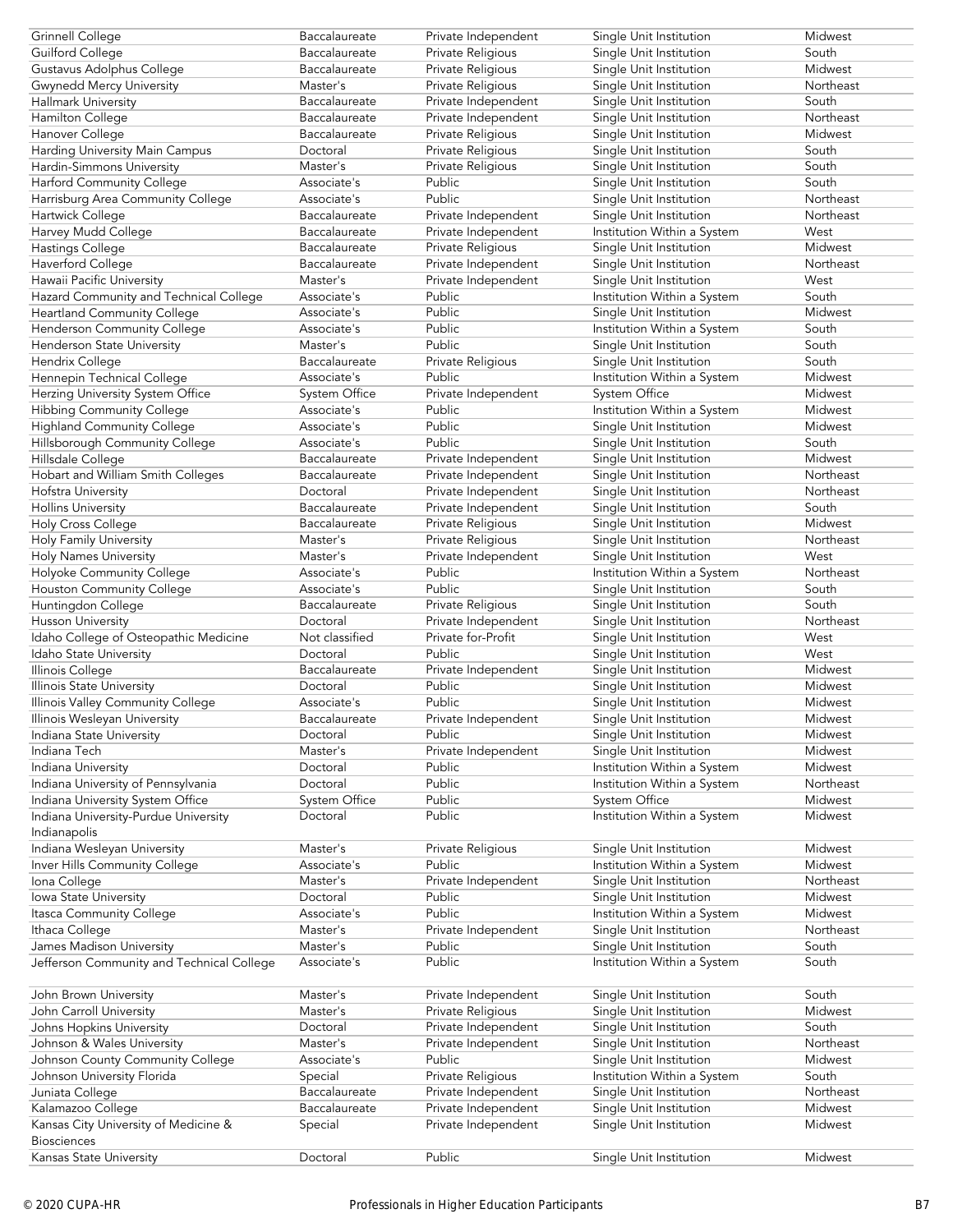| Keck Graduate Institute                                   | Master's      | Private Independent | Institution Within a System | West      |
|-----------------------------------------------------------|---------------|---------------------|-----------------------------|-----------|
| Keene State College                                       | Baccalaureate | Public              | Institution Within a System | Northeast |
|                                                           |               | Public              |                             |           |
| Kennesaw State University                                 | Doctoral      |                     | Institution Within a System | South     |
| Kent State University Main Campus                         | Doctoral      | Public              | Institution Within a System | Midwest   |
| Kentucky Christian University                             | Baccalaureate | Private Religious   | Single Unit Institution     | South     |
| Kentucky Community and Technical College                  | System Office | Public              | System Office               | South     |
| System                                                    |               |                     |                             |           |
| Kentucky State University                                 | Baccalaureate | Public              | Single Unit Institution     | South     |
|                                                           |               |                     |                             |           |
| Kentucky Wesleyan College                                 | Baccalaureate | Private Religious   | Single Unit Institution     | South     |
| Kenyon College                                            | Baccalaureate | Private Independent | Single Unit Institution     | Midwest   |
| Kettering College                                         | Special       | Private Religious   | Single Unit Institution     | Midwest   |
| Kettering University                                      | Master's      | Private Independent | Single Unit Institution     | Midwest   |
| King's College                                            | Master's      | Private Religious   | Single Unit Institution     | Northeast |
|                                                           |               | Public              |                             |           |
| Kirtland Community College                                | Associate's   |                     | Single Unit Institution     | Midwest   |
| Knox College                                              | Baccalaureate | Private Independent | Single Unit Institution     | Midwest   |
| Kutztown University of Pennsylvania                       | Master's      | Public              | Institution Within a System | Northeast |
| La Roche College                                          | Master's      | Private Religious   | Single Unit Institution     | Northeast |
| La Sierra University                                      | Master's      | Private Religious   | Single Unit Institution     | West      |
|                                                           | Associate's   | Private Independent | Single Unit Institution     | Northeast |
| Lackawanna College                                        |               |                     |                             |           |
| Lafayette College                                         | Baccalaureate | Private Independent | Single Unit Institution     | Northeast |
| Lake Erie College                                         | Master's      | Private Independent | Single Unit Institution     | Midwest   |
| Lake Region State College                                 | Associate's   | Public              | Institution Within a System | Midwest   |
| Lake Superior College                                     | Associate's   | Public              | Institution Within a System | Midwest   |
| Lake Superior State University                            | Baccalaureate | Public              | Single Unit Institution     | Midwest   |
|                                                           |               |                     |                             | South     |
| Lamar University                                          | Doctoral      | Public              | Institution Within a System |           |
| Laramie County Community College                          | Associate's   | Public              | Single Unit Institution     | West      |
| Le Moyne College                                          | Master's      | Private Independent | Single Unit Institution     | Northeast |
| Lebanon Valley College                                    | Master's      | Private Religious   | Single Unit Institution     | Northeast |
| Lee College                                               | Associate's   | Public              | Single Unit Institution     | South     |
|                                                           | Associate's   | Public              |                             | Northeast |
| Lehigh Carbon Community College                           |               |                     | Single Unit Institution     |           |
| Lehigh University                                         | Doctoral      | Private Independent | Single Unit Institution     | Northeast |
| Lewis University                                          | Master's      | Private Religious   | Single Unit Institution     | Midwest   |
| Lewis-Clark State College                                 | Baccalaureate | Public              | Single Unit Institution     | West      |
| Lincoln Christian University                              | Special       | Private Religious   | Single Unit Institution     | Midwest   |
| Lincoln University                                        | Baccalaureate | Public              | Single Unit Institution     | Midwest   |
|                                                           |               |                     |                             |           |
| Lipscomb University                                       | Doctoral      | Private Religious   | Single Unit Institution     | South     |
| Lock Haven University of Pennsylvania                     | Master's      | Public              | Institution Within a System | Northeast |
| Loma Linda University                                     | Special       | Private Religious   | Single Unit Institution     | West      |
| Lone Star College - CyFair                                | Associate's   | Public              | Institution Within a System | South     |
| Lone Star College - Kingwood                              | Associate's   | Public              | Institution Within a System | South     |
|                                                           |               | Public              |                             |           |
| Lone Star College - North Harris                          | Associate's   |                     | Institution Within a System | South     |
| Lone Star College - Tomball                               | Associate's   | Public              | Institution Within a System | South     |
| Lone Star College - University Park                       | Associate's   | Public              | Institution Within a System | South     |
| Lone Star College System Office                           | System Office | Public              | System Office               | South     |
| Longwood University                                       | Master's      | Public              | Single Unit Institution     | South     |
|                                                           | Baccalaureate |                     | Single Unit Institution     | Midwest   |
| Loras College                                             |               | Private Religious   |                             |           |
| Los Angeles Community College System Office System Office |               | Public              | System Office               | West      |
|                                                           |               |                     |                             |           |
| Louisiana State University and Agricultural and           | Doctoral      | Public              | Institution Within a System | South     |
| Mechanical College - Baton Rouge                          |               |                     |                             |           |
| Louisiana State University Health Sciences                | Special       | Public              | Institution Within a System | South     |
|                                                           |               |                     |                             |           |
| Center                                                    |               |                     |                             |           |
| Loyola Marymount University                               | Doctoral      | Private Religious   | Single Unit Institution     | West      |
| Loyola University Chicago                                 | Doctoral      | Private Religious   | Single Unit Institution     | Midwest   |
| Loyola University Maryland                                | Master's      | Private Religious   | Single Unit Institution     | South     |
| Loyola University New Orleans                             | Doctoral      | Private Religious   | Single Unit Institution     | South     |
|                                                           |               |                     |                             |           |
| Lubbock Christian University                              | Master's      | Private Religious   | Single Unit Institution     | South     |
| Luther College                                            |               |                     |                             |           |
| Lutheran School of Theology at Chicago                    | Baccalaureate | Private Religious   | Single Unit Institution     | Midwest   |
| Lycoming College                                          | Special       | Private Religious   | Single Unit Institution     | Midwest   |
|                                                           | Baccalaureate |                     |                             | Northeast |
|                                                           |               | Private Religious   | Single Unit Institution     |           |
| Lynchburg College                                         | Master's      | Private Religious   | Single Unit Institution     | South     |
| Lynn University                                           | Master's      | Private Independent | Single Unit Institution     | South     |
| Macalester College                                        | Baccalaureate | Private Religious   | Single Unit Institution     | Midwest   |
| MacMurray College                                         | Baccalaureate | Private Religious   | Single Unit Institution     | Midwest   |
|                                                           |               |                     |                             |           |
| Madison Area Technical College                            | Associate's   | Public              | Single Unit Institution     | Midwest   |
| Malone University                                         | Master's      | Private Religious   | Single Unit Institution     | Midwest   |
| Manchester University                                     | Baccalaureate | Private Religious   | Single Unit Institution     | Midwest   |
| Manhattan College                                         | Master's      | Private Independent | Single Unit Institution     | Northeast |
| Mansfield University of Pennsylvania                      | Baccalaureate | Public              | Institution Within a System | Northeast |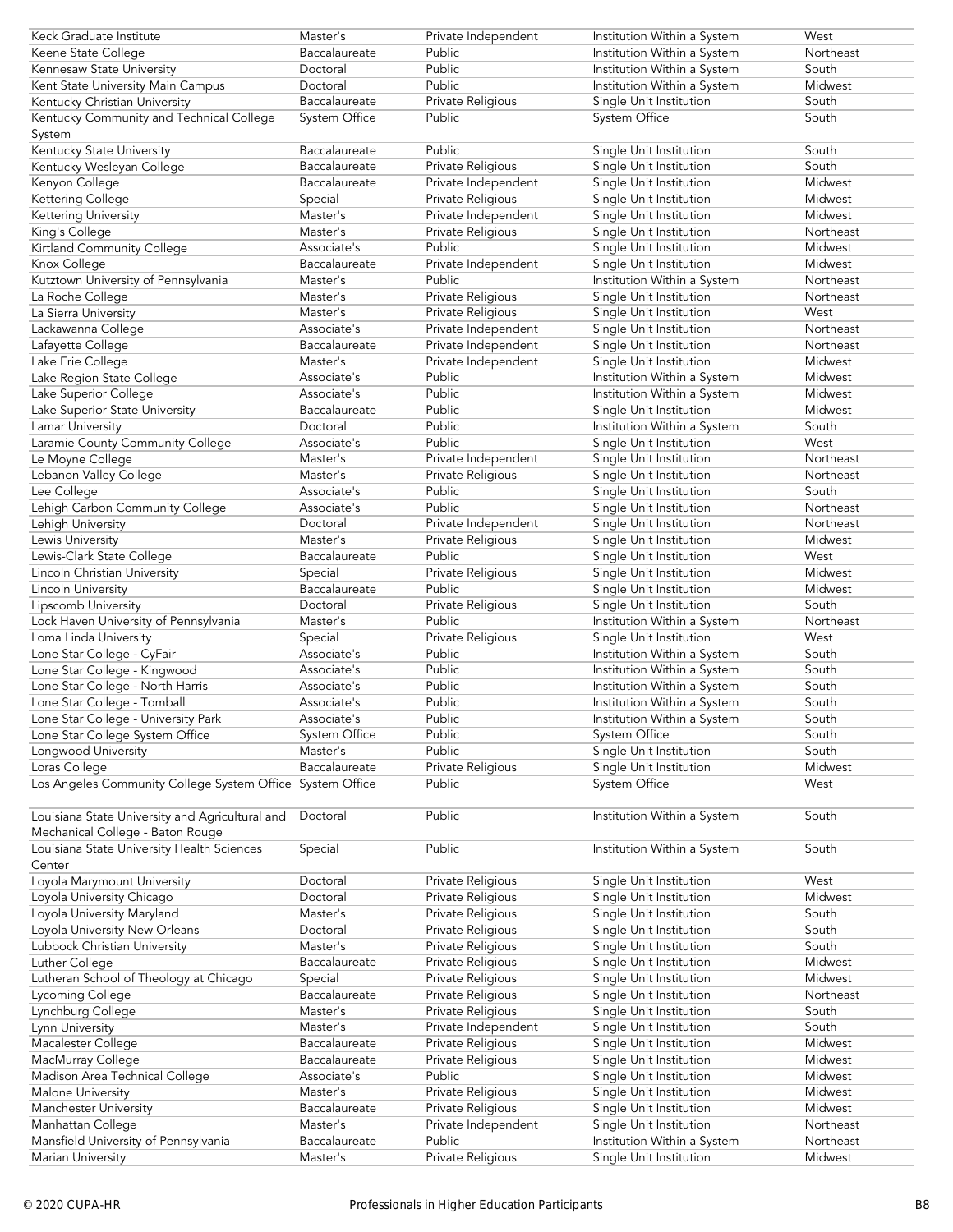| Maricopa County Community College District              | System Office | Public              | System Office               | West      |
|---------------------------------------------------------|---------------|---------------------|-----------------------------|-----------|
| Office                                                  |               |                     |                             |           |
|                                                         |               |                     |                             |           |
| Marietta College                                        | Baccalaureate | Private Independent | Single Unit Institution     | Midwest   |
| Marist College                                          | Master's      | Private Independent | Single Unit Institution     | Northeast |
| Marquette University                                    | Doctoral      | Private Religious   | Single Unit Institution     | Midwest   |
| Mary Baldwin University                                 | Doctoral      | Private Religious   | Single Unit Institution     | South     |
| Maryland Institute College of Art                       | Special       | Private Independent | Single Unit Institution     | South     |
| Marymount Manhattan College                             | Baccalaureate | Private Independent | Single Unit Institution     | Northeast |
|                                                         |               |                     |                             |           |
| Marymount University                                    | Master's      | Private Religious   | Single Unit Institution     | South     |
| Maryville College                                       | Baccalaureate | Private Independent | Single Unit Institution     | South     |
| Maryville University of Saint Louis                     | Doctoral      | Private Independent | Single Unit Institution     | Midwest   |
| Marywood University                                     | Master's      | Private Religious   | Single Unit Institution     | Northeast |
| Massachusetts College of Art                            | Special       | Public              | Institution Within a System | Northeast |
| Massachusetts Institute of Technology                   | Doctoral      | Private Independent | Single Unit Institution     | Northeast |
|                                                         |               | Public              |                             |           |
| Mayville State University                               | Baccalaureate |                     | Institution Within a System | Midwest   |
| McHenry County College                                  | Associate's   | Public              | Single Unit Institution     | Midwest   |
| McKendree University                                    | Master's      | Private Religious   | Single Unit Institution     | Midwest   |
| McLennan Community College                              | Associate's   | Public              | Single Unit Institution     | South     |
| McNeese State University                                | Master's      | Public              | Institution Within a System | South     |
| Medical University of South Carolina                    | Special       | Public              | Single Unit Institution     | South     |
|                                                         |               | Public              |                             | Northeast |
| Mercer County Community College                         | Associate's   |                     | Single Unit Institution     |           |
| Mercer University                                       | Doctoral      | Private Independent | Single Unit Institution     | South     |
| Mercy College of Health Sciences                        | Special       | Private Religious   | Single Unit Institution     | Midwest   |
| Meredith College                                        | Baccalaureate | Private Independent | Single Unit Institution     | South     |
| Mesa Community College                                  | Associate's   | Public              | Institution Within a System | West      |
| Mesabi Range Community and Technical                    | Associate's   | Public              | Institution Within a System | Midwest   |
|                                                         |               |                     |                             |           |
| College                                                 |               |                     |                             |           |
| Messiah College                                         | Master's      | Private Religious   | Single Unit Institution     | Northeast |
| Methodist College                                       | Special       | Private Independent | Single Unit Institution     | Midwest   |
| Methodist University                                    | Master's      | Private Religious   | Single Unit Institution     | South     |
| Metropolitan Community College                          | Associate's   | Public              | Single Unit Institution     | Midwest   |
| Metropolitan State University                           | Doctoral      | Public              | Institution Within a System | Midwest   |
|                                                         | Master's      | Public              |                             | West      |
| Metropolitan State University of Denver                 |               |                     | Single Unit Institution     |           |
| MGH Institute of Health Professions                     | Special       | Private Independent | Single Unit Institution     | Northeast |
| Miami University                                        | Doctoral      | Public              | Institution Within a System | Midwest   |
| Michigan State University                               | Doctoral      | Public              | Single Unit Institution     | Midwest   |
| Michigan Technological University                       | Doctoral      | Public              | Single Unit Institution     | Midwest   |
| Middle Georgia State University                         | Baccalaureate | Public              | Institution Within a System | South     |
| Middle Tennessee State University                       | Doctoral      | Public              | Institution Within a System | South     |
|                                                         |               |                     |                             |           |
| Middlebury College                                      | Baccalaureate | Private Independent | Single Unit Institution     | Northeast |
| <b>Midland University</b>                               | Master's      | Private Religious   | Single Unit Institution     | Midwest   |
| Millersville University of Pennsylvania                 | Master's      | Public              | Institution Within a System | Northeast |
| Milligan College                                        | Master's      | Private Independent | Single Unit Institution     | South     |
| Millikin University                                     | Baccalaureate | Private Religious   | Single Unit Institution     | Midwest   |
| Mills College                                           | Master's      | Private Independent | Single Unit Institution     | West      |
|                                                         |               |                     |                             |           |
| Milwaukee School of Engineering                         | Master's      | Private Independent | Single Unit Institution     | Midwest   |
| Minneapolis College of Art and Design                   | Special       | Private Independent | Single Unit Institution     | Midwest   |
| Minneapolis Community and Technical College Associate's |               | Public              | Institution Within a System | Midwest   |
|                                                         |               |                     |                             |           |
| Minnesota State College - Southeast Technical           | Associate's   | Public              | Institution Within a System | Midwest   |
|                                                         |               |                     |                             |           |
|                                                         | System Office | Public              | System Office               | Midwest   |
| Minnesota State Colleges and Universities               |               |                     |                             |           |
| System Office                                           |               |                     |                             |           |
| Minnesota State Community and Technical                 | Associate's   | Public              | Institution Within a System | Midwest   |
| College                                                 |               |                     |                             |           |
| Minnesota State University Moorhead                     | Master's      | Public              | Institution Within a System | Midwest   |
| Minnesota State University, Mankato                     | Master's      | Public              | Institution Within a System | Midwest   |
| Minnesota West Community and Technical                  | Associate's   | Public              |                             | Midwest   |
|                                                         |               |                     | Institution Within a System |           |
| College                                                 |               |                     |                             |           |
| Minot State University                                  | Master's      | Public              | Institution Within a System | Midwest   |
| Misericordia University                                 | Doctoral      | Private Religious   | Single Unit Institution     | Northeast |
| Mississippi State University                            | Doctoral      | Public              | Institution Within a System | South     |
| Missouri Baptist University                             | Master's      | Private Religious   | Single Unit Institution     | Midwest   |
| Missouri State University                               | Doctoral      | Public              | Institution Within a System | Midwest   |
|                                                         |               |                     |                             |           |
| Missouri University of Science & Technology             | Doctoral      | Public              | Institution Within a System | Midwest   |
|                                                         |               |                     |                             |           |
| Missouri Western State University                       | Master's      | Public              | Single Unit Institution     | Midwest   |
| Moberly Area Community College                          | Associate's   | Public              | Single Unit Institution     | Midwest   |
| Molloy College                                          | Master's      | Private Independent | Single Unit Institution     | Northeast |
| Monmouth University                                     | Master's      | Private Independent | Single Unit Institution     | Northeast |
|                                                         |               |                     |                             |           |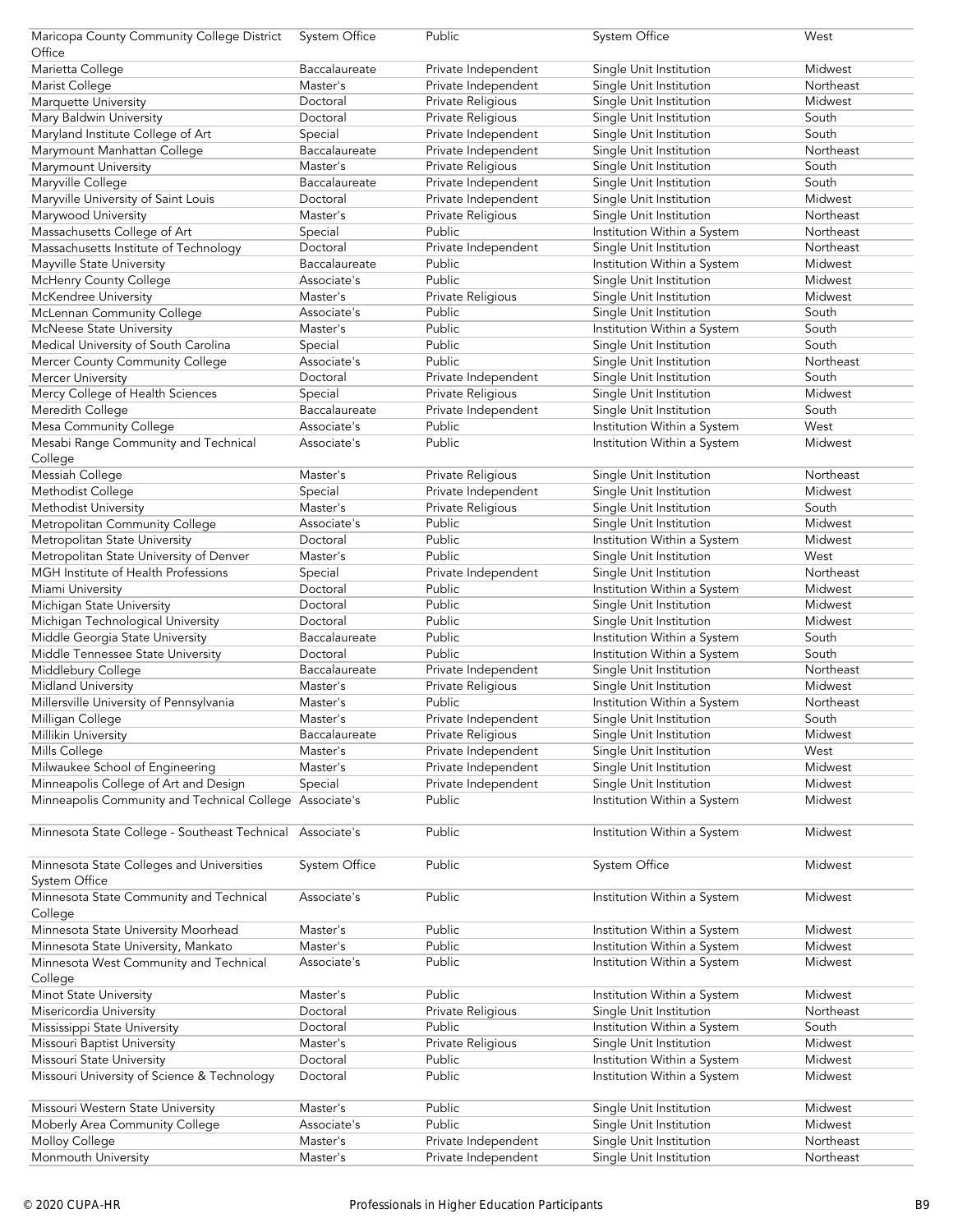| Montana State University                                | Doctoral             | Public              | Institution Within a System | West      |
|---------------------------------------------------------|----------------------|---------------------|-----------------------------|-----------|
| Montana Tech of The University of Montana               | Master's             | Public              | Institution Within a System | West      |
|                                                         |                      |                     |                             |           |
| Montgomery College                                      | Associate's          | Public              | Single Unit Institution     | South     |
| Montgomery County Community College                     | Associate's          | Public              | Single Unit Institution     | Northeast |
| Moravian College                                        | Baccalaureate        | Private Religious   | Single Unit Institution     | Northeast |
| Morehead State University                               | Master's             | Public              | Single Unit Institution     | South     |
| Morgan State University                                 | Doctoral             | Public              | Single Unit Institution     | South     |
| Morningside College                                     | Master's             | Private Religious   | Single Unit Institution     | Midwest   |
| Mott Community College                                  | Associate's          | Public              | Single Unit Institution     | Midwest   |
| Mount Carmel College of Nursing                         | Special              | Private Religious   | Single Unit Institution     | Midwest   |
| Mount Holyoke College                                   | Baccalaureate        |                     |                             | Northeast |
|                                                         |                      | Private Independent | Single Unit Institution     |           |
| Mount Mary University                                   | Master's             | Private Religious   | Single Unit Institution     | Midwest   |
| Mount Mercy University                                  | Master's             | Private Religious   | Single Unit Institution     | Midwest   |
| Mount Saint Mary College                                | Master's             | Private Independent | Single Unit Institution     | Northeast |
| Mount Saint Mary's University                           | Master's             | Private Religious   | Single Unit Institution     | West      |
| Mount St. Joseph University                             | Master's             | Private Religious   | Single Unit Institution     | Midwest   |
| Mount St. Mary's University                             | Master's             | Private Religious   | Single Unit Institution     | South     |
| Mountain View College                                   | Associate's          | Public              | Institution Within a System | South     |
| Mountainland Applied Technology College                 | Not classified       | Public              | Single Unit Institution     | West      |
|                                                         |                      |                     |                             |           |
| Muhlenberg College                                      | Baccalaureate        | Private Religious   | Single Unit Institution     | Northeast |
| Murray State University                                 | Master's             | Public              | Single Unit Institution     | South     |
| Muskingum University                                    | Master's             | Private Religious   | Single Unit Institution     | Midwest   |
| National University                                     | Master's             | Private Independent | Institution Within a System | West      |
| National University of Natural Medicine                 | Special              | Private Independent | Higher Ed Affiliate         | West      |
| National-Louis University                               | Doctoral             | Private Independent | Single Unit Institution     | Midwest   |
| Nazareth College of Rochester                           | Master's             | Private Independent | Single Unit Institution     | Northeast |
| Nebraska Methodist College                              | Special              | Private Independent | Single Unit Institution     | Midwest   |
| Nebraska State College System Office                    | <b>System Office</b> | Public              | System Office               | Midwest   |
| Nebraska Wesleyan University                            | Master's             | Private Religious   | Single Unit Institution     | Midwest   |
| Neumann University                                      | Master's             | Private Religious   | Single Unit Institution     | Northeast |
|                                                         |                      | Public              |                             | West      |
| Nevada State College                                    | Baccalaureate        |                     | Institution Within a System |           |
| New England College                                     | Master's             | Private Independent | Single Unit Institution     | Northeast |
| New England Conservatory of Music                       | Special              | Private Independent | Single Unit Institution     | Northeast |
| New Jersey City University                              | Master's             | Public              | Single Unit Institution     | Northeast |
| New Mexico State University Main Campus                 | Doctoral             | Public              | Institution Within a System | West      |
|                                                         |                      |                     |                             |           |
| New York Institute of Technology                        | Master's             | Private Independent | Institution Within a System | Northeast |
| New York School of Interior Design                      | Special              | Private Independent | Single Unit Institution     | Northeast |
| Niagara University                                      | Master's             | Private Independent | Single Unit Institution     | Northeast |
| Nicholls State University                               | Master's             | Public              | Institution Within a System | South     |
| Nicolet Area Technical College                          | Associate's          | Public              | Single Unit Institution     | Midwest   |
| Normandale Community College                            | Associate's          | Public              | Institution Within a System | Midwest   |
| North Carolina State University                         | Doctoral             | Public              | Institution Within a System | South     |
| North Carolina Wesleyan College                         | Baccalaureate        | Private Religious   | Single Unit Institution     | South     |
| North Central College                                   | Master's             | Private Religious   | Single Unit Institution     | Midwest   |
| North Dakota State College of Science                   | Associate's          | Public              | Institution Within a System | Midwest   |
| North Dakota State University Main Campus               | Doctoral             | Public              | Institution Within a System | Midwest   |
|                                                         |                      |                     |                             |           |
| North Dakota University System Office                   | System Office        | Public              | System Office               | Midwest   |
| North Hennepin Community College                        | Associate's          | Public              | Institution Within a System | Midwest   |
| North Idaho College                                     | Associate's          | Public              | Single Unit Institution     | West      |
| North Lake College                                      | Associate's          | Public              | Institution Within a System | South     |
|                                                         | Master's             | Private Religious   | Single Unit Institution     | Midwest   |
| North Park University                                   |                      |                     |                             |           |
| North Shore Community College                           | Associate's          | Public              | Institution Within a System | Northeast |
| Northampton Community College                           | Associate's          | Public              | Single Unit Institution     | Northeast |
| Northeast Community College                             | Associate's          | Public              | Single Unit Institution     | Midwest   |
| Northeastern Junior College                             | Associate's          | Public              | Institution Within a System | West      |
| Northeastern State University                           | Master's             | Public              | Institution Within a System | South     |
| Northeastern University                                 | Doctoral             | Private Independent | Single Unit Institution     | Northeast |
| Northern Arizona University                             | Doctoral             | Public              | Institution Within a System | West      |
| Northern Illinois University                            | Doctoral             | Public              | Single Unit Institution     | Midwest   |
| Northern Kentucky University                            | Doctoral             | Public              | Single Unit Institution     | South     |
| Northern Michigan University                            | Master's             | Public              | Single Unit Institution     | Midwest   |
| Northern State University                               | Master's             | Public              | Institution Within a System | Midwest   |
| Northern Wyoming Community College District Associate's |                      | Public              | Single Unit Institution     | West      |
|                                                         |                      |                     |                             |           |
| Northland Community and Technical College               | Associate's          | Public              | Institution Within a System | Midwest   |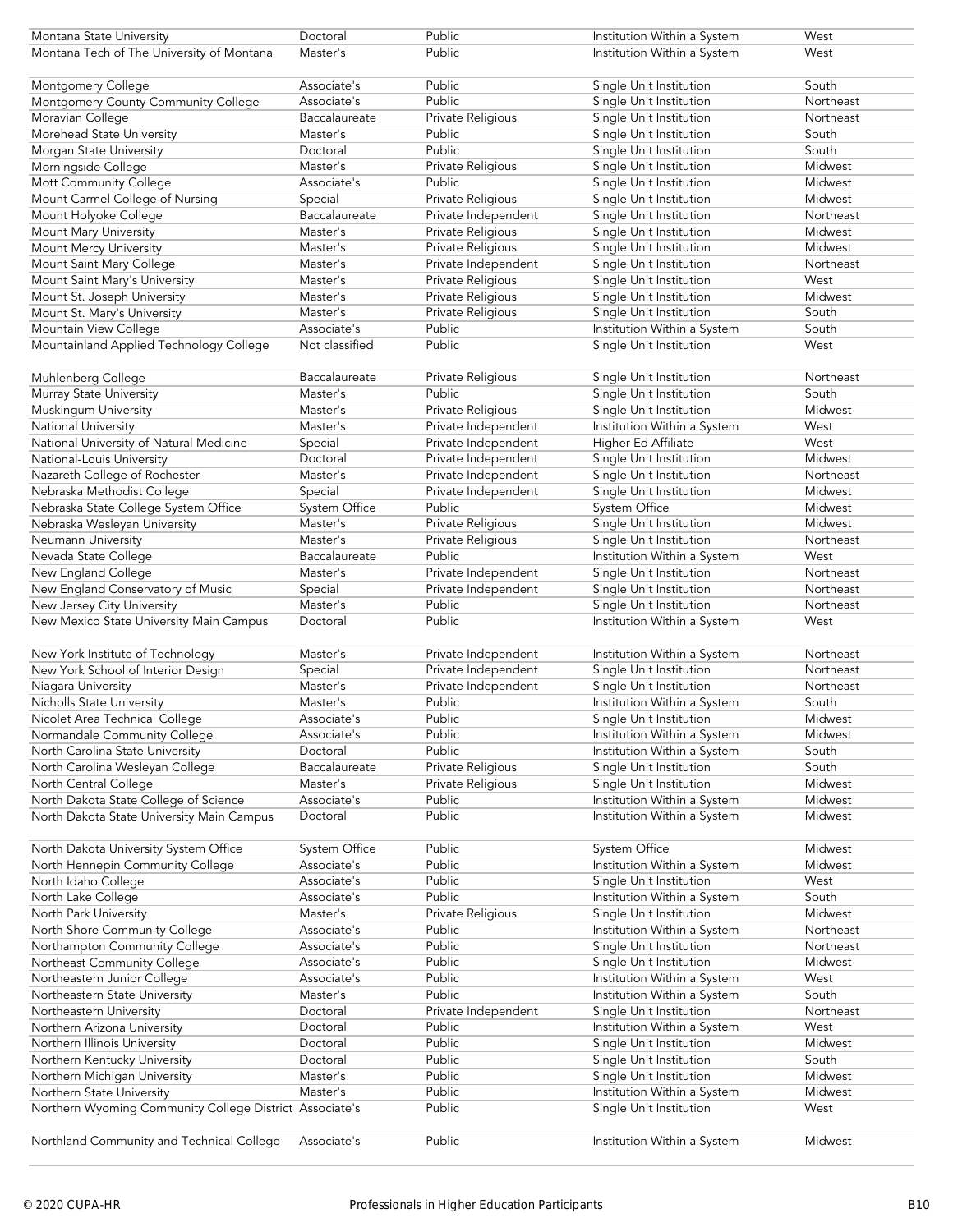| Northland Pioneer College                                   | Associate's                  | Public                        | Single Unit Institution                                | West         |
|-------------------------------------------------------------|------------------------------|-------------------------------|--------------------------------------------------------|--------------|
| Northwest Missouri State University                         | Master's                     | Public                        | Single Unit Institution                                | Midwest      |
| Northwest State Community College                           | Associate's                  | Public                        | Single Unit Institution                                | Midwest      |
| Northwestern College                                        | Baccalaureate                | Private Religious             | Single Unit Institution                                | Midwest      |
|                                                             |                              |                               |                                                        |              |
| Northwestern Health Sciences University                     | Special                      | Private Independent           | Single Unit Institution                                | Midwest      |
| Northwestern Michigan College                               | Associate's                  | Public                        | Single Unit Institution                                | Midwest      |
| Northwestern State University                               | Master's                     | Public                        | Institution Within a System                            | South        |
| Northwestern University                                     | Doctoral                     | Private Independent           | Single Unit Institution                                | Midwest      |
| Northwood University                                        | Special                      | Private Independent           | Institution Within a System                            | Midwest      |
| Norwich University                                          | Master's                     | Private Independent           | Single Unit Institution                                | Northeast    |
| Notre Dame de Namur University                              | Master's                     | Private Independent           | Single Unit Institution                                | West         |
|                                                             |                              | Private Religious             | Single Unit Institution                                | South        |
| Notre Dame of Maryland University                           | Master's                     |                               |                                                        |              |
| Nova Southeastern University                                | Doctoral                     | Private Independent           | Single Unit Institution                                | South        |
| Nunez Community College                                     | Associate's                  | Public                        | Institution Within a System                            | South        |
| Oakland University                                          | Doctoral                     | Public                        | Single Unit Institution                                | Midwest      |
| Oberlin College                                             | Baccalaureate                | Private Independent           | Single Unit Institution                                | Midwest      |
| Occidental College                                          | Baccalaureate                | Private Independent           | Single Unit Institution                                | West         |
| Ocean County College                                        | Associate's                  | Public                        | Single Unit Institution                                | Northeast    |
| Oglethorpe University                                       | Baccalaureate                | Private Independent           | Single Unit Institution                                | South        |
| <b>Ohio Dominican University</b>                            | Master's                     |                               |                                                        | Midwest      |
|                                                             |                              | Private Religious             | Single Unit Institution                                |              |
| Ohio Northern University                                    | Baccalaureate                | Private Religious             | Single Unit Institution                                | Midwest      |
| Ohio University                                             | Doctoral                     | Public                        | Institution Within a System                            | Midwest      |
| Ohio Wesleyan University                                    | Baccalaureate                | Private Religious             | Single Unit Institution                                | Midwest      |
| Oklahoma Christian University                               | Master's                     | Private Independent           | Single Unit Institution                                | South        |
| Oklahoma City University                                    | Doctoral                     | Private Religious             | Single Unit Institution                                | South        |
| Oklahoma State University                                   | Doctoral                     | Public                        | Institution Within a System                            | South        |
| Oklahoma State University Center for Health                 | Special                      | Public                        | Institution Within a System                            | South        |
| Sciences                                                    |                              |                               |                                                        |              |
|                                                             |                              | Public                        |                                                        | South        |
| Oklahoma State University Institute of                      | Baccalaureate                |                               | Institution Within a System                            |              |
| Technology                                                  |                              |                               |                                                        |              |
| Oklahoma Wesleyan University                                | Master's                     | Private Religious             | Single Unit Institution                                | South        |
| Old Dominion University                                     | Doctoral                     | Public                        | Single Unit Institution                                | South        |
| Olivet Nazarene University                                  | Master's                     | Private Religious             | Single Unit Institution                                | Midwest      |
| Oregon Health & Science University                          | Special                      | Public                        | Single Unit Institution                                | West         |
| Oregon Institute of Technology                              | Baccalaureate                | Public                        | Single Unit Institution                                | West         |
| Oregon State University                                     | Doctoral                     | Public                        | Single Unit Institution                                | West         |
| Otis College of Art & Design                                | Special                      | Private Independent           | Single Unit Institution                                | West         |
| Otterbein University                                        | Master's                     | Private Religious             | Single Unit Institution                                | Midwest      |
|                                                             |                              |                               |                                                        | South        |
| Our Lady of the Lake University                             | Doctoral                     | Private Religious             | Single Unit Institution                                |              |
| Owens Community College                                     | Associate's                  | Public                        | Single Unit Institution                                | Midwest      |
| Pace University                                             | Doctoral                     | Private Independent           | Single Unit Institution                                | Northeast    |
| Pacific Lutheran University                                 | Master's                     | Private Religious             | Single Unit Institution                                | West         |
|                                                             | Associate's                  | Public                        | Single Unit Institution                                | South        |
| Palm Beach State College                                    |                              |                               |                                                        |              |
| Paradise Valley Community College                           | Associate's                  | Public                        | Institution Within a System                            | West         |
|                                                             |                              |                               |                                                        | West         |
| Pardee RAND Graduate School of Policy                       | Special                      | Private Independent           | Single Unit Institution                                |              |
| <b>Studies</b>                                              |                              |                               |                                                        |              |
| Park University                                             | Master's                     | Private Independent           | Single Unit Institution                                | Midwest      |
| Parkland College                                            | Associate's                  | Public                        | Single Unit Institution                                | Midwest      |
| Pennsylvania College of Health Sciences                     | Special                      | Private Independent           | Single Unit Institution                                | Northeast    |
| Pennsylvania College of Technology                          | Baccalaureate                | Public                        | Single Unit Institution                                | Northeast    |
| Pennsylvania Highlands Community College                    | Associate's                  | Public                        | Single Unit Institution                                | Northeast    |
|                                                             |                              |                               |                                                        |              |
|                                                             |                              | Public                        | <b>System Office</b>                                   | Northeast    |
| Pennsylvania State System of Higher Education System Office |                              |                               |                                                        |              |
| System Office                                               |                              |                               |                                                        |              |
| Pennsylvania State University                               | Doctoral                     | Public                        | Institution Within a System                            | Northeast    |
| Pepperdine University                                       | Doctoral                     | Private Religious             | Single Unit Institution                                | West         |
| Perry Technical Institute                                   | Special                      | Private Independent           | Single Unit Institution                                | West         |
| Peru State College                                          | Master's                     | Public                        | Institution Within a System                            | Midwest      |
| Phoenix College                                             | Associate's                  | Public                        | Institution Within a System                            | West         |
| Pikes Peak Community College                                | Associate's                  | Public                        | Institution Within a System                            | West         |
| Pima County Community College District                      | Associate's                  | Public                        | Single Unit Institution                                | West         |
| Pine Technical College                                      | Associate's                  | Public                        | Institution Within a System                            | Midwest      |
|                                                             | Master's                     | Public                        | Single Unit Institution                                | Midwest      |
| <b>Pittsburg State University</b>                           | Associate's                  |                               |                                                        |              |
| Pittsburgh Technical College                                |                              | Private Independent           | Single Unit Institution                                | Northeast    |
| Pitzer College                                              | Baccalaureate                | Private Independent           | Institution Within a System                            | West         |
| Plymouth State University                                   | Master's                     | Public                        | Institution Within a System                            | Northeast    |
| Point Loma Nazarene University                              | Master's                     | Private Religious             | Single Unit Institution                                | West         |
| Point Park University                                       | Master's                     | Private Independent           | Single Unit Institution                                | Northeast    |
| Pomona College<br>Portland Community College                | Baccalaureate<br>Associate's | Private Independent<br>Public | Institution Within a System<br>Single Unit Institution | West<br>West |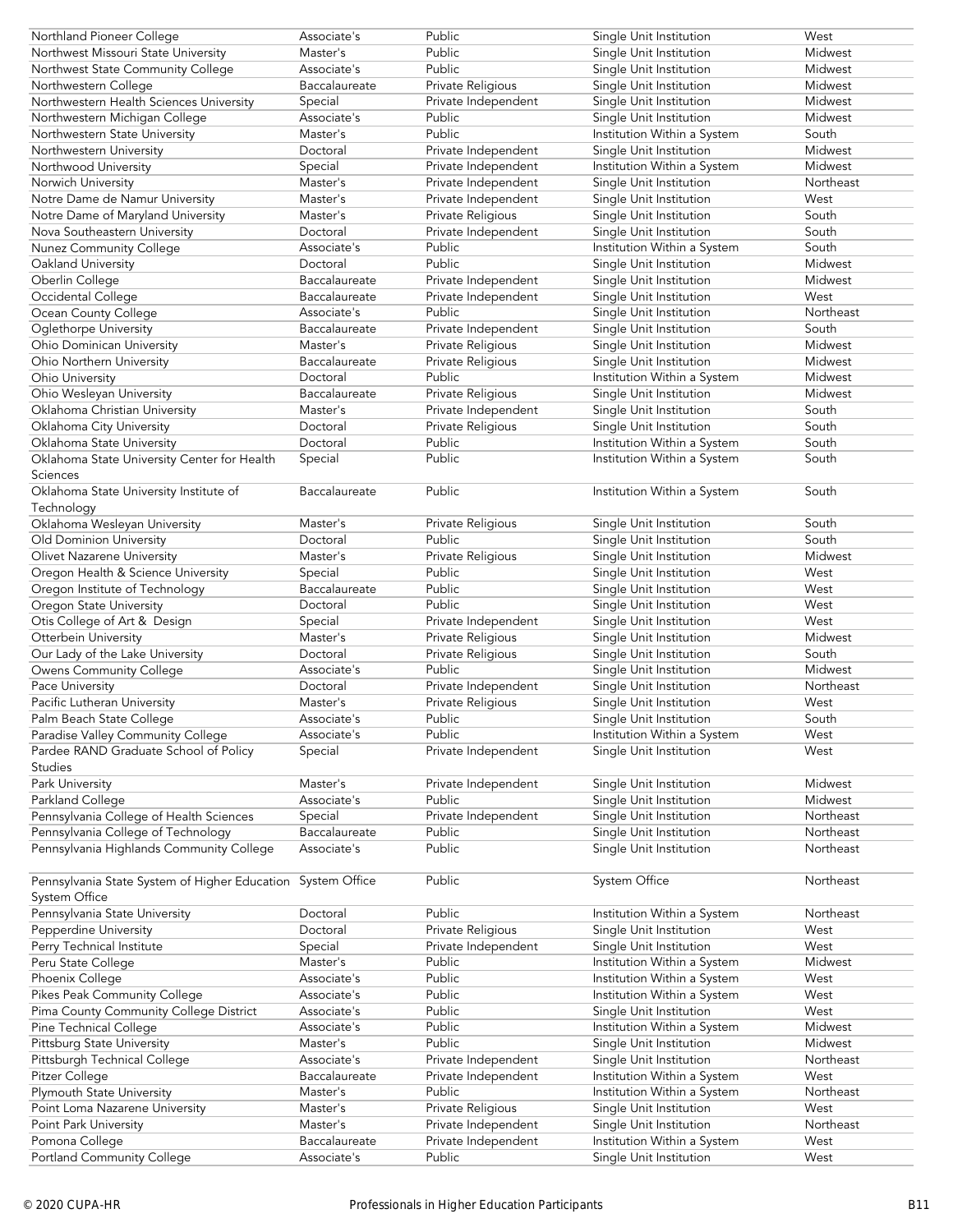| Public<br>South<br>Prairie View A & M University<br>Master's<br>Institution Within a System<br>Private Independent<br>Single Unit Institution<br>Pratt Institute<br>Special<br>Northeast<br>Midwest<br><b>Presentation College</b><br>Special<br>Private Religious<br>Single Unit Institution<br>Baccalaureate<br>Private Religious<br>Single Unit Institution<br>West<br>Providence Christian College<br>Master's<br>Private Religious<br>Northeast<br>Providence College<br>Single Unit Institution<br>Pueblo Community College<br>Public<br>Institution Within a System<br>West<br>Associate's<br>Public<br>Purdue University Fort Wayne<br>Master's<br>Institution Within a System<br>Midwest<br>Public<br>Institution Within a System<br>Midwest<br>Purdue University Northwest- Hammond<br>Master's<br>Private Religious<br>South<br>Queens University of Charlotte<br>Master's<br>Single Unit Institution<br>Private Independent<br>Single Unit Institution<br>Northeast<br>Quinnipiac University<br>Doctoral<br>Public<br>South<br>Radford University<br>Master's<br>Single Unit Institution<br>Public<br>Midwest<br>Rainy River Community College<br>Institution Within a System<br>Associate's<br>Public<br>Single Unit Institution<br>Ramapo College of New Jersey<br>Master's<br>Northeast<br>Randolph-Macon College<br>Private Religious<br>Single Unit Institution<br>South<br>Baccalaureate<br>Reading Area Community College<br>Public<br>Northeast<br>Associate's<br>Single Unit Institution<br>Public<br>West<br>Red Rocks Community College<br>Associate's<br>Institution Within a System<br>Reed College<br>Baccalaureate<br>Private Independent<br>Single Unit Institution<br>West<br>Private Independent<br>Single Unit Institution<br>South<br><b>Regent University</b><br>Doctoral<br>Private Religious<br>Regis University<br>Single Unit Institution<br>West<br>Doctoral<br>Private Independent<br>Northeast<br>Rensselaer Polytechnic Institute<br>Single Unit Institution<br>Doctoral<br>Midwest<br><b>Resurrection University</b><br>Special<br>Private Independent<br>Single Unit Institution<br>Public<br>Rhode Island College<br>Master's<br>Single Unit Institution<br>Northeast<br>Northeast<br>Special<br>Private Independent<br>Rhode Island School of Design<br>Single Unit Institution<br>Baccalaureate<br>Private Religious<br>Single Unit Institution<br>South<br>Rhodes College<br>South<br><b>Rice University</b><br>Doctoral<br>Private Independent<br>Single Unit Institution<br>Public<br>South<br><b>Richland College</b><br>Associate's<br>Institution Within a System<br>Single Unit Institution<br>Northeast<br><b>Rider University</b><br>Private Independent<br>Master's<br>Public<br>Institution Within a System<br>Midwest<br>Ridgewater College<br>Associate's<br>Ringling College of Art and Design<br>Private Independent<br>Single Unit Institution<br>South<br>Special<br>Public<br>Institution Within a System<br>West<br>Rio Salado College<br>Associate's<br>Public<br>Midwest<br>Riverland Community College<br>Institution Within a System<br>Associate's<br><b>Rivier University</b><br>Private Religious<br>Single Unit Institution<br>Northeast<br>Master's<br>Private Religious<br>Roanoke College<br>Single Unit Institution<br>South<br>Baccalaureate<br>Private Independent<br>Robert Morris University<br>Doctoral<br>Single Unit Institution<br>Northeast<br>Midwest<br>Baccalaureate<br>Private Independent<br>Single Unit Institution<br>Rochester College<br>Public<br>Rochester Community and Technical College<br>Associate's<br>Institution Within a System<br>Midwest<br>Rochester Institute of Technology<br>Private Independent<br>Northeast<br>Doctoral<br>Single Unit Institution<br>Rockford University<br>Master's<br>Private Independent<br>Midwest<br>Single Unit Institution<br>Rocky Mountain College<br>Private Religious<br>Single Unit Institution<br>West<br>Master's<br>Private for-Profit<br>Rocky Vista University<br>West<br>Special<br>Single Unit Institution<br>Master's<br>Private Independent<br>Northeast<br>Roger Williams University<br>Single Unit Institution<br>South<br>Master's<br><b>Rollins College</b><br>Private Independent<br>Single Unit Institution<br>Midwest<br>Roosevelt University<br>Doctoral<br>Private Independent<br>Single Unit Institution<br>Rosalind Franklin University of Medicine &<br>Special<br>Private Independent<br>Single Unit Institution<br>Midwest<br>Science<br>Rose-Hulman Institute of Technology<br>Special<br>Private Independent<br>Single Unit Institution<br>Midwest<br>Doctoral<br>Public<br>Single Unit Institution<br>Northeast<br>Rowan University<br>Public<br>Rowan-Cabarrus Community College<br>Associate's<br>Institution Within a System<br>South<br>Public<br>Northeast<br>Rutgers the State University of New Jersey<br>Institution Within a System<br>Doctoral<br>Camden Campus<br>Public<br>Rutgers the State University of New Jersey New Doctoral<br>Institution Within a System<br>Northeast<br><b>Brunswick Campus</b><br>Public<br>Single Unit Institution<br>Midwest<br>Saginaw Valley State University<br>Master's<br>Private Religious<br>Single Unit Institution<br>Northeast<br>Saint Anselm College<br>Baccalaureate<br>Saint Anthony College of Nursing<br>Private Religious<br>Single Unit Institution<br>Midwest<br>Special<br>Master's<br>Private Religious<br>Single Unit Institution<br>Northeast<br>Saint Francis University<br>Midwest<br>Saint John's University<br>Baccalaureate<br>Private Religious<br>Single Unit Institution<br>Saint Joseph's College of Maine<br>Private Religious<br>Single Unit Institution<br>Northeast<br>Master's<br>Private Religious<br>Northeast<br>Saint Joseph's University<br>Master's<br>Single Unit Institution<br>Saint Louis College of Pharmacy<br>Special<br>Private Independent<br>Midwest<br>Single Unit Institution<br>Saint Martin's University<br>Master's<br>West<br>Private Religious<br>Single Unit Institution<br>Saint Mary's College<br>Baccalaureate<br>Private Religious<br>Single Unit Institution<br>Midwest<br>Saint Mary's College of California<br>Private Religious<br>Single Unit Institution<br>West<br>Master's<br>Midwest<br>Saint Mary's University of Minnesota<br>Master's<br>Private Religious<br>Single Unit Institution<br>Baccalaureate<br>Single Unit Institution<br>Midwest<br>Saint Norbert College<br>Private Religious<br>Public<br>Institution Within a System<br>Midwest<br>Saint Paul College-A Community & Technical<br>Associate's<br>College<br>Saint Peter's University<br>Northeast<br>Master's<br>Private Religious<br>Single Unit Institution | Portland State University | Doctoral | Public | Single Unit Institution | West |
|----------------------------------------------------------------------------------------------------------------------------------------------------------------------------------------------------------------------------------------------------------------------------------------------------------------------------------------------------------------------------------------------------------------------------------------------------------------------------------------------------------------------------------------------------------------------------------------------------------------------------------------------------------------------------------------------------------------------------------------------------------------------------------------------------------------------------------------------------------------------------------------------------------------------------------------------------------------------------------------------------------------------------------------------------------------------------------------------------------------------------------------------------------------------------------------------------------------------------------------------------------------------------------------------------------------------------------------------------------------------------------------------------------------------------------------------------------------------------------------------------------------------------------------------------------------------------------------------------------------------------------------------------------------------------------------------------------------------------------------------------------------------------------------------------------------------------------------------------------------------------------------------------------------------------------------------------------------------------------------------------------------------------------------------------------------------------------------------------------------------------------------------------------------------------------------------------------------------------------------------------------------------------------------------------------------------------------------------------------------------------------------------------------------------------------------------------------------------------------------------------------------------------------------------------------------------------------------------------------------------------------------------------------------------------------------------------------------------------------------------------------------------------------------------------------------------------------------------------------------------------------------------------------------------------------------------------------------------------------------------------------------------------------------------------------------------------------------------------------------------------------------------------------------------------------------------------------------------------------------------------------------------------------------------------------------------------------------------------------------------------------------------------------------------------------------------------------------------------------------------------------------------------------------------------------------------------------------------------------------------------------------------------------------------------------------------------------------------------------------------------------------------------------------------------------------------------------------------------------------------------------------------------------------------------------------------------------------------------------------------------------------------------------------------------------------------------------------------------------------------------------------------------------------------------------------------------------------------------------------------------------------------------------------------------------------------------------------------------------------------------------------------------------------------------------------------------------------------------------------------------------------------------------------------------------------------------------------------------------------------------------------------------------------------------------------------------------------------------------------------------------------------------------------------------------------------------------------------------------------------------------------------------------------------------------------------------------------------------------------------------------------------------------------------------------------------------------------------------------------------------------------------------------------------------------------------------------------------------------------------------------------------------------------------------------------------------------------------------------------------------------------------------------------------------------------------------------------------------------------------------------------------------------------------------------------------------------------------------------------------------------------------------------------------------------------------------------------------------------------------------------------------------------------------------------------------------------------------------------------------------------------------------------------------------------------------------------------------------------------------------------------------------------------------------------------------------------------------------------------------------------------------------------------------------------------------------------------------------------------------------------------------------------------------------------------------------------------------------------------------------------------------------------------------------------------------------------------------------------------------------------------------------------------------------------------------------------------------------------------------------------------------------------------------------------------------------------------------------|---------------------------|----------|--------|-------------------------|------|
|                                                                                                                                                                                                                                                                                                                                                                                                                                                                                                                                                                                                                                                                                                                                                                                                                                                                                                                                                                                                                                                                                                                                                                                                                                                                                                                                                                                                                                                                                                                                                                                                                                                                                                                                                                                                                                                                                                                                                                                                                                                                                                                                                                                                                                                                                                                                                                                                                                                                                                                                                                                                                                                                                                                                                                                                                                                                                                                                                                                                                                                                                                                                                                                                                                                                                                                                                                                                                                                                                                                                                                                                                                                                                                                                                                                                                                                                                                                                                                                                                                                                                                                                                                                                                                                                                                                                                                                                                                                                                                                                                                                                                                                                                                                                                                                                                                                                                                                                                                                                                                                                                                                                                                                                                                                                                                                                                                                                                                                                                                                                                                                                                                                                                                                                                                                                                                                                                                                                                                                                                                                                                                                                                                                                                                                                                                                                                                                                                                                                                                                                                                                                                                                                                                                            |                           |          |        |                         |      |
|                                                                                                                                                                                                                                                                                                                                                                                                                                                                                                                                                                                                                                                                                                                                                                                                                                                                                                                                                                                                                                                                                                                                                                                                                                                                                                                                                                                                                                                                                                                                                                                                                                                                                                                                                                                                                                                                                                                                                                                                                                                                                                                                                                                                                                                                                                                                                                                                                                                                                                                                                                                                                                                                                                                                                                                                                                                                                                                                                                                                                                                                                                                                                                                                                                                                                                                                                                                                                                                                                                                                                                                                                                                                                                                                                                                                                                                                                                                                                                                                                                                                                                                                                                                                                                                                                                                                                                                                                                                                                                                                                                                                                                                                                                                                                                                                                                                                                                                                                                                                                                                                                                                                                                                                                                                                                                                                                                                                                                                                                                                                                                                                                                                                                                                                                                                                                                                                                                                                                                                                                                                                                                                                                                                                                                                                                                                                                                                                                                                                                                                                                                                                                                                                                                                            |                           |          |        |                         |      |
|                                                                                                                                                                                                                                                                                                                                                                                                                                                                                                                                                                                                                                                                                                                                                                                                                                                                                                                                                                                                                                                                                                                                                                                                                                                                                                                                                                                                                                                                                                                                                                                                                                                                                                                                                                                                                                                                                                                                                                                                                                                                                                                                                                                                                                                                                                                                                                                                                                                                                                                                                                                                                                                                                                                                                                                                                                                                                                                                                                                                                                                                                                                                                                                                                                                                                                                                                                                                                                                                                                                                                                                                                                                                                                                                                                                                                                                                                                                                                                                                                                                                                                                                                                                                                                                                                                                                                                                                                                                                                                                                                                                                                                                                                                                                                                                                                                                                                                                                                                                                                                                                                                                                                                                                                                                                                                                                                                                                                                                                                                                                                                                                                                                                                                                                                                                                                                                                                                                                                                                                                                                                                                                                                                                                                                                                                                                                                                                                                                                                                                                                                                                                                                                                                                                            |                           |          |        |                         |      |
|                                                                                                                                                                                                                                                                                                                                                                                                                                                                                                                                                                                                                                                                                                                                                                                                                                                                                                                                                                                                                                                                                                                                                                                                                                                                                                                                                                                                                                                                                                                                                                                                                                                                                                                                                                                                                                                                                                                                                                                                                                                                                                                                                                                                                                                                                                                                                                                                                                                                                                                                                                                                                                                                                                                                                                                                                                                                                                                                                                                                                                                                                                                                                                                                                                                                                                                                                                                                                                                                                                                                                                                                                                                                                                                                                                                                                                                                                                                                                                                                                                                                                                                                                                                                                                                                                                                                                                                                                                                                                                                                                                                                                                                                                                                                                                                                                                                                                                                                                                                                                                                                                                                                                                                                                                                                                                                                                                                                                                                                                                                                                                                                                                                                                                                                                                                                                                                                                                                                                                                                                                                                                                                                                                                                                                                                                                                                                                                                                                                                                                                                                                                                                                                                                                                            |                           |          |        |                         |      |
|                                                                                                                                                                                                                                                                                                                                                                                                                                                                                                                                                                                                                                                                                                                                                                                                                                                                                                                                                                                                                                                                                                                                                                                                                                                                                                                                                                                                                                                                                                                                                                                                                                                                                                                                                                                                                                                                                                                                                                                                                                                                                                                                                                                                                                                                                                                                                                                                                                                                                                                                                                                                                                                                                                                                                                                                                                                                                                                                                                                                                                                                                                                                                                                                                                                                                                                                                                                                                                                                                                                                                                                                                                                                                                                                                                                                                                                                                                                                                                                                                                                                                                                                                                                                                                                                                                                                                                                                                                                                                                                                                                                                                                                                                                                                                                                                                                                                                                                                                                                                                                                                                                                                                                                                                                                                                                                                                                                                                                                                                                                                                                                                                                                                                                                                                                                                                                                                                                                                                                                                                                                                                                                                                                                                                                                                                                                                                                                                                                                                                                                                                                                                                                                                                                                            |                           |          |        |                         |      |
|                                                                                                                                                                                                                                                                                                                                                                                                                                                                                                                                                                                                                                                                                                                                                                                                                                                                                                                                                                                                                                                                                                                                                                                                                                                                                                                                                                                                                                                                                                                                                                                                                                                                                                                                                                                                                                                                                                                                                                                                                                                                                                                                                                                                                                                                                                                                                                                                                                                                                                                                                                                                                                                                                                                                                                                                                                                                                                                                                                                                                                                                                                                                                                                                                                                                                                                                                                                                                                                                                                                                                                                                                                                                                                                                                                                                                                                                                                                                                                                                                                                                                                                                                                                                                                                                                                                                                                                                                                                                                                                                                                                                                                                                                                                                                                                                                                                                                                                                                                                                                                                                                                                                                                                                                                                                                                                                                                                                                                                                                                                                                                                                                                                                                                                                                                                                                                                                                                                                                                                                                                                                                                                                                                                                                                                                                                                                                                                                                                                                                                                                                                                                                                                                                                                            |                           |          |        |                         |      |
|                                                                                                                                                                                                                                                                                                                                                                                                                                                                                                                                                                                                                                                                                                                                                                                                                                                                                                                                                                                                                                                                                                                                                                                                                                                                                                                                                                                                                                                                                                                                                                                                                                                                                                                                                                                                                                                                                                                                                                                                                                                                                                                                                                                                                                                                                                                                                                                                                                                                                                                                                                                                                                                                                                                                                                                                                                                                                                                                                                                                                                                                                                                                                                                                                                                                                                                                                                                                                                                                                                                                                                                                                                                                                                                                                                                                                                                                                                                                                                                                                                                                                                                                                                                                                                                                                                                                                                                                                                                                                                                                                                                                                                                                                                                                                                                                                                                                                                                                                                                                                                                                                                                                                                                                                                                                                                                                                                                                                                                                                                                                                                                                                                                                                                                                                                                                                                                                                                                                                                                                                                                                                                                                                                                                                                                                                                                                                                                                                                                                                                                                                                                                                                                                                                                            |                           |          |        |                         |      |
|                                                                                                                                                                                                                                                                                                                                                                                                                                                                                                                                                                                                                                                                                                                                                                                                                                                                                                                                                                                                                                                                                                                                                                                                                                                                                                                                                                                                                                                                                                                                                                                                                                                                                                                                                                                                                                                                                                                                                                                                                                                                                                                                                                                                                                                                                                                                                                                                                                                                                                                                                                                                                                                                                                                                                                                                                                                                                                                                                                                                                                                                                                                                                                                                                                                                                                                                                                                                                                                                                                                                                                                                                                                                                                                                                                                                                                                                                                                                                                                                                                                                                                                                                                                                                                                                                                                                                                                                                                                                                                                                                                                                                                                                                                                                                                                                                                                                                                                                                                                                                                                                                                                                                                                                                                                                                                                                                                                                                                                                                                                                                                                                                                                                                                                                                                                                                                                                                                                                                                                                                                                                                                                                                                                                                                                                                                                                                                                                                                                                                                                                                                                                                                                                                                                            |                           |          |        |                         |      |
|                                                                                                                                                                                                                                                                                                                                                                                                                                                                                                                                                                                                                                                                                                                                                                                                                                                                                                                                                                                                                                                                                                                                                                                                                                                                                                                                                                                                                                                                                                                                                                                                                                                                                                                                                                                                                                                                                                                                                                                                                                                                                                                                                                                                                                                                                                                                                                                                                                                                                                                                                                                                                                                                                                                                                                                                                                                                                                                                                                                                                                                                                                                                                                                                                                                                                                                                                                                                                                                                                                                                                                                                                                                                                                                                                                                                                                                                                                                                                                                                                                                                                                                                                                                                                                                                                                                                                                                                                                                                                                                                                                                                                                                                                                                                                                                                                                                                                                                                                                                                                                                                                                                                                                                                                                                                                                                                                                                                                                                                                                                                                                                                                                                                                                                                                                                                                                                                                                                                                                                                                                                                                                                                                                                                                                                                                                                                                                                                                                                                                                                                                                                                                                                                                                                            |                           |          |        |                         |      |
|                                                                                                                                                                                                                                                                                                                                                                                                                                                                                                                                                                                                                                                                                                                                                                                                                                                                                                                                                                                                                                                                                                                                                                                                                                                                                                                                                                                                                                                                                                                                                                                                                                                                                                                                                                                                                                                                                                                                                                                                                                                                                                                                                                                                                                                                                                                                                                                                                                                                                                                                                                                                                                                                                                                                                                                                                                                                                                                                                                                                                                                                                                                                                                                                                                                                                                                                                                                                                                                                                                                                                                                                                                                                                                                                                                                                                                                                                                                                                                                                                                                                                                                                                                                                                                                                                                                                                                                                                                                                                                                                                                                                                                                                                                                                                                                                                                                                                                                                                                                                                                                                                                                                                                                                                                                                                                                                                                                                                                                                                                                                                                                                                                                                                                                                                                                                                                                                                                                                                                                                                                                                                                                                                                                                                                                                                                                                                                                                                                                                                                                                                                                                                                                                                                                            |                           |          |        |                         |      |
|                                                                                                                                                                                                                                                                                                                                                                                                                                                                                                                                                                                                                                                                                                                                                                                                                                                                                                                                                                                                                                                                                                                                                                                                                                                                                                                                                                                                                                                                                                                                                                                                                                                                                                                                                                                                                                                                                                                                                                                                                                                                                                                                                                                                                                                                                                                                                                                                                                                                                                                                                                                                                                                                                                                                                                                                                                                                                                                                                                                                                                                                                                                                                                                                                                                                                                                                                                                                                                                                                                                                                                                                                                                                                                                                                                                                                                                                                                                                                                                                                                                                                                                                                                                                                                                                                                                                                                                                                                                                                                                                                                                                                                                                                                                                                                                                                                                                                                                                                                                                                                                                                                                                                                                                                                                                                                                                                                                                                                                                                                                                                                                                                                                                                                                                                                                                                                                                                                                                                                                                                                                                                                                                                                                                                                                                                                                                                                                                                                                                                                                                                                                                                                                                                                                            |                           |          |        |                         |      |
|                                                                                                                                                                                                                                                                                                                                                                                                                                                                                                                                                                                                                                                                                                                                                                                                                                                                                                                                                                                                                                                                                                                                                                                                                                                                                                                                                                                                                                                                                                                                                                                                                                                                                                                                                                                                                                                                                                                                                                                                                                                                                                                                                                                                                                                                                                                                                                                                                                                                                                                                                                                                                                                                                                                                                                                                                                                                                                                                                                                                                                                                                                                                                                                                                                                                                                                                                                                                                                                                                                                                                                                                                                                                                                                                                                                                                                                                                                                                                                                                                                                                                                                                                                                                                                                                                                                                                                                                                                                                                                                                                                                                                                                                                                                                                                                                                                                                                                                                                                                                                                                                                                                                                                                                                                                                                                                                                                                                                                                                                                                                                                                                                                                                                                                                                                                                                                                                                                                                                                                                                                                                                                                                                                                                                                                                                                                                                                                                                                                                                                                                                                                                                                                                                                                            |                           |          |        |                         |      |
|                                                                                                                                                                                                                                                                                                                                                                                                                                                                                                                                                                                                                                                                                                                                                                                                                                                                                                                                                                                                                                                                                                                                                                                                                                                                                                                                                                                                                                                                                                                                                                                                                                                                                                                                                                                                                                                                                                                                                                                                                                                                                                                                                                                                                                                                                                                                                                                                                                                                                                                                                                                                                                                                                                                                                                                                                                                                                                                                                                                                                                                                                                                                                                                                                                                                                                                                                                                                                                                                                                                                                                                                                                                                                                                                                                                                                                                                                                                                                                                                                                                                                                                                                                                                                                                                                                                                                                                                                                                                                                                                                                                                                                                                                                                                                                                                                                                                                                                                                                                                                                                                                                                                                                                                                                                                                                                                                                                                                                                                                                                                                                                                                                                                                                                                                                                                                                                                                                                                                                                                                                                                                                                                                                                                                                                                                                                                                                                                                                                                                                                                                                                                                                                                                                                            |                           |          |        |                         |      |
|                                                                                                                                                                                                                                                                                                                                                                                                                                                                                                                                                                                                                                                                                                                                                                                                                                                                                                                                                                                                                                                                                                                                                                                                                                                                                                                                                                                                                                                                                                                                                                                                                                                                                                                                                                                                                                                                                                                                                                                                                                                                                                                                                                                                                                                                                                                                                                                                                                                                                                                                                                                                                                                                                                                                                                                                                                                                                                                                                                                                                                                                                                                                                                                                                                                                                                                                                                                                                                                                                                                                                                                                                                                                                                                                                                                                                                                                                                                                                                                                                                                                                                                                                                                                                                                                                                                                                                                                                                                                                                                                                                                                                                                                                                                                                                                                                                                                                                                                                                                                                                                                                                                                                                                                                                                                                                                                                                                                                                                                                                                                                                                                                                                                                                                                                                                                                                                                                                                                                                                                                                                                                                                                                                                                                                                                                                                                                                                                                                                                                                                                                                                                                                                                                                                            |                           |          |        |                         |      |
|                                                                                                                                                                                                                                                                                                                                                                                                                                                                                                                                                                                                                                                                                                                                                                                                                                                                                                                                                                                                                                                                                                                                                                                                                                                                                                                                                                                                                                                                                                                                                                                                                                                                                                                                                                                                                                                                                                                                                                                                                                                                                                                                                                                                                                                                                                                                                                                                                                                                                                                                                                                                                                                                                                                                                                                                                                                                                                                                                                                                                                                                                                                                                                                                                                                                                                                                                                                                                                                                                                                                                                                                                                                                                                                                                                                                                                                                                                                                                                                                                                                                                                                                                                                                                                                                                                                                                                                                                                                                                                                                                                                                                                                                                                                                                                                                                                                                                                                                                                                                                                                                                                                                                                                                                                                                                                                                                                                                                                                                                                                                                                                                                                                                                                                                                                                                                                                                                                                                                                                                                                                                                                                                                                                                                                                                                                                                                                                                                                                                                                                                                                                                                                                                                                                            |                           |          |        |                         |      |
|                                                                                                                                                                                                                                                                                                                                                                                                                                                                                                                                                                                                                                                                                                                                                                                                                                                                                                                                                                                                                                                                                                                                                                                                                                                                                                                                                                                                                                                                                                                                                                                                                                                                                                                                                                                                                                                                                                                                                                                                                                                                                                                                                                                                                                                                                                                                                                                                                                                                                                                                                                                                                                                                                                                                                                                                                                                                                                                                                                                                                                                                                                                                                                                                                                                                                                                                                                                                                                                                                                                                                                                                                                                                                                                                                                                                                                                                                                                                                                                                                                                                                                                                                                                                                                                                                                                                                                                                                                                                                                                                                                                                                                                                                                                                                                                                                                                                                                                                                                                                                                                                                                                                                                                                                                                                                                                                                                                                                                                                                                                                                                                                                                                                                                                                                                                                                                                                                                                                                                                                                                                                                                                                                                                                                                                                                                                                                                                                                                                                                                                                                                                                                                                                                                                            |                           |          |        |                         |      |
|                                                                                                                                                                                                                                                                                                                                                                                                                                                                                                                                                                                                                                                                                                                                                                                                                                                                                                                                                                                                                                                                                                                                                                                                                                                                                                                                                                                                                                                                                                                                                                                                                                                                                                                                                                                                                                                                                                                                                                                                                                                                                                                                                                                                                                                                                                                                                                                                                                                                                                                                                                                                                                                                                                                                                                                                                                                                                                                                                                                                                                                                                                                                                                                                                                                                                                                                                                                                                                                                                                                                                                                                                                                                                                                                                                                                                                                                                                                                                                                                                                                                                                                                                                                                                                                                                                                                                                                                                                                                                                                                                                                                                                                                                                                                                                                                                                                                                                                                                                                                                                                                                                                                                                                                                                                                                                                                                                                                                                                                                                                                                                                                                                                                                                                                                                                                                                                                                                                                                                                                                                                                                                                                                                                                                                                                                                                                                                                                                                                                                                                                                                                                                                                                                                                            |                           |          |        |                         |      |
|                                                                                                                                                                                                                                                                                                                                                                                                                                                                                                                                                                                                                                                                                                                                                                                                                                                                                                                                                                                                                                                                                                                                                                                                                                                                                                                                                                                                                                                                                                                                                                                                                                                                                                                                                                                                                                                                                                                                                                                                                                                                                                                                                                                                                                                                                                                                                                                                                                                                                                                                                                                                                                                                                                                                                                                                                                                                                                                                                                                                                                                                                                                                                                                                                                                                                                                                                                                                                                                                                                                                                                                                                                                                                                                                                                                                                                                                                                                                                                                                                                                                                                                                                                                                                                                                                                                                                                                                                                                                                                                                                                                                                                                                                                                                                                                                                                                                                                                                                                                                                                                                                                                                                                                                                                                                                                                                                                                                                                                                                                                                                                                                                                                                                                                                                                                                                                                                                                                                                                                                                                                                                                                                                                                                                                                                                                                                                                                                                                                                                                                                                                                                                                                                                                                            |                           |          |        |                         |      |
|                                                                                                                                                                                                                                                                                                                                                                                                                                                                                                                                                                                                                                                                                                                                                                                                                                                                                                                                                                                                                                                                                                                                                                                                                                                                                                                                                                                                                                                                                                                                                                                                                                                                                                                                                                                                                                                                                                                                                                                                                                                                                                                                                                                                                                                                                                                                                                                                                                                                                                                                                                                                                                                                                                                                                                                                                                                                                                                                                                                                                                                                                                                                                                                                                                                                                                                                                                                                                                                                                                                                                                                                                                                                                                                                                                                                                                                                                                                                                                                                                                                                                                                                                                                                                                                                                                                                                                                                                                                                                                                                                                                                                                                                                                                                                                                                                                                                                                                                                                                                                                                                                                                                                                                                                                                                                                                                                                                                                                                                                                                                                                                                                                                                                                                                                                                                                                                                                                                                                                                                                                                                                                                                                                                                                                                                                                                                                                                                                                                                                                                                                                                                                                                                                                                            |                           |          |        |                         |      |
|                                                                                                                                                                                                                                                                                                                                                                                                                                                                                                                                                                                                                                                                                                                                                                                                                                                                                                                                                                                                                                                                                                                                                                                                                                                                                                                                                                                                                                                                                                                                                                                                                                                                                                                                                                                                                                                                                                                                                                                                                                                                                                                                                                                                                                                                                                                                                                                                                                                                                                                                                                                                                                                                                                                                                                                                                                                                                                                                                                                                                                                                                                                                                                                                                                                                                                                                                                                                                                                                                                                                                                                                                                                                                                                                                                                                                                                                                                                                                                                                                                                                                                                                                                                                                                                                                                                                                                                                                                                                                                                                                                                                                                                                                                                                                                                                                                                                                                                                                                                                                                                                                                                                                                                                                                                                                                                                                                                                                                                                                                                                                                                                                                                                                                                                                                                                                                                                                                                                                                                                                                                                                                                                                                                                                                                                                                                                                                                                                                                                                                                                                                                                                                                                                                                            |                           |          |        |                         |      |
|                                                                                                                                                                                                                                                                                                                                                                                                                                                                                                                                                                                                                                                                                                                                                                                                                                                                                                                                                                                                                                                                                                                                                                                                                                                                                                                                                                                                                                                                                                                                                                                                                                                                                                                                                                                                                                                                                                                                                                                                                                                                                                                                                                                                                                                                                                                                                                                                                                                                                                                                                                                                                                                                                                                                                                                                                                                                                                                                                                                                                                                                                                                                                                                                                                                                                                                                                                                                                                                                                                                                                                                                                                                                                                                                                                                                                                                                                                                                                                                                                                                                                                                                                                                                                                                                                                                                                                                                                                                                                                                                                                                                                                                                                                                                                                                                                                                                                                                                                                                                                                                                                                                                                                                                                                                                                                                                                                                                                                                                                                                                                                                                                                                                                                                                                                                                                                                                                                                                                                                                                                                                                                                                                                                                                                                                                                                                                                                                                                                                                                                                                                                                                                                                                                                            |                           |          |        |                         |      |
|                                                                                                                                                                                                                                                                                                                                                                                                                                                                                                                                                                                                                                                                                                                                                                                                                                                                                                                                                                                                                                                                                                                                                                                                                                                                                                                                                                                                                                                                                                                                                                                                                                                                                                                                                                                                                                                                                                                                                                                                                                                                                                                                                                                                                                                                                                                                                                                                                                                                                                                                                                                                                                                                                                                                                                                                                                                                                                                                                                                                                                                                                                                                                                                                                                                                                                                                                                                                                                                                                                                                                                                                                                                                                                                                                                                                                                                                                                                                                                                                                                                                                                                                                                                                                                                                                                                                                                                                                                                                                                                                                                                                                                                                                                                                                                                                                                                                                                                                                                                                                                                                                                                                                                                                                                                                                                                                                                                                                                                                                                                                                                                                                                                                                                                                                                                                                                                                                                                                                                                                                                                                                                                                                                                                                                                                                                                                                                                                                                                                                                                                                                                                                                                                                                                            |                           |          |        |                         |      |
|                                                                                                                                                                                                                                                                                                                                                                                                                                                                                                                                                                                                                                                                                                                                                                                                                                                                                                                                                                                                                                                                                                                                                                                                                                                                                                                                                                                                                                                                                                                                                                                                                                                                                                                                                                                                                                                                                                                                                                                                                                                                                                                                                                                                                                                                                                                                                                                                                                                                                                                                                                                                                                                                                                                                                                                                                                                                                                                                                                                                                                                                                                                                                                                                                                                                                                                                                                                                                                                                                                                                                                                                                                                                                                                                                                                                                                                                                                                                                                                                                                                                                                                                                                                                                                                                                                                                                                                                                                                                                                                                                                                                                                                                                                                                                                                                                                                                                                                                                                                                                                                                                                                                                                                                                                                                                                                                                                                                                                                                                                                                                                                                                                                                                                                                                                                                                                                                                                                                                                                                                                                                                                                                                                                                                                                                                                                                                                                                                                                                                                                                                                                                                                                                                                                            |                           |          |        |                         |      |
|                                                                                                                                                                                                                                                                                                                                                                                                                                                                                                                                                                                                                                                                                                                                                                                                                                                                                                                                                                                                                                                                                                                                                                                                                                                                                                                                                                                                                                                                                                                                                                                                                                                                                                                                                                                                                                                                                                                                                                                                                                                                                                                                                                                                                                                                                                                                                                                                                                                                                                                                                                                                                                                                                                                                                                                                                                                                                                                                                                                                                                                                                                                                                                                                                                                                                                                                                                                                                                                                                                                                                                                                                                                                                                                                                                                                                                                                                                                                                                                                                                                                                                                                                                                                                                                                                                                                                                                                                                                                                                                                                                                                                                                                                                                                                                                                                                                                                                                                                                                                                                                                                                                                                                                                                                                                                                                                                                                                                                                                                                                                                                                                                                                                                                                                                                                                                                                                                                                                                                                                                                                                                                                                                                                                                                                                                                                                                                                                                                                                                                                                                                                                                                                                                                                            |                           |          |        |                         |      |
|                                                                                                                                                                                                                                                                                                                                                                                                                                                                                                                                                                                                                                                                                                                                                                                                                                                                                                                                                                                                                                                                                                                                                                                                                                                                                                                                                                                                                                                                                                                                                                                                                                                                                                                                                                                                                                                                                                                                                                                                                                                                                                                                                                                                                                                                                                                                                                                                                                                                                                                                                                                                                                                                                                                                                                                                                                                                                                                                                                                                                                                                                                                                                                                                                                                                                                                                                                                                                                                                                                                                                                                                                                                                                                                                                                                                                                                                                                                                                                                                                                                                                                                                                                                                                                                                                                                                                                                                                                                                                                                                                                                                                                                                                                                                                                                                                                                                                                                                                                                                                                                                                                                                                                                                                                                                                                                                                                                                                                                                                                                                                                                                                                                                                                                                                                                                                                                                                                                                                                                                                                                                                                                                                                                                                                                                                                                                                                                                                                                                                                                                                                                                                                                                                                                            |                           |          |        |                         |      |
|                                                                                                                                                                                                                                                                                                                                                                                                                                                                                                                                                                                                                                                                                                                                                                                                                                                                                                                                                                                                                                                                                                                                                                                                                                                                                                                                                                                                                                                                                                                                                                                                                                                                                                                                                                                                                                                                                                                                                                                                                                                                                                                                                                                                                                                                                                                                                                                                                                                                                                                                                                                                                                                                                                                                                                                                                                                                                                                                                                                                                                                                                                                                                                                                                                                                                                                                                                                                                                                                                                                                                                                                                                                                                                                                                                                                                                                                                                                                                                                                                                                                                                                                                                                                                                                                                                                                                                                                                                                                                                                                                                                                                                                                                                                                                                                                                                                                                                                                                                                                                                                                                                                                                                                                                                                                                                                                                                                                                                                                                                                                                                                                                                                                                                                                                                                                                                                                                                                                                                                                                                                                                                                                                                                                                                                                                                                                                                                                                                                                                                                                                                                                                                                                                                                            |                           |          |        |                         |      |
|                                                                                                                                                                                                                                                                                                                                                                                                                                                                                                                                                                                                                                                                                                                                                                                                                                                                                                                                                                                                                                                                                                                                                                                                                                                                                                                                                                                                                                                                                                                                                                                                                                                                                                                                                                                                                                                                                                                                                                                                                                                                                                                                                                                                                                                                                                                                                                                                                                                                                                                                                                                                                                                                                                                                                                                                                                                                                                                                                                                                                                                                                                                                                                                                                                                                                                                                                                                                                                                                                                                                                                                                                                                                                                                                                                                                                                                                                                                                                                                                                                                                                                                                                                                                                                                                                                                                                                                                                                                                                                                                                                                                                                                                                                                                                                                                                                                                                                                                                                                                                                                                                                                                                                                                                                                                                                                                                                                                                                                                                                                                                                                                                                                                                                                                                                                                                                                                                                                                                                                                                                                                                                                                                                                                                                                                                                                                                                                                                                                                                                                                                                                                                                                                                                                            |                           |          |        |                         |      |
|                                                                                                                                                                                                                                                                                                                                                                                                                                                                                                                                                                                                                                                                                                                                                                                                                                                                                                                                                                                                                                                                                                                                                                                                                                                                                                                                                                                                                                                                                                                                                                                                                                                                                                                                                                                                                                                                                                                                                                                                                                                                                                                                                                                                                                                                                                                                                                                                                                                                                                                                                                                                                                                                                                                                                                                                                                                                                                                                                                                                                                                                                                                                                                                                                                                                                                                                                                                                                                                                                                                                                                                                                                                                                                                                                                                                                                                                                                                                                                                                                                                                                                                                                                                                                                                                                                                                                                                                                                                                                                                                                                                                                                                                                                                                                                                                                                                                                                                                                                                                                                                                                                                                                                                                                                                                                                                                                                                                                                                                                                                                                                                                                                                                                                                                                                                                                                                                                                                                                                                                                                                                                                                                                                                                                                                                                                                                                                                                                                                                                                                                                                                                                                                                                                                            |                           |          |        |                         |      |
|                                                                                                                                                                                                                                                                                                                                                                                                                                                                                                                                                                                                                                                                                                                                                                                                                                                                                                                                                                                                                                                                                                                                                                                                                                                                                                                                                                                                                                                                                                                                                                                                                                                                                                                                                                                                                                                                                                                                                                                                                                                                                                                                                                                                                                                                                                                                                                                                                                                                                                                                                                                                                                                                                                                                                                                                                                                                                                                                                                                                                                                                                                                                                                                                                                                                                                                                                                                                                                                                                                                                                                                                                                                                                                                                                                                                                                                                                                                                                                                                                                                                                                                                                                                                                                                                                                                                                                                                                                                                                                                                                                                                                                                                                                                                                                                                                                                                                                                                                                                                                                                                                                                                                                                                                                                                                                                                                                                                                                                                                                                                                                                                                                                                                                                                                                                                                                                                                                                                                                                                                                                                                                                                                                                                                                                                                                                                                                                                                                                                                                                                                                                                                                                                                                                            |                           |          |        |                         |      |
|                                                                                                                                                                                                                                                                                                                                                                                                                                                                                                                                                                                                                                                                                                                                                                                                                                                                                                                                                                                                                                                                                                                                                                                                                                                                                                                                                                                                                                                                                                                                                                                                                                                                                                                                                                                                                                                                                                                                                                                                                                                                                                                                                                                                                                                                                                                                                                                                                                                                                                                                                                                                                                                                                                                                                                                                                                                                                                                                                                                                                                                                                                                                                                                                                                                                                                                                                                                                                                                                                                                                                                                                                                                                                                                                                                                                                                                                                                                                                                                                                                                                                                                                                                                                                                                                                                                                                                                                                                                                                                                                                                                                                                                                                                                                                                                                                                                                                                                                                                                                                                                                                                                                                                                                                                                                                                                                                                                                                                                                                                                                                                                                                                                                                                                                                                                                                                                                                                                                                                                                                                                                                                                                                                                                                                                                                                                                                                                                                                                                                                                                                                                                                                                                                                                            |                           |          |        |                         |      |
|                                                                                                                                                                                                                                                                                                                                                                                                                                                                                                                                                                                                                                                                                                                                                                                                                                                                                                                                                                                                                                                                                                                                                                                                                                                                                                                                                                                                                                                                                                                                                                                                                                                                                                                                                                                                                                                                                                                                                                                                                                                                                                                                                                                                                                                                                                                                                                                                                                                                                                                                                                                                                                                                                                                                                                                                                                                                                                                                                                                                                                                                                                                                                                                                                                                                                                                                                                                                                                                                                                                                                                                                                                                                                                                                                                                                                                                                                                                                                                                                                                                                                                                                                                                                                                                                                                                                                                                                                                                                                                                                                                                                                                                                                                                                                                                                                                                                                                                                                                                                                                                                                                                                                                                                                                                                                                                                                                                                                                                                                                                                                                                                                                                                                                                                                                                                                                                                                                                                                                                                                                                                                                                                                                                                                                                                                                                                                                                                                                                                                                                                                                                                                                                                                                                            |                           |          |        |                         |      |
|                                                                                                                                                                                                                                                                                                                                                                                                                                                                                                                                                                                                                                                                                                                                                                                                                                                                                                                                                                                                                                                                                                                                                                                                                                                                                                                                                                                                                                                                                                                                                                                                                                                                                                                                                                                                                                                                                                                                                                                                                                                                                                                                                                                                                                                                                                                                                                                                                                                                                                                                                                                                                                                                                                                                                                                                                                                                                                                                                                                                                                                                                                                                                                                                                                                                                                                                                                                                                                                                                                                                                                                                                                                                                                                                                                                                                                                                                                                                                                                                                                                                                                                                                                                                                                                                                                                                                                                                                                                                                                                                                                                                                                                                                                                                                                                                                                                                                                                                                                                                                                                                                                                                                                                                                                                                                                                                                                                                                                                                                                                                                                                                                                                                                                                                                                                                                                                                                                                                                                                                                                                                                                                                                                                                                                                                                                                                                                                                                                                                                                                                                                                                                                                                                                                            |                           |          |        |                         |      |
|                                                                                                                                                                                                                                                                                                                                                                                                                                                                                                                                                                                                                                                                                                                                                                                                                                                                                                                                                                                                                                                                                                                                                                                                                                                                                                                                                                                                                                                                                                                                                                                                                                                                                                                                                                                                                                                                                                                                                                                                                                                                                                                                                                                                                                                                                                                                                                                                                                                                                                                                                                                                                                                                                                                                                                                                                                                                                                                                                                                                                                                                                                                                                                                                                                                                                                                                                                                                                                                                                                                                                                                                                                                                                                                                                                                                                                                                                                                                                                                                                                                                                                                                                                                                                                                                                                                                                                                                                                                                                                                                                                                                                                                                                                                                                                                                                                                                                                                                                                                                                                                                                                                                                                                                                                                                                                                                                                                                                                                                                                                                                                                                                                                                                                                                                                                                                                                                                                                                                                                                                                                                                                                                                                                                                                                                                                                                                                                                                                                                                                                                                                                                                                                                                                                            |                           |          |        |                         |      |
|                                                                                                                                                                                                                                                                                                                                                                                                                                                                                                                                                                                                                                                                                                                                                                                                                                                                                                                                                                                                                                                                                                                                                                                                                                                                                                                                                                                                                                                                                                                                                                                                                                                                                                                                                                                                                                                                                                                                                                                                                                                                                                                                                                                                                                                                                                                                                                                                                                                                                                                                                                                                                                                                                                                                                                                                                                                                                                                                                                                                                                                                                                                                                                                                                                                                                                                                                                                                                                                                                                                                                                                                                                                                                                                                                                                                                                                                                                                                                                                                                                                                                                                                                                                                                                                                                                                                                                                                                                                                                                                                                                                                                                                                                                                                                                                                                                                                                                                                                                                                                                                                                                                                                                                                                                                                                                                                                                                                                                                                                                                                                                                                                                                                                                                                                                                                                                                                                                                                                                                                                                                                                                                                                                                                                                                                                                                                                                                                                                                                                                                                                                                                                                                                                                                            |                           |          |        |                         |      |
|                                                                                                                                                                                                                                                                                                                                                                                                                                                                                                                                                                                                                                                                                                                                                                                                                                                                                                                                                                                                                                                                                                                                                                                                                                                                                                                                                                                                                                                                                                                                                                                                                                                                                                                                                                                                                                                                                                                                                                                                                                                                                                                                                                                                                                                                                                                                                                                                                                                                                                                                                                                                                                                                                                                                                                                                                                                                                                                                                                                                                                                                                                                                                                                                                                                                                                                                                                                                                                                                                                                                                                                                                                                                                                                                                                                                                                                                                                                                                                                                                                                                                                                                                                                                                                                                                                                                                                                                                                                                                                                                                                                                                                                                                                                                                                                                                                                                                                                                                                                                                                                                                                                                                                                                                                                                                                                                                                                                                                                                                                                                                                                                                                                                                                                                                                                                                                                                                                                                                                                                                                                                                                                                                                                                                                                                                                                                                                                                                                                                                                                                                                                                                                                                                                                            |                           |          |        |                         |      |
|                                                                                                                                                                                                                                                                                                                                                                                                                                                                                                                                                                                                                                                                                                                                                                                                                                                                                                                                                                                                                                                                                                                                                                                                                                                                                                                                                                                                                                                                                                                                                                                                                                                                                                                                                                                                                                                                                                                                                                                                                                                                                                                                                                                                                                                                                                                                                                                                                                                                                                                                                                                                                                                                                                                                                                                                                                                                                                                                                                                                                                                                                                                                                                                                                                                                                                                                                                                                                                                                                                                                                                                                                                                                                                                                                                                                                                                                                                                                                                                                                                                                                                                                                                                                                                                                                                                                                                                                                                                                                                                                                                                                                                                                                                                                                                                                                                                                                                                                                                                                                                                                                                                                                                                                                                                                                                                                                                                                                                                                                                                                                                                                                                                                                                                                                                                                                                                                                                                                                                                                                                                                                                                                                                                                                                                                                                                                                                                                                                                                                                                                                                                                                                                                                                                            |                           |          |        |                         |      |
|                                                                                                                                                                                                                                                                                                                                                                                                                                                                                                                                                                                                                                                                                                                                                                                                                                                                                                                                                                                                                                                                                                                                                                                                                                                                                                                                                                                                                                                                                                                                                                                                                                                                                                                                                                                                                                                                                                                                                                                                                                                                                                                                                                                                                                                                                                                                                                                                                                                                                                                                                                                                                                                                                                                                                                                                                                                                                                                                                                                                                                                                                                                                                                                                                                                                                                                                                                                                                                                                                                                                                                                                                                                                                                                                                                                                                                                                                                                                                                                                                                                                                                                                                                                                                                                                                                                                                                                                                                                                                                                                                                                                                                                                                                                                                                                                                                                                                                                                                                                                                                                                                                                                                                                                                                                                                                                                                                                                                                                                                                                                                                                                                                                                                                                                                                                                                                                                                                                                                                                                                                                                                                                                                                                                                                                                                                                                                                                                                                                                                                                                                                                                                                                                                                                            |                           |          |        |                         |      |
|                                                                                                                                                                                                                                                                                                                                                                                                                                                                                                                                                                                                                                                                                                                                                                                                                                                                                                                                                                                                                                                                                                                                                                                                                                                                                                                                                                                                                                                                                                                                                                                                                                                                                                                                                                                                                                                                                                                                                                                                                                                                                                                                                                                                                                                                                                                                                                                                                                                                                                                                                                                                                                                                                                                                                                                                                                                                                                                                                                                                                                                                                                                                                                                                                                                                                                                                                                                                                                                                                                                                                                                                                                                                                                                                                                                                                                                                                                                                                                                                                                                                                                                                                                                                                                                                                                                                                                                                                                                                                                                                                                                                                                                                                                                                                                                                                                                                                                                                                                                                                                                                                                                                                                                                                                                                                                                                                                                                                                                                                                                                                                                                                                                                                                                                                                                                                                                                                                                                                                                                                                                                                                                                                                                                                                                                                                                                                                                                                                                                                                                                                                                                                                                                                                                            |                           |          |        |                         |      |
|                                                                                                                                                                                                                                                                                                                                                                                                                                                                                                                                                                                                                                                                                                                                                                                                                                                                                                                                                                                                                                                                                                                                                                                                                                                                                                                                                                                                                                                                                                                                                                                                                                                                                                                                                                                                                                                                                                                                                                                                                                                                                                                                                                                                                                                                                                                                                                                                                                                                                                                                                                                                                                                                                                                                                                                                                                                                                                                                                                                                                                                                                                                                                                                                                                                                                                                                                                                                                                                                                                                                                                                                                                                                                                                                                                                                                                                                                                                                                                                                                                                                                                                                                                                                                                                                                                                                                                                                                                                                                                                                                                                                                                                                                                                                                                                                                                                                                                                                                                                                                                                                                                                                                                                                                                                                                                                                                                                                                                                                                                                                                                                                                                                                                                                                                                                                                                                                                                                                                                                                                                                                                                                                                                                                                                                                                                                                                                                                                                                                                                                                                                                                                                                                                                                            |                           |          |        |                         |      |
|                                                                                                                                                                                                                                                                                                                                                                                                                                                                                                                                                                                                                                                                                                                                                                                                                                                                                                                                                                                                                                                                                                                                                                                                                                                                                                                                                                                                                                                                                                                                                                                                                                                                                                                                                                                                                                                                                                                                                                                                                                                                                                                                                                                                                                                                                                                                                                                                                                                                                                                                                                                                                                                                                                                                                                                                                                                                                                                                                                                                                                                                                                                                                                                                                                                                                                                                                                                                                                                                                                                                                                                                                                                                                                                                                                                                                                                                                                                                                                                                                                                                                                                                                                                                                                                                                                                                                                                                                                                                                                                                                                                                                                                                                                                                                                                                                                                                                                                                                                                                                                                                                                                                                                                                                                                                                                                                                                                                                                                                                                                                                                                                                                                                                                                                                                                                                                                                                                                                                                                                                                                                                                                                                                                                                                                                                                                                                                                                                                                                                                                                                                                                                                                                                                                            |                           |          |        |                         |      |
|                                                                                                                                                                                                                                                                                                                                                                                                                                                                                                                                                                                                                                                                                                                                                                                                                                                                                                                                                                                                                                                                                                                                                                                                                                                                                                                                                                                                                                                                                                                                                                                                                                                                                                                                                                                                                                                                                                                                                                                                                                                                                                                                                                                                                                                                                                                                                                                                                                                                                                                                                                                                                                                                                                                                                                                                                                                                                                                                                                                                                                                                                                                                                                                                                                                                                                                                                                                                                                                                                                                                                                                                                                                                                                                                                                                                                                                                                                                                                                                                                                                                                                                                                                                                                                                                                                                                                                                                                                                                                                                                                                                                                                                                                                                                                                                                                                                                                                                                                                                                                                                                                                                                                                                                                                                                                                                                                                                                                                                                                                                                                                                                                                                                                                                                                                                                                                                                                                                                                                                                                                                                                                                                                                                                                                                                                                                                                                                                                                                                                                                                                                                                                                                                                                                            |                           |          |        |                         |      |
|                                                                                                                                                                                                                                                                                                                                                                                                                                                                                                                                                                                                                                                                                                                                                                                                                                                                                                                                                                                                                                                                                                                                                                                                                                                                                                                                                                                                                                                                                                                                                                                                                                                                                                                                                                                                                                                                                                                                                                                                                                                                                                                                                                                                                                                                                                                                                                                                                                                                                                                                                                                                                                                                                                                                                                                                                                                                                                                                                                                                                                                                                                                                                                                                                                                                                                                                                                                                                                                                                                                                                                                                                                                                                                                                                                                                                                                                                                                                                                                                                                                                                                                                                                                                                                                                                                                                                                                                                                                                                                                                                                                                                                                                                                                                                                                                                                                                                                                                                                                                                                                                                                                                                                                                                                                                                                                                                                                                                                                                                                                                                                                                                                                                                                                                                                                                                                                                                                                                                                                                                                                                                                                                                                                                                                                                                                                                                                                                                                                                                                                                                                                                                                                                                                                            |                           |          |        |                         |      |
|                                                                                                                                                                                                                                                                                                                                                                                                                                                                                                                                                                                                                                                                                                                                                                                                                                                                                                                                                                                                                                                                                                                                                                                                                                                                                                                                                                                                                                                                                                                                                                                                                                                                                                                                                                                                                                                                                                                                                                                                                                                                                                                                                                                                                                                                                                                                                                                                                                                                                                                                                                                                                                                                                                                                                                                                                                                                                                                                                                                                                                                                                                                                                                                                                                                                                                                                                                                                                                                                                                                                                                                                                                                                                                                                                                                                                                                                                                                                                                                                                                                                                                                                                                                                                                                                                                                                                                                                                                                                                                                                                                                                                                                                                                                                                                                                                                                                                                                                                                                                                                                                                                                                                                                                                                                                                                                                                                                                                                                                                                                                                                                                                                                                                                                                                                                                                                                                                                                                                                                                                                                                                                                                                                                                                                                                                                                                                                                                                                                                                                                                                                                                                                                                                                                            |                           |          |        |                         |      |
|                                                                                                                                                                                                                                                                                                                                                                                                                                                                                                                                                                                                                                                                                                                                                                                                                                                                                                                                                                                                                                                                                                                                                                                                                                                                                                                                                                                                                                                                                                                                                                                                                                                                                                                                                                                                                                                                                                                                                                                                                                                                                                                                                                                                                                                                                                                                                                                                                                                                                                                                                                                                                                                                                                                                                                                                                                                                                                                                                                                                                                                                                                                                                                                                                                                                                                                                                                                                                                                                                                                                                                                                                                                                                                                                                                                                                                                                                                                                                                                                                                                                                                                                                                                                                                                                                                                                                                                                                                                                                                                                                                                                                                                                                                                                                                                                                                                                                                                                                                                                                                                                                                                                                                                                                                                                                                                                                                                                                                                                                                                                                                                                                                                                                                                                                                                                                                                                                                                                                                                                                                                                                                                                                                                                                                                                                                                                                                                                                                                                                                                                                                                                                                                                                                                            |                           |          |        |                         |      |
|                                                                                                                                                                                                                                                                                                                                                                                                                                                                                                                                                                                                                                                                                                                                                                                                                                                                                                                                                                                                                                                                                                                                                                                                                                                                                                                                                                                                                                                                                                                                                                                                                                                                                                                                                                                                                                                                                                                                                                                                                                                                                                                                                                                                                                                                                                                                                                                                                                                                                                                                                                                                                                                                                                                                                                                                                                                                                                                                                                                                                                                                                                                                                                                                                                                                                                                                                                                                                                                                                                                                                                                                                                                                                                                                                                                                                                                                                                                                                                                                                                                                                                                                                                                                                                                                                                                                                                                                                                                                                                                                                                                                                                                                                                                                                                                                                                                                                                                                                                                                                                                                                                                                                                                                                                                                                                                                                                                                                                                                                                                                                                                                                                                                                                                                                                                                                                                                                                                                                                                                                                                                                                                                                                                                                                                                                                                                                                                                                                                                                                                                                                                                                                                                                                                            |                           |          |        |                         |      |
|                                                                                                                                                                                                                                                                                                                                                                                                                                                                                                                                                                                                                                                                                                                                                                                                                                                                                                                                                                                                                                                                                                                                                                                                                                                                                                                                                                                                                                                                                                                                                                                                                                                                                                                                                                                                                                                                                                                                                                                                                                                                                                                                                                                                                                                                                                                                                                                                                                                                                                                                                                                                                                                                                                                                                                                                                                                                                                                                                                                                                                                                                                                                                                                                                                                                                                                                                                                                                                                                                                                                                                                                                                                                                                                                                                                                                                                                                                                                                                                                                                                                                                                                                                                                                                                                                                                                                                                                                                                                                                                                                                                                                                                                                                                                                                                                                                                                                                                                                                                                                                                                                                                                                                                                                                                                                                                                                                                                                                                                                                                                                                                                                                                                                                                                                                                                                                                                                                                                                                                                                                                                                                                                                                                                                                                                                                                                                                                                                                                                                                                                                                                                                                                                                                                            |                           |          |        |                         |      |
|                                                                                                                                                                                                                                                                                                                                                                                                                                                                                                                                                                                                                                                                                                                                                                                                                                                                                                                                                                                                                                                                                                                                                                                                                                                                                                                                                                                                                                                                                                                                                                                                                                                                                                                                                                                                                                                                                                                                                                                                                                                                                                                                                                                                                                                                                                                                                                                                                                                                                                                                                                                                                                                                                                                                                                                                                                                                                                                                                                                                                                                                                                                                                                                                                                                                                                                                                                                                                                                                                                                                                                                                                                                                                                                                                                                                                                                                                                                                                                                                                                                                                                                                                                                                                                                                                                                                                                                                                                                                                                                                                                                                                                                                                                                                                                                                                                                                                                                                                                                                                                                                                                                                                                                                                                                                                                                                                                                                                                                                                                                                                                                                                                                                                                                                                                                                                                                                                                                                                                                                                                                                                                                                                                                                                                                                                                                                                                                                                                                                                                                                                                                                                                                                                                                            |                           |          |        |                         |      |
|                                                                                                                                                                                                                                                                                                                                                                                                                                                                                                                                                                                                                                                                                                                                                                                                                                                                                                                                                                                                                                                                                                                                                                                                                                                                                                                                                                                                                                                                                                                                                                                                                                                                                                                                                                                                                                                                                                                                                                                                                                                                                                                                                                                                                                                                                                                                                                                                                                                                                                                                                                                                                                                                                                                                                                                                                                                                                                                                                                                                                                                                                                                                                                                                                                                                                                                                                                                                                                                                                                                                                                                                                                                                                                                                                                                                                                                                                                                                                                                                                                                                                                                                                                                                                                                                                                                                                                                                                                                                                                                                                                                                                                                                                                                                                                                                                                                                                                                                                                                                                                                                                                                                                                                                                                                                                                                                                                                                                                                                                                                                                                                                                                                                                                                                                                                                                                                                                                                                                                                                                                                                                                                                                                                                                                                                                                                                                                                                                                                                                                                                                                                                                                                                                                                            |                           |          |        |                         |      |
|                                                                                                                                                                                                                                                                                                                                                                                                                                                                                                                                                                                                                                                                                                                                                                                                                                                                                                                                                                                                                                                                                                                                                                                                                                                                                                                                                                                                                                                                                                                                                                                                                                                                                                                                                                                                                                                                                                                                                                                                                                                                                                                                                                                                                                                                                                                                                                                                                                                                                                                                                                                                                                                                                                                                                                                                                                                                                                                                                                                                                                                                                                                                                                                                                                                                                                                                                                                                                                                                                                                                                                                                                                                                                                                                                                                                                                                                                                                                                                                                                                                                                                                                                                                                                                                                                                                                                                                                                                                                                                                                                                                                                                                                                                                                                                                                                                                                                                                                                                                                                                                                                                                                                                                                                                                                                                                                                                                                                                                                                                                                                                                                                                                                                                                                                                                                                                                                                                                                                                                                                                                                                                                                                                                                                                                                                                                                                                                                                                                                                                                                                                                                                                                                                                                            |                           |          |        |                         |      |
|                                                                                                                                                                                                                                                                                                                                                                                                                                                                                                                                                                                                                                                                                                                                                                                                                                                                                                                                                                                                                                                                                                                                                                                                                                                                                                                                                                                                                                                                                                                                                                                                                                                                                                                                                                                                                                                                                                                                                                                                                                                                                                                                                                                                                                                                                                                                                                                                                                                                                                                                                                                                                                                                                                                                                                                                                                                                                                                                                                                                                                                                                                                                                                                                                                                                                                                                                                                                                                                                                                                                                                                                                                                                                                                                                                                                                                                                                                                                                                                                                                                                                                                                                                                                                                                                                                                                                                                                                                                                                                                                                                                                                                                                                                                                                                                                                                                                                                                                                                                                                                                                                                                                                                                                                                                                                                                                                                                                                                                                                                                                                                                                                                                                                                                                                                                                                                                                                                                                                                                                                                                                                                                                                                                                                                                                                                                                                                                                                                                                                                                                                                                                                                                                                                                            |                           |          |        |                         |      |
|                                                                                                                                                                                                                                                                                                                                                                                                                                                                                                                                                                                                                                                                                                                                                                                                                                                                                                                                                                                                                                                                                                                                                                                                                                                                                                                                                                                                                                                                                                                                                                                                                                                                                                                                                                                                                                                                                                                                                                                                                                                                                                                                                                                                                                                                                                                                                                                                                                                                                                                                                                                                                                                                                                                                                                                                                                                                                                                                                                                                                                                                                                                                                                                                                                                                                                                                                                                                                                                                                                                                                                                                                                                                                                                                                                                                                                                                                                                                                                                                                                                                                                                                                                                                                                                                                                                                                                                                                                                                                                                                                                                                                                                                                                                                                                                                                                                                                                                                                                                                                                                                                                                                                                                                                                                                                                                                                                                                                                                                                                                                                                                                                                                                                                                                                                                                                                                                                                                                                                                                                                                                                                                                                                                                                                                                                                                                                                                                                                                                                                                                                                                                                                                                                                                            |                           |          |        |                         |      |
|                                                                                                                                                                                                                                                                                                                                                                                                                                                                                                                                                                                                                                                                                                                                                                                                                                                                                                                                                                                                                                                                                                                                                                                                                                                                                                                                                                                                                                                                                                                                                                                                                                                                                                                                                                                                                                                                                                                                                                                                                                                                                                                                                                                                                                                                                                                                                                                                                                                                                                                                                                                                                                                                                                                                                                                                                                                                                                                                                                                                                                                                                                                                                                                                                                                                                                                                                                                                                                                                                                                                                                                                                                                                                                                                                                                                                                                                                                                                                                                                                                                                                                                                                                                                                                                                                                                                                                                                                                                                                                                                                                                                                                                                                                                                                                                                                                                                                                                                                                                                                                                                                                                                                                                                                                                                                                                                                                                                                                                                                                                                                                                                                                                                                                                                                                                                                                                                                                                                                                                                                                                                                                                                                                                                                                                                                                                                                                                                                                                                                                                                                                                                                                                                                                                            |                           |          |        |                         |      |
|                                                                                                                                                                                                                                                                                                                                                                                                                                                                                                                                                                                                                                                                                                                                                                                                                                                                                                                                                                                                                                                                                                                                                                                                                                                                                                                                                                                                                                                                                                                                                                                                                                                                                                                                                                                                                                                                                                                                                                                                                                                                                                                                                                                                                                                                                                                                                                                                                                                                                                                                                                                                                                                                                                                                                                                                                                                                                                                                                                                                                                                                                                                                                                                                                                                                                                                                                                                                                                                                                                                                                                                                                                                                                                                                                                                                                                                                                                                                                                                                                                                                                                                                                                                                                                                                                                                                                                                                                                                                                                                                                                                                                                                                                                                                                                                                                                                                                                                                                                                                                                                                                                                                                                                                                                                                                                                                                                                                                                                                                                                                                                                                                                                                                                                                                                                                                                                                                                                                                                                                                                                                                                                                                                                                                                                                                                                                                                                                                                                                                                                                                                                                                                                                                                                            |                           |          |        |                         |      |
|                                                                                                                                                                                                                                                                                                                                                                                                                                                                                                                                                                                                                                                                                                                                                                                                                                                                                                                                                                                                                                                                                                                                                                                                                                                                                                                                                                                                                                                                                                                                                                                                                                                                                                                                                                                                                                                                                                                                                                                                                                                                                                                                                                                                                                                                                                                                                                                                                                                                                                                                                                                                                                                                                                                                                                                                                                                                                                                                                                                                                                                                                                                                                                                                                                                                                                                                                                                                                                                                                                                                                                                                                                                                                                                                                                                                                                                                                                                                                                                                                                                                                                                                                                                                                                                                                                                                                                                                                                                                                                                                                                                                                                                                                                                                                                                                                                                                                                                                                                                                                                                                                                                                                                                                                                                                                                                                                                                                                                                                                                                                                                                                                                                                                                                                                                                                                                                                                                                                                                                                                                                                                                                                                                                                                                                                                                                                                                                                                                                                                                                                                                                                                                                                                                                            |                           |          |        |                         |      |
|                                                                                                                                                                                                                                                                                                                                                                                                                                                                                                                                                                                                                                                                                                                                                                                                                                                                                                                                                                                                                                                                                                                                                                                                                                                                                                                                                                                                                                                                                                                                                                                                                                                                                                                                                                                                                                                                                                                                                                                                                                                                                                                                                                                                                                                                                                                                                                                                                                                                                                                                                                                                                                                                                                                                                                                                                                                                                                                                                                                                                                                                                                                                                                                                                                                                                                                                                                                                                                                                                                                                                                                                                                                                                                                                                                                                                                                                                                                                                                                                                                                                                                                                                                                                                                                                                                                                                                                                                                                                                                                                                                                                                                                                                                                                                                                                                                                                                                                                                                                                                                                                                                                                                                                                                                                                                                                                                                                                                                                                                                                                                                                                                                                                                                                                                                                                                                                                                                                                                                                                                                                                                                                                                                                                                                                                                                                                                                                                                                                                                                                                                                                                                                                                                                                            |                           |          |        |                         |      |
|                                                                                                                                                                                                                                                                                                                                                                                                                                                                                                                                                                                                                                                                                                                                                                                                                                                                                                                                                                                                                                                                                                                                                                                                                                                                                                                                                                                                                                                                                                                                                                                                                                                                                                                                                                                                                                                                                                                                                                                                                                                                                                                                                                                                                                                                                                                                                                                                                                                                                                                                                                                                                                                                                                                                                                                                                                                                                                                                                                                                                                                                                                                                                                                                                                                                                                                                                                                                                                                                                                                                                                                                                                                                                                                                                                                                                                                                                                                                                                                                                                                                                                                                                                                                                                                                                                                                                                                                                                                                                                                                                                                                                                                                                                                                                                                                                                                                                                                                                                                                                                                                                                                                                                                                                                                                                                                                                                                                                                                                                                                                                                                                                                                                                                                                                                                                                                                                                                                                                                                                                                                                                                                                                                                                                                                                                                                                                                                                                                                                                                                                                                                                                                                                                                                            |                           |          |        |                         |      |
|                                                                                                                                                                                                                                                                                                                                                                                                                                                                                                                                                                                                                                                                                                                                                                                                                                                                                                                                                                                                                                                                                                                                                                                                                                                                                                                                                                                                                                                                                                                                                                                                                                                                                                                                                                                                                                                                                                                                                                                                                                                                                                                                                                                                                                                                                                                                                                                                                                                                                                                                                                                                                                                                                                                                                                                                                                                                                                                                                                                                                                                                                                                                                                                                                                                                                                                                                                                                                                                                                                                                                                                                                                                                                                                                                                                                                                                                                                                                                                                                                                                                                                                                                                                                                                                                                                                                                                                                                                                                                                                                                                                                                                                                                                                                                                                                                                                                                                                                                                                                                                                                                                                                                                                                                                                                                                                                                                                                                                                                                                                                                                                                                                                                                                                                                                                                                                                                                                                                                                                                                                                                                                                                                                                                                                                                                                                                                                                                                                                                                                                                                                                                                                                                                                                            |                           |          |        |                         |      |
|                                                                                                                                                                                                                                                                                                                                                                                                                                                                                                                                                                                                                                                                                                                                                                                                                                                                                                                                                                                                                                                                                                                                                                                                                                                                                                                                                                                                                                                                                                                                                                                                                                                                                                                                                                                                                                                                                                                                                                                                                                                                                                                                                                                                                                                                                                                                                                                                                                                                                                                                                                                                                                                                                                                                                                                                                                                                                                                                                                                                                                                                                                                                                                                                                                                                                                                                                                                                                                                                                                                                                                                                                                                                                                                                                                                                                                                                                                                                                                                                                                                                                                                                                                                                                                                                                                                                                                                                                                                                                                                                                                                                                                                                                                                                                                                                                                                                                                                                                                                                                                                                                                                                                                                                                                                                                                                                                                                                                                                                                                                                                                                                                                                                                                                                                                                                                                                                                                                                                                                                                                                                                                                                                                                                                                                                                                                                                                                                                                                                                                                                                                                                                                                                                                                            |                           |          |        |                         |      |
|                                                                                                                                                                                                                                                                                                                                                                                                                                                                                                                                                                                                                                                                                                                                                                                                                                                                                                                                                                                                                                                                                                                                                                                                                                                                                                                                                                                                                                                                                                                                                                                                                                                                                                                                                                                                                                                                                                                                                                                                                                                                                                                                                                                                                                                                                                                                                                                                                                                                                                                                                                                                                                                                                                                                                                                                                                                                                                                                                                                                                                                                                                                                                                                                                                                                                                                                                                                                                                                                                                                                                                                                                                                                                                                                                                                                                                                                                                                                                                                                                                                                                                                                                                                                                                                                                                                                                                                                                                                                                                                                                                                                                                                                                                                                                                                                                                                                                                                                                                                                                                                                                                                                                                                                                                                                                                                                                                                                                                                                                                                                                                                                                                                                                                                                                                                                                                                                                                                                                                                                                                                                                                                                                                                                                                                                                                                                                                                                                                                                                                                                                                                                                                                                                                                            |                           |          |        |                         |      |
|                                                                                                                                                                                                                                                                                                                                                                                                                                                                                                                                                                                                                                                                                                                                                                                                                                                                                                                                                                                                                                                                                                                                                                                                                                                                                                                                                                                                                                                                                                                                                                                                                                                                                                                                                                                                                                                                                                                                                                                                                                                                                                                                                                                                                                                                                                                                                                                                                                                                                                                                                                                                                                                                                                                                                                                                                                                                                                                                                                                                                                                                                                                                                                                                                                                                                                                                                                                                                                                                                                                                                                                                                                                                                                                                                                                                                                                                                                                                                                                                                                                                                                                                                                                                                                                                                                                                                                                                                                                                                                                                                                                                                                                                                                                                                                                                                                                                                                                                                                                                                                                                                                                                                                                                                                                                                                                                                                                                                                                                                                                                                                                                                                                                                                                                                                                                                                                                                                                                                                                                                                                                                                                                                                                                                                                                                                                                                                                                                                                                                                                                                                                                                                                                                                                            |                           |          |        |                         |      |
|                                                                                                                                                                                                                                                                                                                                                                                                                                                                                                                                                                                                                                                                                                                                                                                                                                                                                                                                                                                                                                                                                                                                                                                                                                                                                                                                                                                                                                                                                                                                                                                                                                                                                                                                                                                                                                                                                                                                                                                                                                                                                                                                                                                                                                                                                                                                                                                                                                                                                                                                                                                                                                                                                                                                                                                                                                                                                                                                                                                                                                                                                                                                                                                                                                                                                                                                                                                                                                                                                                                                                                                                                                                                                                                                                                                                                                                                                                                                                                                                                                                                                                                                                                                                                                                                                                                                                                                                                                                                                                                                                                                                                                                                                                                                                                                                                                                                                                                                                                                                                                                                                                                                                                                                                                                                                                                                                                                                                                                                                                                                                                                                                                                                                                                                                                                                                                                                                                                                                                                                                                                                                                                                                                                                                                                                                                                                                                                                                                                                                                                                                                                                                                                                                                                            |                           |          |        |                         |      |
|                                                                                                                                                                                                                                                                                                                                                                                                                                                                                                                                                                                                                                                                                                                                                                                                                                                                                                                                                                                                                                                                                                                                                                                                                                                                                                                                                                                                                                                                                                                                                                                                                                                                                                                                                                                                                                                                                                                                                                                                                                                                                                                                                                                                                                                                                                                                                                                                                                                                                                                                                                                                                                                                                                                                                                                                                                                                                                                                                                                                                                                                                                                                                                                                                                                                                                                                                                                                                                                                                                                                                                                                                                                                                                                                                                                                                                                                                                                                                                                                                                                                                                                                                                                                                                                                                                                                                                                                                                                                                                                                                                                                                                                                                                                                                                                                                                                                                                                                                                                                                                                                                                                                                                                                                                                                                                                                                                                                                                                                                                                                                                                                                                                                                                                                                                                                                                                                                                                                                                                                                                                                                                                                                                                                                                                                                                                                                                                                                                                                                                                                                                                                                                                                                                                            |                           |          |        |                         |      |
|                                                                                                                                                                                                                                                                                                                                                                                                                                                                                                                                                                                                                                                                                                                                                                                                                                                                                                                                                                                                                                                                                                                                                                                                                                                                                                                                                                                                                                                                                                                                                                                                                                                                                                                                                                                                                                                                                                                                                                                                                                                                                                                                                                                                                                                                                                                                                                                                                                                                                                                                                                                                                                                                                                                                                                                                                                                                                                                                                                                                                                                                                                                                                                                                                                                                                                                                                                                                                                                                                                                                                                                                                                                                                                                                                                                                                                                                                                                                                                                                                                                                                                                                                                                                                                                                                                                                                                                                                                                                                                                                                                                                                                                                                                                                                                                                                                                                                                                                                                                                                                                                                                                                                                                                                                                                                                                                                                                                                                                                                                                                                                                                                                                                                                                                                                                                                                                                                                                                                                                                                                                                                                                                                                                                                                                                                                                                                                                                                                                                                                                                                                                                                                                                                                                            |                           |          |        |                         |      |
|                                                                                                                                                                                                                                                                                                                                                                                                                                                                                                                                                                                                                                                                                                                                                                                                                                                                                                                                                                                                                                                                                                                                                                                                                                                                                                                                                                                                                                                                                                                                                                                                                                                                                                                                                                                                                                                                                                                                                                                                                                                                                                                                                                                                                                                                                                                                                                                                                                                                                                                                                                                                                                                                                                                                                                                                                                                                                                                                                                                                                                                                                                                                                                                                                                                                                                                                                                                                                                                                                                                                                                                                                                                                                                                                                                                                                                                                                                                                                                                                                                                                                                                                                                                                                                                                                                                                                                                                                                                                                                                                                                                                                                                                                                                                                                                                                                                                                                                                                                                                                                                                                                                                                                                                                                                                                                                                                                                                                                                                                                                                                                                                                                                                                                                                                                                                                                                                                                                                                                                                                                                                                                                                                                                                                                                                                                                                                                                                                                                                                                                                                                                                                                                                                                                            |                           |          |        |                         |      |
|                                                                                                                                                                                                                                                                                                                                                                                                                                                                                                                                                                                                                                                                                                                                                                                                                                                                                                                                                                                                                                                                                                                                                                                                                                                                                                                                                                                                                                                                                                                                                                                                                                                                                                                                                                                                                                                                                                                                                                                                                                                                                                                                                                                                                                                                                                                                                                                                                                                                                                                                                                                                                                                                                                                                                                                                                                                                                                                                                                                                                                                                                                                                                                                                                                                                                                                                                                                                                                                                                                                                                                                                                                                                                                                                                                                                                                                                                                                                                                                                                                                                                                                                                                                                                                                                                                                                                                                                                                                                                                                                                                                                                                                                                                                                                                                                                                                                                                                                                                                                                                                                                                                                                                                                                                                                                                                                                                                                                                                                                                                                                                                                                                                                                                                                                                                                                                                                                                                                                                                                                                                                                                                                                                                                                                                                                                                                                                                                                                                                                                                                                                                                                                                                                                                            |                           |          |        |                         |      |
|                                                                                                                                                                                                                                                                                                                                                                                                                                                                                                                                                                                                                                                                                                                                                                                                                                                                                                                                                                                                                                                                                                                                                                                                                                                                                                                                                                                                                                                                                                                                                                                                                                                                                                                                                                                                                                                                                                                                                                                                                                                                                                                                                                                                                                                                                                                                                                                                                                                                                                                                                                                                                                                                                                                                                                                                                                                                                                                                                                                                                                                                                                                                                                                                                                                                                                                                                                                                                                                                                                                                                                                                                                                                                                                                                                                                                                                                                                                                                                                                                                                                                                                                                                                                                                                                                                                                                                                                                                                                                                                                                                                                                                                                                                                                                                                                                                                                                                                                                                                                                                                                                                                                                                                                                                                                                                                                                                                                                                                                                                                                                                                                                                                                                                                                                                                                                                                                                                                                                                                                                                                                                                                                                                                                                                                                                                                                                                                                                                                                                                                                                                                                                                                                                                                            |                           |          |        |                         |      |
|                                                                                                                                                                                                                                                                                                                                                                                                                                                                                                                                                                                                                                                                                                                                                                                                                                                                                                                                                                                                                                                                                                                                                                                                                                                                                                                                                                                                                                                                                                                                                                                                                                                                                                                                                                                                                                                                                                                                                                                                                                                                                                                                                                                                                                                                                                                                                                                                                                                                                                                                                                                                                                                                                                                                                                                                                                                                                                                                                                                                                                                                                                                                                                                                                                                                                                                                                                                                                                                                                                                                                                                                                                                                                                                                                                                                                                                                                                                                                                                                                                                                                                                                                                                                                                                                                                                                                                                                                                                                                                                                                                                                                                                                                                                                                                                                                                                                                                                                                                                                                                                                                                                                                                                                                                                                                                                                                                                                                                                                                                                                                                                                                                                                                                                                                                                                                                                                                                                                                                                                                                                                                                                                                                                                                                                                                                                                                                                                                                                                                                                                                                                                                                                                                                                            |                           |          |        |                         |      |
|                                                                                                                                                                                                                                                                                                                                                                                                                                                                                                                                                                                                                                                                                                                                                                                                                                                                                                                                                                                                                                                                                                                                                                                                                                                                                                                                                                                                                                                                                                                                                                                                                                                                                                                                                                                                                                                                                                                                                                                                                                                                                                                                                                                                                                                                                                                                                                                                                                                                                                                                                                                                                                                                                                                                                                                                                                                                                                                                                                                                                                                                                                                                                                                                                                                                                                                                                                                                                                                                                                                                                                                                                                                                                                                                                                                                                                                                                                                                                                                                                                                                                                                                                                                                                                                                                                                                                                                                                                                                                                                                                                                                                                                                                                                                                                                                                                                                                                                                                                                                                                                                                                                                                                                                                                                                                                                                                                                                                                                                                                                                                                                                                                                                                                                                                                                                                                                                                                                                                                                                                                                                                                                                                                                                                                                                                                                                                                                                                                                                                                                                                                                                                                                                                                                            |                           |          |        |                         |      |
|                                                                                                                                                                                                                                                                                                                                                                                                                                                                                                                                                                                                                                                                                                                                                                                                                                                                                                                                                                                                                                                                                                                                                                                                                                                                                                                                                                                                                                                                                                                                                                                                                                                                                                                                                                                                                                                                                                                                                                                                                                                                                                                                                                                                                                                                                                                                                                                                                                                                                                                                                                                                                                                                                                                                                                                                                                                                                                                                                                                                                                                                                                                                                                                                                                                                                                                                                                                                                                                                                                                                                                                                                                                                                                                                                                                                                                                                                                                                                                                                                                                                                                                                                                                                                                                                                                                                                                                                                                                                                                                                                                                                                                                                                                                                                                                                                                                                                                                                                                                                                                                                                                                                                                                                                                                                                                                                                                                                                                                                                                                                                                                                                                                                                                                                                                                                                                                                                                                                                                                                                                                                                                                                                                                                                                                                                                                                                                                                                                                                                                                                                                                                                                                                                                                            |                           |          |        |                         |      |
|                                                                                                                                                                                                                                                                                                                                                                                                                                                                                                                                                                                                                                                                                                                                                                                                                                                                                                                                                                                                                                                                                                                                                                                                                                                                                                                                                                                                                                                                                                                                                                                                                                                                                                                                                                                                                                                                                                                                                                                                                                                                                                                                                                                                                                                                                                                                                                                                                                                                                                                                                                                                                                                                                                                                                                                                                                                                                                                                                                                                                                                                                                                                                                                                                                                                                                                                                                                                                                                                                                                                                                                                                                                                                                                                                                                                                                                                                                                                                                                                                                                                                                                                                                                                                                                                                                                                                                                                                                                                                                                                                                                                                                                                                                                                                                                                                                                                                                                                                                                                                                                                                                                                                                                                                                                                                                                                                                                                                                                                                                                                                                                                                                                                                                                                                                                                                                                                                                                                                                                                                                                                                                                                                                                                                                                                                                                                                                                                                                                                                                                                                                                                                                                                                                                            |                           |          |        |                         |      |
|                                                                                                                                                                                                                                                                                                                                                                                                                                                                                                                                                                                                                                                                                                                                                                                                                                                                                                                                                                                                                                                                                                                                                                                                                                                                                                                                                                                                                                                                                                                                                                                                                                                                                                                                                                                                                                                                                                                                                                                                                                                                                                                                                                                                                                                                                                                                                                                                                                                                                                                                                                                                                                                                                                                                                                                                                                                                                                                                                                                                                                                                                                                                                                                                                                                                                                                                                                                                                                                                                                                                                                                                                                                                                                                                                                                                                                                                                                                                                                                                                                                                                                                                                                                                                                                                                                                                                                                                                                                                                                                                                                                                                                                                                                                                                                                                                                                                                                                                                                                                                                                                                                                                                                                                                                                                                                                                                                                                                                                                                                                                                                                                                                                                                                                                                                                                                                                                                                                                                                                                                                                                                                                                                                                                                                                                                                                                                                                                                                                                                                                                                                                                                                                                                                                            |                           |          |        |                         |      |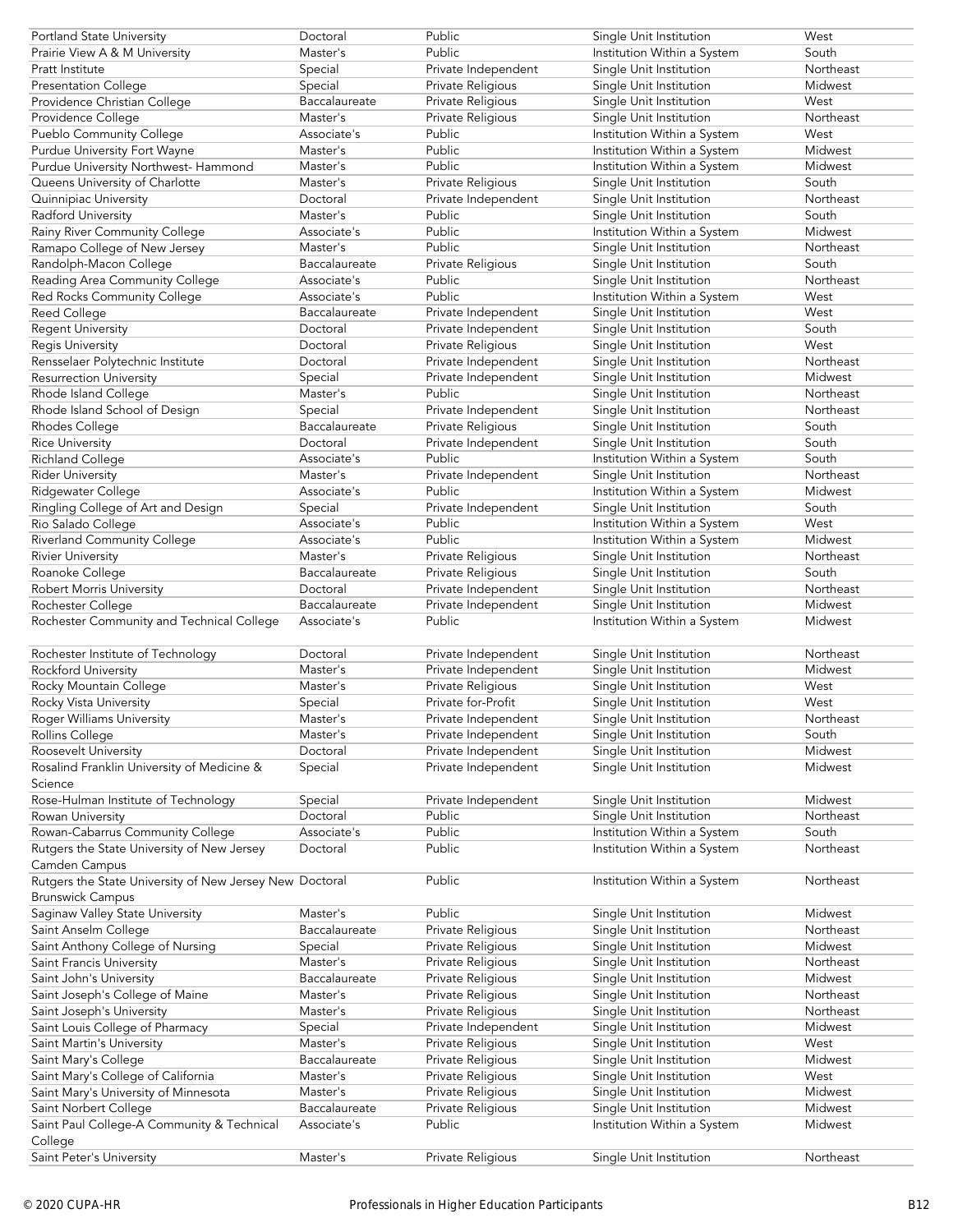| Saint Xavier University                                | Master's      | Private Religious   | Single Unit Institution     | Midwest   |
|--------------------------------------------------------|---------------|---------------------|-----------------------------|-----------|
| Salem State University                                 | Master's      | Public              | Institution Within a System | Northeast |
| Salisbury University                                   | Master's      | Public              | Institution Within a System | South     |
| Salt Lake Community College                            | Associate's   | Public              | Institution Within a System | West      |
| Salve Regina University                                | Master's      | Private Religious   | Single Unit Institution     | Northeast |
| Sam Houston State University                           | Doctoral      | Public              | Institution Within a System | South     |
| San Diego State University                             | Doctoral      | Public              | Institution Within a System | West      |
| San Jacinto College District                           | Associate's   | Public              | Single Unit Institution     | South     |
| San Juan College                                       | Associate's   | Public              | Single Unit Institution     | West      |
| Santa Clara University                                 | Doctoral      | Private Independent | Single Unit Institution     | West      |
| Sarah Lawrence College                                 | Baccalaureate | Private Independent | Single Unit Institution     | Northeast |
| <b>Schreiner University</b>                            | Baccalaureate | Private Religious   | Single Unit Institution     | South     |
| Scottsdale Community College                           | Associate's   | Public              | Institution Within a System | West      |
| Scripps College                                        | Baccalaureate | Private Independent | Institution Within a System | West      |
| Seattle Pacific University                             | Doctoral      | Private Religious   | Single Unit Institution     | West      |
| Seattle University                                     | Doctoral      | Private Religious   | Single Unit Institution     | West      |
| Seminole State College of Florida                      | Associate's   | Public              | Single Unit Institution     | South     |
|                                                        | Doctoral      | Private Religious   | Single Unit Institution     | Northeast |
| Seton Hall University                                  |               |                     |                             | Northeast |
| Seton Hill University                                  | Master's      | Private Religious   | Single Unit Institution     |           |
| Sewanee: The University of the South                   | Baccalaureate | Private Religious   | Single Unit Institution     | South     |
| Shawnee State University                               | Master's      | Public              | Single Unit Institution     | Midwest   |
| Shenandoah University                                  | Doctoral      | Private Religious   | Single Unit Institution     | South     |
| Shepherd University                                    | Baccalaureate | Public              | Institution Within a System | South     |
| Shippensburg University of Pennsylvania                | Master's      | Public              | Institution Within a System | Northeast |
| Siena College                                          | Master's      | Private Independent | Single Unit Institution     | Northeast |
| Simmons University                                     | Doctoral      | Private Independent | Single Unit Institution     | Northeast |
| Skidmore College                                       | Baccalaureate | Private Independent | Single Unit Institution     | Northeast |
| Slippery Rock University of Pennsylvania               | Master's      | Public              | Institution Within a System | Northeast |
| Smith College                                          | Baccalaureate | Private Independent | Single Unit Institution     | Northeast |
| Snow College                                           | Associate's   | Public              | Institution Within a System | West      |
| South Arkansas Community College                       | Associate's   | Public              | Single Unit Institution     | South     |
| South Central College                                  | Associate's   | Public              | Institution Within a System | Midwest   |
| South Dakota School of Mines and Technology            | Special       | Public              | Institution Within a System | Midwest   |
|                                                        |               |                     |                             |           |
| South Dakota State Board of Regents System             | System Office | Public              | System Office               | Midwest   |
| Office                                                 |               |                     |                             |           |
| South Dakota State University                          | Doctoral      | Public              | Institution Within a System | Midwest   |
| South Mountain Community College                       | Associate's   | Public              | Institution Within a System | West      |
| South Texas College                                    | Associate's   | Public              | Single Unit Institution     | South     |
| Southeast Missouri Hospital College of Nursing Special |               | Private Independent | Single Unit Institution     | Midwest   |
| and Health Sciences                                    |               |                     |                             |           |
| Southeast Missouri State University                    | Master's      | Public              | Single Unit Institution     | Midwest   |
| Southeastern Baptist Theological Seminary              | Master's      | Private Religious   | Single Unit Institution     | South     |
|                                                        |               |                     |                             |           |
| Southeastern Louisiana University                      | Master's      | Public              | Institution Within a System | South     |
| Southeastern University                                | Master's      | Private Religious   | Single Unit Institution     | South     |
| Southern College of Optometry                          |               |                     | Single Unit Institution     | South     |
|                                                        | Special       | Private Independent |                             |           |
| Southern Illinois University Carbondale                | Doctoral      | Public              | Institution Within a System | Midwest   |
| Southern Methodist University                          | Doctoral      | Private Religious   | Single Unit Institution     | South     |
| Southern New Hampshire University                      | Master's      | Private Independent | Single Unit Institution     | Northeast |
| Southern Oregon University                             | Master's      | Public              | Single Unit Institution     | West      |
| Southern Utah University                               | Master's      | Public              | Institution Within a System | West      |
| Southwest Baptist University                           | Master's      | Private Religious   | Single Unit Institution     | Midwest   |
| Southwest Minnesota State University                   | Master's      | Public              | Institution Within a System | Midwest   |
| Southwest Virginia Community College                   | Associate's   | Public              | Institution Within a System | South     |
| Southwestern Michigan College                          | Associate's   | Public              | Single Unit Institution     | Midwest   |
| Southwestern Oklahoma State University                 | Master's      | Public              | Institution Within a System | South     |
| Southwestern University                                | Baccalaureate | Private Religious   | Single Unit Institution     | South     |
| Sowela Technical Community College                     | Special       | Public              | Institution Within a System | South     |
| Spartanburg Methodist College                          | Associate's   | Private Religious   | Single Unit Institution     | South     |
| Spring Hill College                                    | Baccalaureate | Private Religious   | Single Unit Institution     | South     |
| Springfield College                                    |               |                     |                             | Northeast |
| St. Ambrose University                                 | Master's      | Private Independent | Single Unit Institution     |           |
| St. Bonaventure University                             | Master's      | Private Religious   | Single Unit Institution     | Midwest   |
|                                                        | Master's      | Private Religious   |                             | Northeast |
|                                                        | Doctoral      |                     | Single Unit Institution     | Midwest   |
| St. Catherine University                               |               | Private Religious   | Single Unit Institution     |           |
| St. Charles Community College                          | Associate's   | Public              | Single Unit Institution     | Midwest   |
| St. Cloud State University                             | Master's      | Public              | Institution Within a System | Midwest   |
| St. Cloud Technical and Community College              | Associate's   | Public              | Institution Within a System | Midwest   |
| St. Edward's University                                | Master's      | Private Independent | Single Unit Institution     | South     |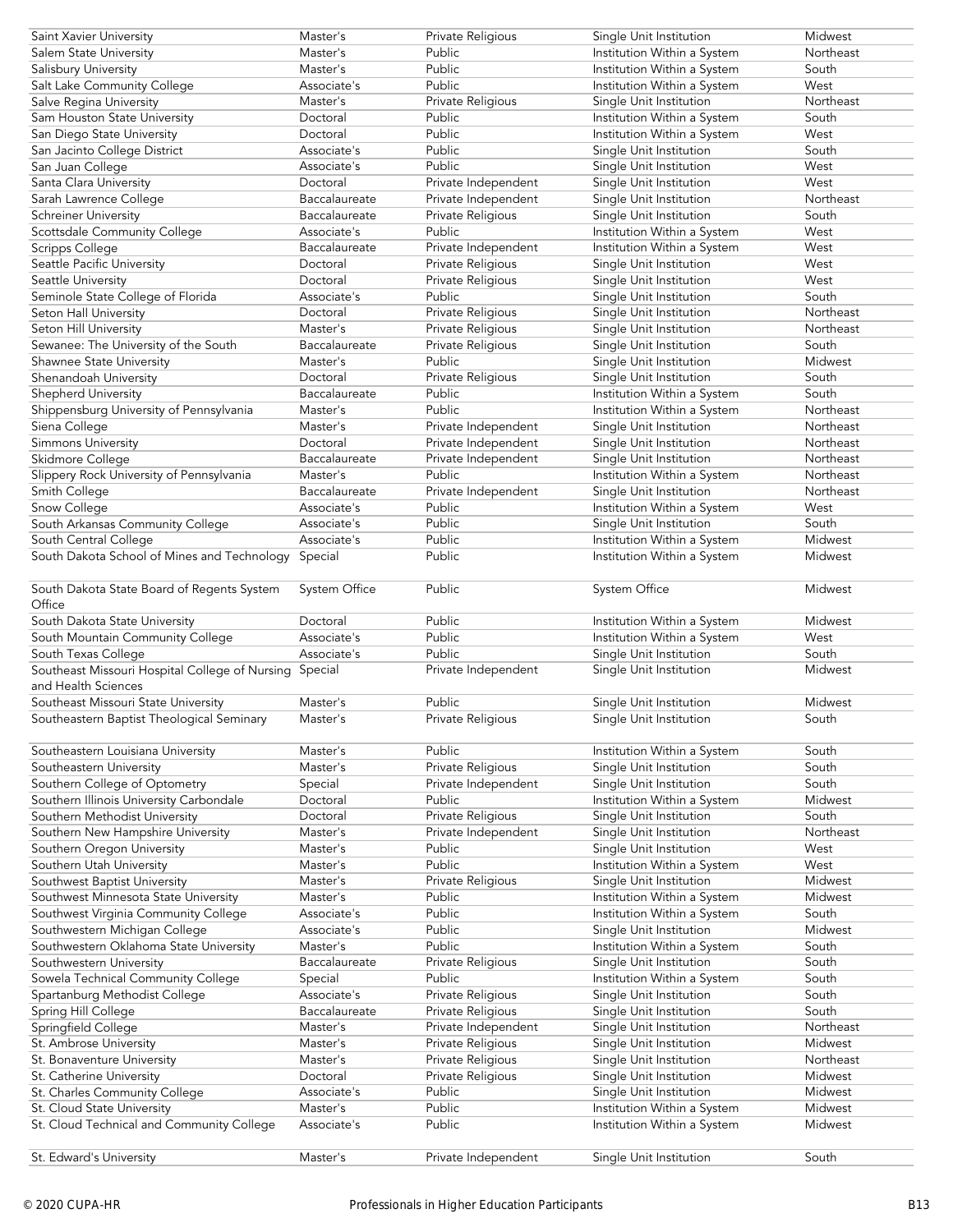| St. John Fisher College                                         | Doctoral             | Private Independent | Single Unit Institution     | Northeast |
|-----------------------------------------------------------------|----------------------|---------------------|-----------------------------|-----------|
| St. John's University                                           | Doctoral             | Private Religious   | Single Unit Institution     | Northeast |
|                                                                 |                      |                     |                             |           |
| St. Lawrence University                                         | Baccalaureate        | Private Independent | Single Unit Institution     | Northeast |
| St. Mary's College of Maryland                                  | Baccalaureate        | Public              | Single Unit Institution     | South     |
| St. Mary's University                                           | Master's             | Private Religious   | Single Unit Institution     | South     |
| St. Olaf College                                                | Baccalaureate        | Private Religious   | Single Unit Institution     | Midwest   |
| St. Vincent De Paul Regional Seminary                           | Special              | Private Religious   | Single Unit Institution     | South     |
|                                                                 |                      |                     |                             |           |
| Stark State College                                             | Associate's          | Public              | Single Unit Institution     | Midwest   |
| State Technical College of Missouri                             | Associate's          | Public              | Single Unit Institution     | Midwest   |
| State University of New York At Albany                          | Doctoral             | Public              | Institution Within a System | Northeast |
| State University of New York at Oneonta                         | Master's             | Public              | Institution Within a System | Northeast |
|                                                                 | Master's             | Public              | Institution Within a System | Northeast |
| State University of New York College at                         |                      |                     |                             |           |
| Cortland                                                        |                      |                     |                             |           |
| State University of New York College at                         | Master's             | Public              | Institution Within a System | Northeast |
| Plattsburgh                                                     |                      |                     |                             |           |
| State University of New York Empire State                       | Master's             | Public              | Institution Within a System | Northeast |
|                                                                 |                      |                     |                             |           |
| College                                                         |                      |                     |                             |           |
| State University of New York System Office                      | <b>System Office</b> | Public              | System Office               | Northeast |
|                                                                 |                      |                     |                             |           |
| Stephen F. Austin State University                              | Doctoral             | Public              | Single Unit Institution     | South     |
|                                                                 | Master's             |                     |                             | South     |
| Stetson University                                              |                      | Private Independent | Single Unit Institution     |           |
| Stevenson University                                            | Master's             | Private Independent | Single Unit Institution     | South     |
| Stony Brook University                                          | Doctoral             | Public              | Institution Within a System | Northeast |
| Susquehanna University                                          | Baccalaureate        | Private Religious   | Single Unit Institution     | Northeast |
|                                                                 | Baccalaureate        |                     |                             | Northeast |
| Swarthmore College                                              |                      | Private Independent | Single Unit Institution     |           |
| Sweet Briar College                                             | Baccalaureate        | Private Independent | Single Unit Institution     | South     |
| Syracuse University                                             | Doctoral             | Private Independent | Single Unit Institution     | Northeast |
| Tarleton State University                                       | Master's             | Public              | Institution Within a System | South     |
|                                                                 | Associate's          | Public              |                             | South     |
| <b>Tarrant County College District</b>                          |                      |                     | Single Unit Institution     |           |
| <b>Taylor University</b>                                        | Baccalaureate        | Private Independent | Single Unit Institution     | Midwest   |
| Teachers College, Columbia University                           | Doctoral             | Private Independent | Institution Within a System | Northeast |
| <b>Temple University</b>                                        | Doctoral             | Public              | Single Unit Institution     | Northeast |
| Tennessee Technological University                              | Doctoral             | Public              | Institution Within a System | South     |
|                                                                 |                      |                     |                             |           |
| Texas A & M International University                            | Master's             | Public              | Institution Within a System | South     |
| Texas A & M University - Corpus Christi                         | Doctoral             | Public              | Institution Within a System | South     |
| Texas A&M University - Commerce                                 | Doctoral             | Public              | Institution Within a System | South     |
| Texas A&M University - Kingsville                               | Doctoral             | Public              | Institution Within a System | South     |
|                                                                 | Master's             | Public              |                             |           |
| Texas A&M University - San Antonio                              |                      |                     | Institution Within a System | South     |
| Texas Chiropractic College                                      | Special              | Private Independent | Single Unit Institution     | South     |
| <b>Texas Christian University</b>                               | Doctoral             | Private Religious   | Single Unit Institution     | South     |
| <b>Texas Southern University</b>                                | Doctoral             | Public              | Single Unit Institution     | South     |
|                                                                 |                      | Public              |                             |           |
| Texas Southmost College                                         | Associate's          |                     | Single Unit Institution     | South     |
| Texas State University                                          | Doctoral             | Public              | Institution Within a System | South     |
| Texas Tech University                                           | Doctoral             | Public              | Institution Within a System | South     |
| Texas Tech University Health Sciences Center-                   | Special              | Public              | Institution Within a System | South     |
| Lubbock                                                         |                      |                     |                             |           |
|                                                                 |                      |                     |                             |           |
| Texas Woman's University                                        | Doctoral             | Public              | Single Unit Institution     | South     |
| The Citadel, the Military College of South                      | Master's             | Public              | Single Unit Institution     | South     |
| Carolina                                                        |                      |                     |                             |           |
| The College of Idaho                                            | Baccalaureate        | Private Independent | Single Unit Institution     | West      |
| The College of New Jersey                                       | Master's             | Public              | Single Unit Institution     | Northeast |
|                                                                 |                      |                     |                             |           |
| The College of Saint Rose                                       | Master's             | Private Independent | Single Unit Institution     | Northeast |
| The College of Saint Scholastica                                | Doctoral             | Private Religious   | Single Unit Institution     | Midwest   |
| The Culinary Institute of America                               | Special              | Private Independent | Single Unit Institution     | Northeast |
| The Defiance College                                            | Baccalaureate        | Private Religious   | Single Unit Institution     | Midwest   |
|                                                                 | Doctoral             | Public              | Institution Within a System | Midwest   |
| The Ohio State University                                       |                      |                     |                             |           |
| The Scripps Research Institute                                  | Not classified       | Private Independent | Single Unit Institution     | West      |
| The Texas A&M University System Office                          | System Office        | Public              | System Office               | South     |
| The University of Akron, Main Campus                            | Doctoral             | Public              | Institution Within a System | Midwest   |
| The University of Alabama                                       | Doctoral             | Public              | Institution Within a System | South     |
|                                                                 |                      |                     |                             |           |
| The University of Arizona                                       | Doctoral             | Public              | Institution Within a System | West      |
| The University of Findlay                                       | Doctoral             | Private Religious   | Single Unit Institution     | Midwest   |
| The University of Montana Western                               | Baccalaureate        | Public              | Institution Within a System | West      |
| The University of Scranton                                      |                      | Private Religious   | Single Unit Institution     | Northeast |
|                                                                 |                      |                     |                             |           |
|                                                                 | Master's             |                     |                             |           |
| The University of South Dakota                                  | Doctoral             | Public              | Institution Within a System | Midwest   |
| The University of Tampa                                         | Master's             | Private Independent | Single Unit Institution     | South     |
|                                                                 | Doctoral             | Public              |                             | South     |
| The University of Texas at Arlington                            |                      |                     | Institution Within a System |           |
| The University of Texas Health Science Center                   | Special              | Public              | Institution Within a System | South     |
| at Houston (UTHealth)<br>The University of Texas Medical Branch | Special              | Public              | Institution Within a System | South     |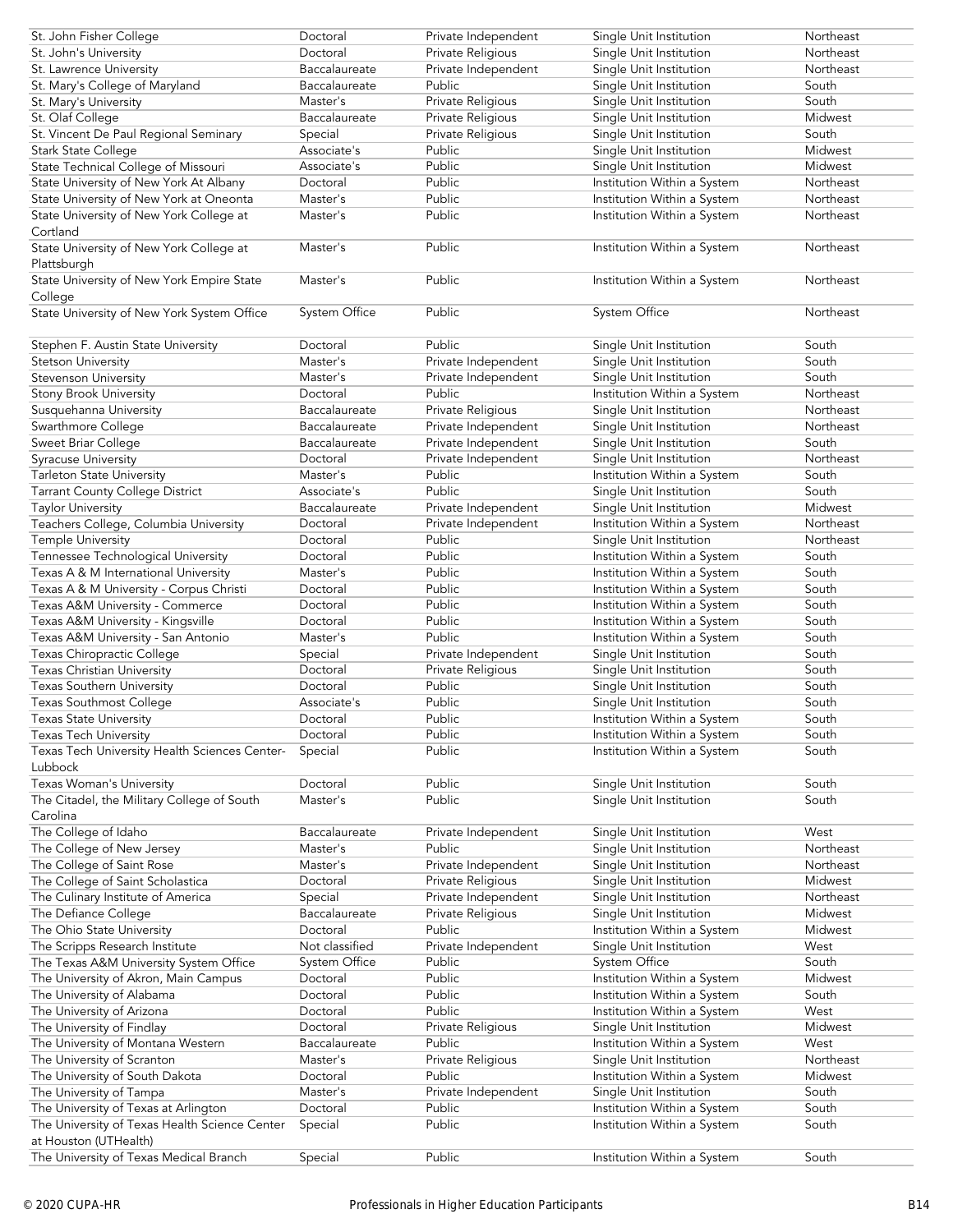| The University of the Arts                       | Special       | Private Independent | Single Unit Institution     | Northeast |
|--------------------------------------------------|---------------|---------------------|-----------------------------|-----------|
| The University of Utah                           | Doctoral      | Public              |                             | West      |
|                                                  |               |                     | Institution Within a System |           |
| The University of Virginia's College at Wise     | Baccalaureate | <b>Public</b>       | Institution Within a System | South     |
| The University System of Maryland Office         | System Office | Public              | System Office               | South     |
| Thomas College                                   | Master's      | Private Independent | Single Unit Institution     | Northeast |
| Thomas Jefferson University                      | Doctoral      |                     |                             | Northeast |
|                                                  |               | Private Independent | Single Unit Institution     |           |
| Thomas More University                           | Master's      | Private Religious   | Single Unit Institution     | South     |
| Touro University - Nevada                        | Special       | Private Independent | Institution Within a System | West      |
| Touro University-California                      | Special       | Private Independent | Institution Within a System | West      |
| <b>Towson University</b>                         | Doctoral      | Public              | Institution Within a System | South     |
| Transylvania University                          | Baccalaureate | Private Religious   | Single Unit Institution     | South     |
| Trinity Christian College                        | Baccalaureate | Private Independent | Single Unit Institution     | Midwest   |
|                                                  |               |                     |                             |           |
| <b>Trinity College</b>                           | Baccalaureate | Private Independent | Single Unit Institution     | Northeast |
| <b>Trinity University</b>                        | Master's      | Private Independent | Single Unit Institution     | South     |
| <b>Trocaire College</b>                          | Special       | Private Independent | Single Unit Institution     | Northeast |
| <b>Tufts University</b>                          | Doctoral      | Private Independent | Single Unit Institution     | Northeast |
| <b>Tulsa Community College</b>                   | Associate's   | Public              | Single Unit Institution     | South     |
| Turtle Mountain Community College                | Special       | Private Independent | Single Unit Institution     | Midwest   |
|                                                  | Special       | Private for-Profit  |                             | South     |
| Ultimate Medical Academy                         |               |                     | Single Unit Institution     |           |
| Union College                                    | Baccalaureate | Private Independent | Single Unit Institution     | Northeast |
| United States Sports Academy                     | Special       | Private Independent | Single Unit Institution     | South     |
| University At Buffalo, State University of New   | Doctoral      | Public              | Institution Within a System | Northeast |
| York                                             |               |                     |                             |           |
| University of Alabama at Birmingham              | Doctoral      | Public              | Institution Within a System | South     |
| University of Alabama in Huntsville              | Doctoral      | Public              | Institution Within a System | South     |
|                                                  |               |                     |                             |           |
| University of Alabama System Office              | System Office | Public              | System Office               | South     |
| University of Alaska Anchorage                   | Master's      | Public              | Institution Within a System | West      |
| University of Alaska Fairbanks                   | Doctoral      | Public              | Institution Within a System | West      |
| University of Alaska Southeast                   | Master's      | Public              | Institution Within a System | West      |
| University of Alaska System Office               | System Office | Public              | <b>System Office</b>        | West      |
| University of Arkansas Main Campus               | Doctoral      | Public              | Institution Within a System | South     |
|                                                  | Master's      | Public              |                             | South     |
| University of Baltimore                          |               |                     | Institution Within a System |           |
| University of California Office of the President | System Office | Public              | System Office               | West      |
|                                                  |               | Public              |                             |           |
| University of California-Berkeley                | Doctoral      |                     | Institution Within a System | West      |
| University of California-Davis                   | Doctoral      | Public              | Institution Within a System | West      |
| University of California-Irvine                  | Doctoral      | Public              | Institution Within a System | West      |
| University of California-Los Angeles             | Doctoral      | Public              | Institution Within a System | West      |
| University of California-Merced                  | Doctoral      | Public              | Institution Within a System | West      |
| University of California-Riverside               | Doctoral      | Public              | Institution Within a System | West      |
| University of California-San Diego               | Doctoral      | Public              | Institution Within a System | West      |
|                                                  |               |                     |                             |           |
| University of California-San Francisco           | Special       | Public              | Institution Within a System | West      |
| University of California-Santa Barbara           | Doctoral      | Public              | Institution Within a System | West      |
| University of California-Santa Cruz              | Doctoral      | Public              | Institution Within a System | West      |
| University of Central Arkansas                   | Doctoral      | Public              | Single Unit Institution     | South     |
| University of Central Florida                    | Doctoral      | Public              | Institution Within a System | South     |
| University of Central Missouri                   | Master's      | Public              | Single Unit Institution     | Midwest   |
|                                                  |               |                     |                             |           |
| University of Central Oklahoma                   | Master's      | Public              | Institution Within a System | South     |
| University of Cincinnati Main Campus             | Doctoral      | Public              | Institution Within a System | Midwest   |
| University of Colorado Boulder                   | Doctoral      | Public              | Institution Within a System | West      |
| University of Colorado Colorado Springs          | Doctoral      | Public              | Institution Within a System | West      |
| University of Colorado Denver                    | Doctoral      | Public              | Institution Within a System | West      |
| University of Colorado System Office             | System Office | Public              | System Office               | West      |
|                                                  | Doctoral      | Public              | Institution Within a System | Northeast |
| University of Connecticut                        |               |                     |                             |           |
| University of Dallas                             | Master's      | Private Religious   | Single Unit Institution     | South     |
| University of Dayton                             | Doctoral      | Private Religious   | Single Unit Institution     | Midwest   |
| University of Delaware                           | Doctoral      | Public              | Single Unit Institution     | South     |
| University of Denver                             | Doctoral      | Private Independent | Single Unit Institution     | West      |
| University of Evansville                         | Baccalaureate | Private Religious   | Single Unit Institution     | Midwest   |
| University of Florida                            | Doctoral      | Public              | Institution Within a System | South     |
|                                                  | Doctoral      | Public              |                             | South     |
| University of Georgia                            |               |                     | Institution Within a System |           |
| University of Hartford                           | Doctoral      | Private Independent | Single Unit Institution     | Northeast |
| University of Hawaii at Manoa                    | Doctoral      | Public              | Institution Within a System | West      |
| University of Hawaii System Office               | System Office | Public              | System Office               | West      |
| University of Houston                            | Doctoral      | Public              | Institution Within a System | South     |
| University of Houston - Clear Lake               | Master's      | Public              | Institution Within a System | South     |
|                                                  |               |                     |                             |           |
| University of Houston - Downtown                 | Master's      | Public              | Institution Within a System | South     |
| University of Idaho                              | Doctoral      | Public              | Single Unit Institution     | West      |
| University of Illinois at Chicago                | Doctoral      | Public              | Institution Within a System | Midwest   |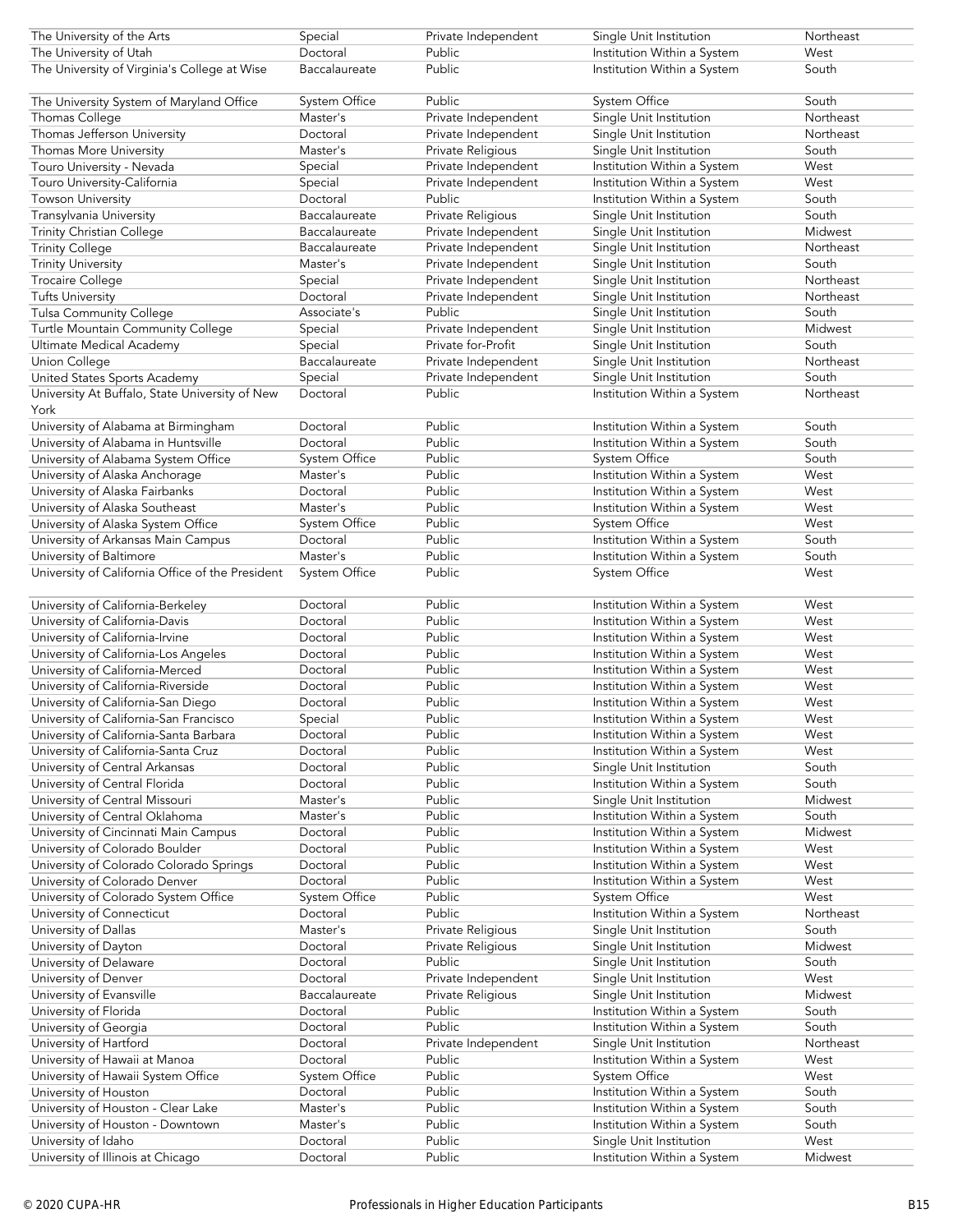| University of Indianapolis                    | Doctoral       | Private Religious   | Single Unit Institution     | Midwest   |
|-----------------------------------------------|----------------|---------------------|-----------------------------|-----------|
| University of Iowa                            | Doctoral       | Public              | Single Unit Institution     | Midwest   |
| University of Kansas Main Campus              | Doctoral       | Public              | Institution Within a System | Midwest   |
|                                               |                |                     |                             |           |
| University of Kansas School of Medicine,      | Not classified | Public              | Institution Within a System | Midwest   |
| Wichita Campus                                |                |                     |                             |           |
| University of Kentucky                        | Doctoral       | Public              | Single Unit Institution     | South     |
| University of La Verne                        | Doctoral       | Private Independent | Single Unit Institution     | West      |
| University of Louisiana at Lafayette          | Doctoral       | Public              | Institution Within a System | South     |
| University of Louisville                      | Doctoral       | Public              | Single Unit Institution     | South     |
| University of Maine                           | Doctoral       | Public              | Institution Within a System | Northeast |
| University of Mary                            | Doctoral       | Private Religious   | Single Unit Institution     | Midwest   |
|                                               |                |                     |                             |           |
| University of Mary Hardin-Baylor              | Master's       | Private Religious   | Single Unit Institution     | South     |
| University of Mary Washington                 | Master's       | Public              | Single Unit Institution     | South     |
| University of Maryland Baltimore County       | Doctoral       | Public              | Institution Within a System | South     |
| University of Maryland College Park           | Doctoral       | Public              | Institution Within a System | South     |
| University of Maryland Eastern Shore          | Doctoral       | Public              | Institution Within a System | South     |
| University of Maryland University College     | Master's       | Public              | Institution Within a System | South     |
| University of Massachusetts                   | Doctoral       | Public              | Institution Within a System | Northeast |
|                                               |                | Public              |                             | Northeast |
| University of Massachusetts Lowell            | Doctoral       |                     | Institution Within a System |           |
| University of Massachusetts System Office     | System Office  | Public              | System Office               | Northeast |
| University of Miami                           | Doctoral       | Private Independent | Single Unit Institution     | South     |
| University of Michigan-Ann Arbor              | Doctoral       | Public              | Institution Within a System | Midwest   |
| University of Michigan-Dearborn               | Master's       | Public              | Institution Within a System | Midwest   |
| University of Michigan-Flint                  | Doctoral       | Public              | Institution Within a System | Midwest   |
| University of Minnesota-Twin Cities           | Doctoral       | Public              | Institution Within a System | Midwest   |
|                                               |                | Public              |                             | South     |
| University of Mississippi                     | Doctoral       |                     | Institution Within a System |           |
| University of Missouri - Columbia             | Doctoral       | Public              | Institution Within a System | Midwest   |
| University of Missouri - Kansas City          | Doctoral       | Public              | Institution Within a System | Midwest   |
| University of Missouri - Saint Louis          | Doctoral       | Public              | Institution Within a System | Midwest   |
| University of Missouri System Administration  | System Office  | Public              | System Office               | Midwest   |
|                                               |                |                     |                             |           |
| University of Montana - Missoula              | Doctoral       | Public              | Institution Within a System | West      |
| University of Montevallo                      | Master's       | Public              | Single Unit Institution     | South     |
|                                               |                |                     |                             |           |
| University of Mount Union                     | Baccalaureate  | Private Religious   | Single Unit Institution     | Midwest   |
| University of Nebraska - Lincoln              | Doctoral       | Public              | Institution Within a System | Midwest   |
| University of Nebraska at Kearney             | Master's       | Public              | Institution Within a System | Midwest   |
| University of Nebraska at Omaha               | Doctoral       | Public              | Institution Within a System | Midwest   |
| University of Nebraska Medical Center         | Special        | Public              | Institution Within a System | Midwest   |
| University of Nevada, Las Vegas               | Doctoral       | Public              | Institution Within a System | West      |
| University of Nevada, Reno                    | Doctoral       | Public              | Institution Within a System | West      |
|                                               |                |                     |                             |           |
| University of New Hampshire                   | Doctoral       | Public              | Institution Within a System | Northeast |
| University of New Haven                       | Master's       | Private Independent | Single Unit Institution     | Northeast |
| University of New Mexico Main Campus          | Doctoral       | Public              | Institution Within a System | West      |
| University of New Orleans                     | Doctoral       | Public              | Institution Within a System | South     |
| University of North Alabama                   | Master's       | Public              | Single Unit Institution     | South     |
| University of North Carolina at Asheville     | Baccalaureate  | Public              | Institution Within a System | South     |
| University of North Carolina at Chapel Hill   | Doctoral       | Public              | Institution Within a System | South     |
| University of North Carolina at Charlotte     | Doctoral       | Public              | Institution Within a System | South     |
|                                               | Doctoral       | Public              |                             | South     |
| University of North Carolina at Greensboro    |                |                     | Institution Within a System |           |
|                                               |                |                     |                             |           |
| University of North Carolina at Pembroke      | Master's       | Public              | Institution Within a System | South     |
| University of North Carolina System Office    | System Office  | Public              | System Office               | South     |
| University of North Carolina Wilmington       | Doctoral       | Public              | Institution Within a System | South     |
| University of North Dakota                    | Doctoral       | Public              | Institution Within a System | Midwest   |
| University of North Florida                   | Doctoral       | Public              | Institution Within a System | South     |
| University of North Georgia                   | Master's       | Public              | Institution Within a System | South     |
|                                               | Doctoral       | Public              |                             | South     |
| University of North Texas Denton Campus       |                |                     | Institution Within a System |           |
| University of Northern Colorado               | Doctoral       | Public              | Single Unit Institution     | West      |
| University of Northern Iowa                   | Master's       | Public              | Single Unit Institution     | Midwest   |
| University of Notre Dame                      | Doctoral       | Private Religious   | Single Unit Institution     | Midwest   |
| University of Oklahoma Health Sciences Center | Special        | Public              | Single Unit Institution     | South     |
|                                               |                |                     |                             |           |
| University of Oklahoma Norman Campus          | Doctoral       | Public              | Single Unit Institution     | South     |
| University of Oregon                          | Doctoral       | Public              | Single Unit Institution     | West      |
|                                               | Doctoral       |                     |                             | Northeast |
| University of Pennsylvania                    |                | Private Independent | Single Unit Institution     |           |
| University of Pikeville                       | Baccalaureate  | Private Religious   | Single Unit Institution     | South     |
| University of Pittsburgh                      | Doctoral       | Public              | Institution Within a System | Northeast |
| University of Portland                        |                |                     |                             |           |
|                                               | Master's       | Private Independent | Single Unit Institution     | West      |
| University of Puget Sound                     | Baccalaureate  | Private Independent | Single Unit Institution     | West      |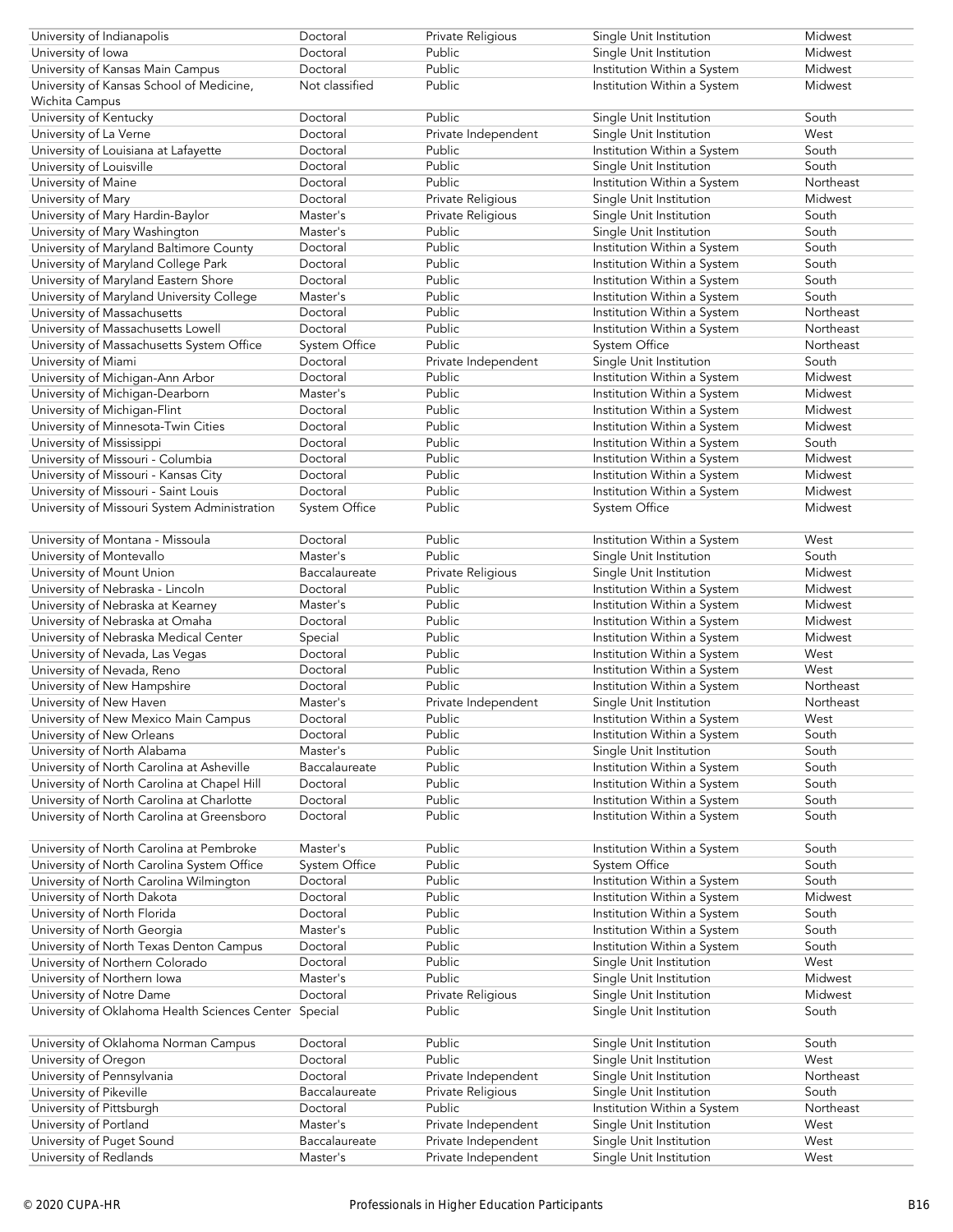| University of Rhode Island                            | Doctoral                  | Public              | Single Unit Institution                                | Northeast        |
|-------------------------------------------------------|---------------------------|---------------------|--------------------------------------------------------|------------------|
| University of Richmond                                | Baccalaureate             | Private Independent | Single Unit Institution                                | South            |
| University of Rochester                               | Doctoral                  | Private Independent | Single Unit Institution                                | Northeast        |
| University of Saint Francis                           | Master's                  | Private Religious   | Single Unit Institution                                | Midwest          |
| University of Saint Joseph                            | Doctoral                  | Private Religious   | Single Unit Institution                                | Northeast        |
| University of Saint Thomas                            | Doctoral                  | Private Religious   | Single Unit Institution                                | Midwest          |
| University of San Diego                               | Doctoral                  | Private Religious   | Single Unit Institution                                | West             |
| University of San Francisco                           | Doctoral                  | Private Religious   | Single Unit Institution                                | West             |
| University of South Alabama                           | Doctoral                  | Public              | Single Unit Institution                                | South            |
| University of South Carolina Aiken                    | Baccalaureate             | Public              | Institution Within a System                            | South            |
| University of South Carolina Columbia                 | Doctoral                  | Public              | Institution Within a System                            | South            |
| University of South Florida Manatee-Sarasota          | Master's                  | Public              | Institution Within a System                            | South            |
|                                                       |                           |                     |                                                        |                  |
| University of South Florida St. Petersburg            | Master's                  | Public              | Institution Within a System                            | South            |
| University of South Florida Tampa                     | Doctoral                  | Public              | Institution Within a System                            | South            |
| University of Southern California                     | Doctoral                  | Private Independent | Single Unit Institution                                | West             |
| University of St. Augustine for Health Sciences       | Special                   | Private for-Profit  | Single Unit Institution                                | South            |
|                                                       |                           |                     |                                                        |                  |
| University of St. Francis                             | Doctoral                  | Private Religious   | Single Unit Institution                                | Midwest          |
| University of Tennessee at Chattanooga                | Doctoral                  | Public              | Institution Within a System                            | South            |
| University of Tennessee at Martin                     | Master's                  | Public              | Institution Within a System                            | South            |
| University of Tennessee Health Science Center         | Special                   | Public              | Institution Within a System                            | South            |
| University of Tennessee System Office                 | <b>System Office</b>      | Public              | System Office                                          | South            |
| University of Tennessee, Knoxville                    | Doctoral                  | Public              | Institution Within a System                            | South            |
| University of Texas at Austin                         | Doctoral                  | Public              | Institution Within a System                            | South            |
| University of Texas at El Paso                        | Doctoral                  | Public              | Institution Within a System                            | South            |
| University of Texas at San Antonio                    | Doctoral                  | Public              | Institution Within a System                            | South            |
| University of Texas Health Science Center at          | Special                   | Public              | Institution Within a System                            | South            |
| San Antonio                                           |                           |                     |                                                        |                  |
| University of Texas System Administration             | System Office             | Public              | System Office                                          | South            |
| University of the Incarnate Word                      | Doctoral                  | Private Religious   | Single Unit Institution                                | South            |
| University of the Pacific                             | Doctoral                  | Private Independent | Single Unit Institution                                | West             |
| University of the Southwest                           | Master's                  | Private Independent | Single Unit Institution                                | West             |
| University of Toledo                                  | Doctoral                  | Public              | Single Unit Institution                                | Midwest          |
| University of Tulsa                                   | Doctoral                  | Private Independent | Single Unit Institution                                | South            |
| University of Vermont                                 | Doctoral                  | Public              | Single Unit Institution                                | Northeast        |
| University of Virginia                                | Doctoral                  | Public              | Institution Within a System                            | South            |
| University of Washington                              | Doctoral                  | Public              | Institution Within a System                            | West             |
| University of Washington - Tacoma                     | Master's                  | Public              | Institution Within a System                            | West             |
| University of Washington System Office                | System Office             | Public              | <b>System Office</b>                                   | West             |
| University of Washington-Bothell Campus               | Master's                  | Public              | Institution Within a System                            | West             |
| University of West Florida                            | Master's                  | Public              | Institution Within a System                            | South            |
| University of West Georgia                            | Doctoral                  | Public              | Institution Within a System                            | South            |
| University of Wisconsin System Office                 | System Office             | Public              | System Office                                          | Midwest          |
| University of Wisconsin-Eau Claire                    | Master's                  | Public              | Institution Within a System                            | Midwest          |
| University of Wisconsin-Green Bay                     | Master's                  | Public              | Institution Within a System                            | Midwest          |
| University of Wisconsin-La Crosse                     | Master's                  | Public              | Institution Within a System                            | Midwest          |
| University of Wisconsin-Madison                       | Doctoral                  | Public              | Institution Within a System                            | Midwest          |
| University of Wisconsin-Milwaukee                     | Doctoral                  | Public              | Institution Within a System                            | Midwest          |
| University of Wisconsin-River Falls                   | Master's                  | Public              | Institution Within a System                            | Midwest          |
| University of Wisconsin-Stevens Point                 | Master's                  | Public              | Institution Within a System                            | Midwest          |
| University of Wyoming                                 | Doctoral                  | Public              | Single Unit Institution                                | West             |
| University System of New Hampshire System             | System Office             | Public              | System Office                                          | Northeast        |
| Office                                                |                           |                     |                                                        |                  |
| Ursuline College                                      | Master's                  | Private Religious   | Single Unit Institution                                | Midwest          |
| Utah State University                                 | Doctoral                  | Public              | Institution Within a System                            | West             |
| Utah Valley University                                | Master's                  | Public              | Institution Within a System                            | West             |
| Utica College                                         | Master's                  | Private Independent | Single Unit Institution                                | Northeast        |
| Valdosta State University                             | Doctoral<br>Baccalaureate | Public<br>Public    | Institution Within a System                            | South<br>Midwest |
| Valley City State University<br>Valparaiso University | Doctoral                  | Private Religious   | Institution Within a System<br>Single Unit Institution | Midwest          |
| Vanderbilt University                                 | Doctoral                  | Private Independent | Single Unit Institution                                | South            |
| Vanguard University of Southern California            | Master's                  | Private Religious   | Single Unit Institution                                | West             |
| Vassar College                                        | Baccalaureate             | Private Independent | Single Unit Institution                                | Northeast        |
| Vermilion Community College                           | Associate's               | Public              | Institution Within a System                            | Midwest          |
| Villanova University                                  | Doctoral                  | Private Religious   | Single Unit Institution                                | Northeast        |
| Virginia Commonwealth University                      | Doctoral                  | Public              | Single Unit Institution                                | South            |
| Virginia Military Institute                           | Baccalaureate             | Public              | Single Unit Institution                                | South            |
| Virginia Tech                                         | Doctoral                  | Public              | Single Unit Institution                                | South            |
|                                                       |                           |                     |                                                        |                  |